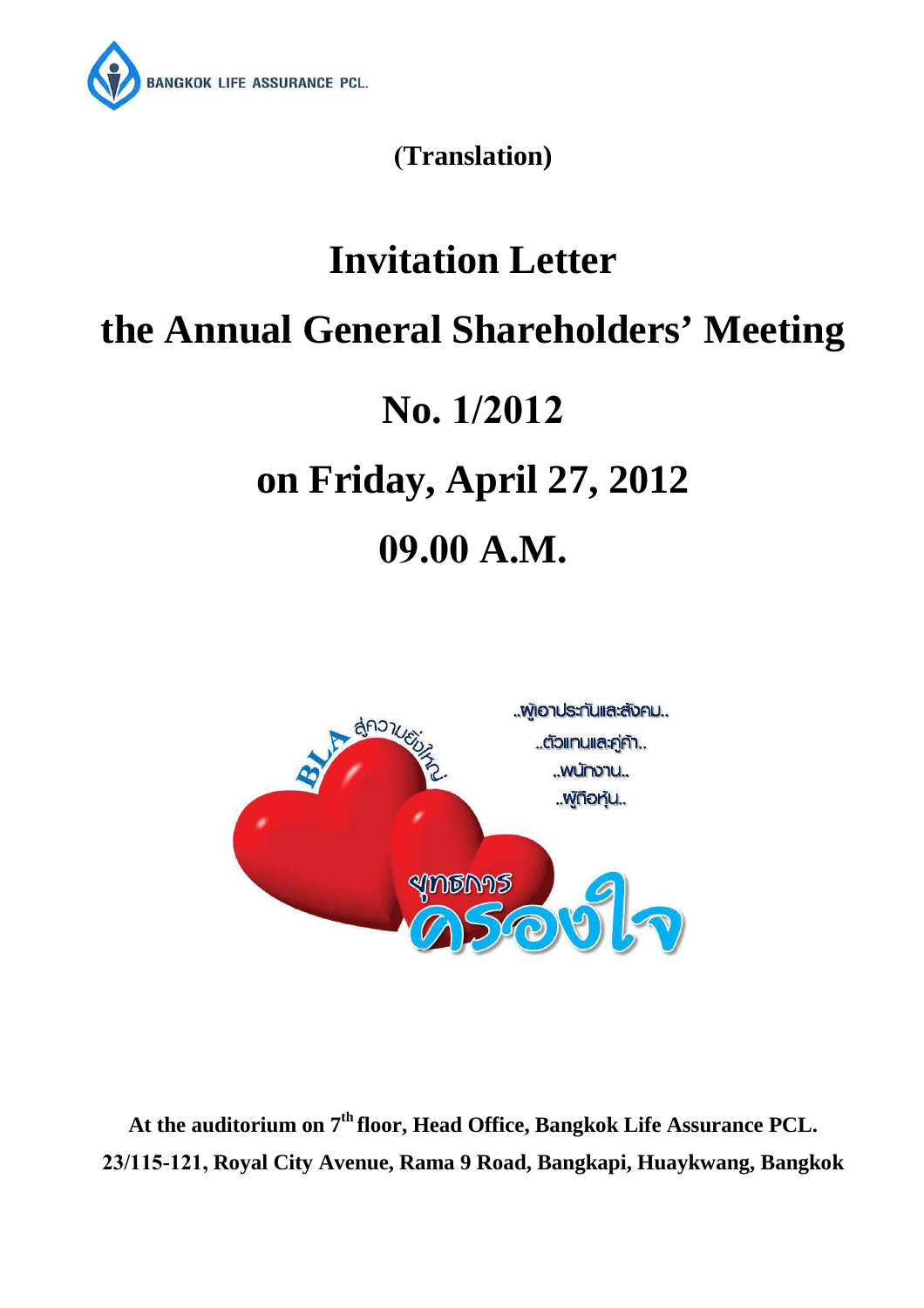

# **CONTENTS**

| Documents for the Annual General Shareholders' Meeting No. 1/2012                                                | page |
|------------------------------------------------------------------------------------------------------------------|------|
| $\perp$ A Copy of the minutes of the Annual General Shareholders' Meeting No. 1/2011                             | 9    |
| $\overline{\phantom{a}}$ Name List of Directors to be elected as directors to replace those retiring by rotation | 24   |
| $\overline{\phantom{a}}$ The criteria for appointment of Directors and the definition of independent director    | 29   |
| The Articles of Association relating to the Annual General Shareholders' Meeting                                 | 31   |
| • Conditions, Rules and Procedures in Attending the Meeting, Authorization and Voting                            | 36   |
| $\overline{\phantom{a}}$ List of Independent Director for proxy case                                             | 39   |
| $\perp$ Proxy form A, B and C                                                                                    | 40   |
| $\overline{\mathbf{A}}$ Map of the Annual General Shareholders' Meeting venue                                    | 50   |
|                                                                                                                  |      |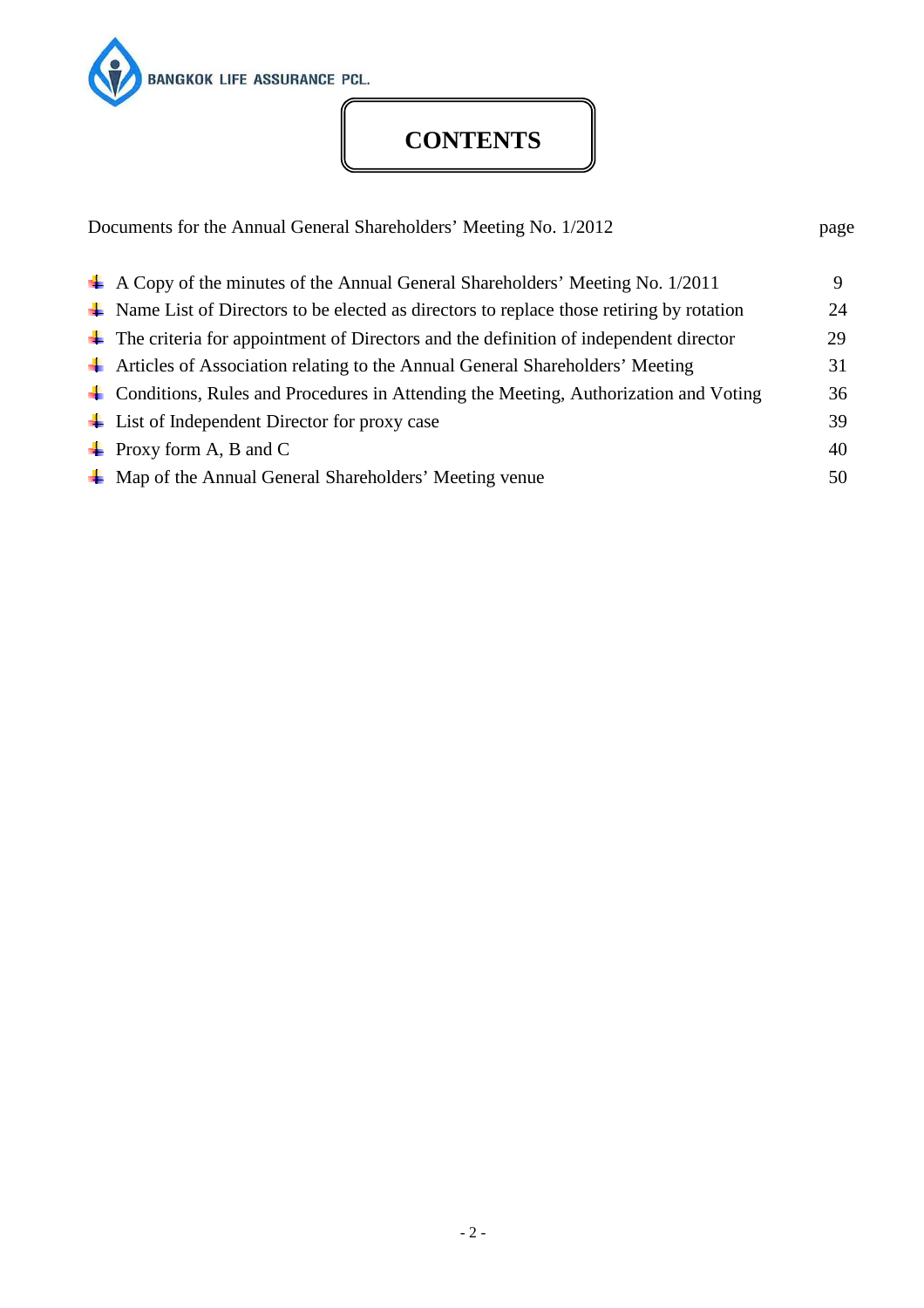

## **(Translation)**

REF. BLA 12/2555

March 26, 2012

Subject: Notice of the Annual General Shareholders' Meeting No. 1/2012 To: Shareholders of the Company Attachment: 1) A Copy of the minutes of the Annual General Shareholders' Meeting No. 1/2011 2) CD-ROM of the Annual Report for 2011 3) Name List of Directors to be elected as directors to replace those retiring by rotation 4) The criteria for appointment of Directors and definition of independent director 5) Articles of Association relating to the shareholders' meeting 6) Conditions, Rules and Procedures in Attending the Meeting, Authorization and Voting 7) List of Independent Directors for proxy case 8) Prosy Form, A, B and C 9) Map of the Annual General Shareholders' Meeting venue

10) The prepaid envelope

The Board of Directors of Bangkok Life Assurance Public Company Limited has resolved to summon the Annual General Shareholders' Meeting No. 1/2012 **on Friday 27, April 2012, at 09.00 a.m., at the auditorium on the 7th floor, Head Office, Bangkok Life Assurance Public Company Limited** No. 23/115-121, Royal City Avenue, Rama 9 Road, Bangkapi, Huaykwang, Bangkok, to consider several matters according to the following agendas:-

**Agenda 1: To certify the Minutes of the Annual General Shareholders' Meeting, No. 1/2011**  The company held the Annual General Shareholders' Meeting No. 1/2011, on Tuesday 26, April 2011, at 09.00 a.m., at Conference Room on  $7<sup>th</sup>$  Floor, Head Office of Bangkok Life Assurance PCL., No. 23/115-121, Royal City Avenue, Rama 9 Road, Bangkapi, Huaykwang, Bangkok whereby the Minutes of Meeting was prepared and delivered along with Notice of this Meeting.

> **The Board of Directors' comment:** The Minutes of Meeting is correct and deemed appropriate to propose the Annual General Shareholders' Meeting to certify such minutes, according to the details appeared in Attachment 1.

## **Agenda 2**: **To acknowledge the operation result for 201**1

 The Board of Directors summarized operating result for 2011 and other important data as appeared in CD-Rom of annual report for 2011.

**The Board of Directors' comment:** To propose the Annual General Shareholders' Meeting to acknowledge report of operation result for 2011, according to the details appeared in Attachment 2.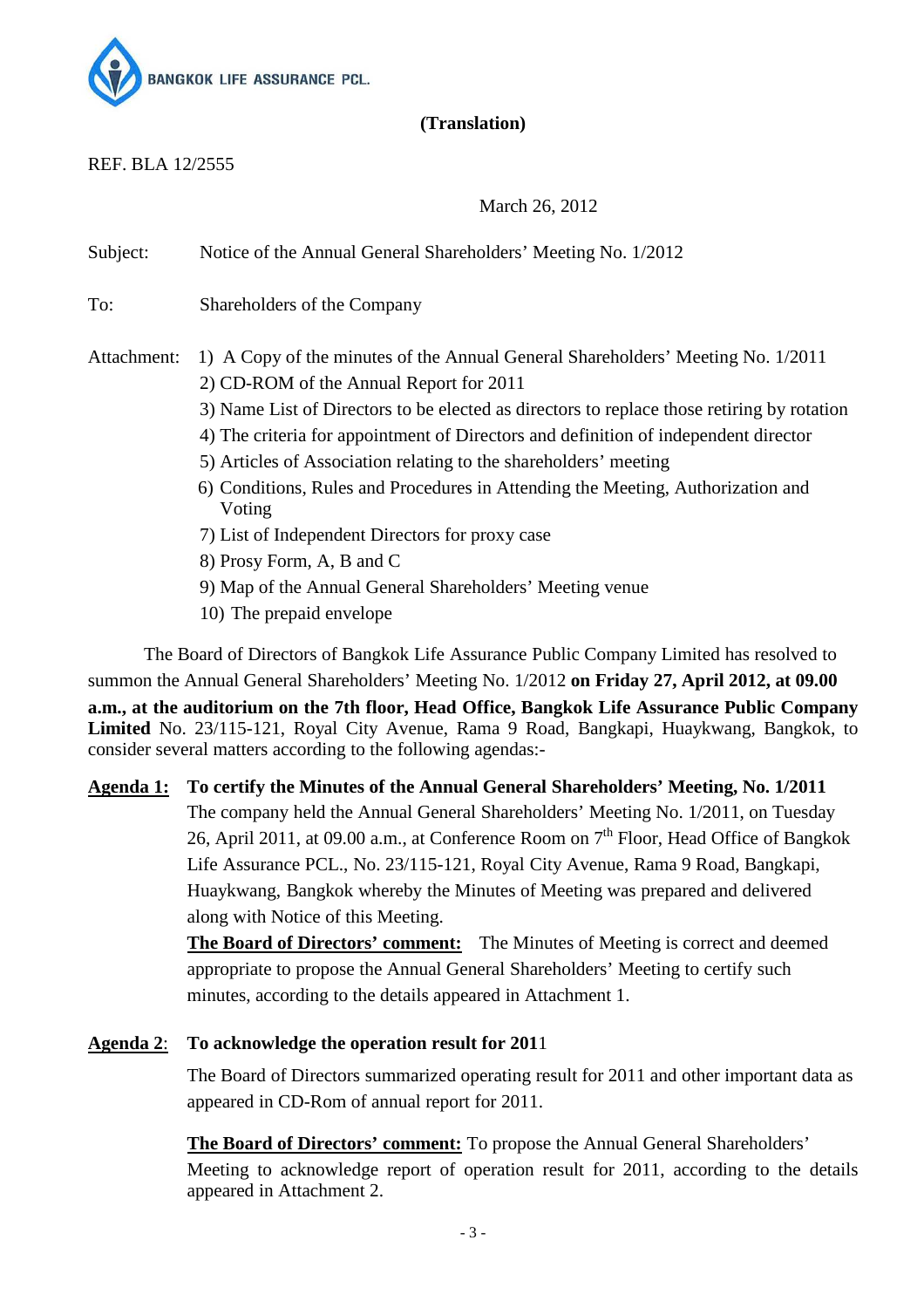

#### **Agenda 3: To approve the financial statements for the fiscal year ended December 31, 2011**

 The company prepared Balance Sheets and Statement of Income for the year ended as at 31<sup>st</sup> December 2011 duly audited from the Audit Committee of the company and certified by Mrs. Nonglak Pumnoi, the Certified Public Accountant from Ernst & Young Co., Ltd., which had shown the financial status and operating result of the company in 2011 as summarized as follows:-

Unit: million baht

| As at 31 <sup>st</sup> December |        |  |
|---------------------------------|--------|--|
| 2011                            | 2010   |  |
| 107,932                         | 85,864 |  |
| 112,459                         | 88,943 |  |
| 89,472                          | 69,203 |  |
| 99,028                          | 78,026 |  |
| 13,431                          | 10,917 |  |
| 31,139                          | 25,982 |  |
| 5,093                           | 3,987  |  |
| 3,417                           | 2,796  |  |
| 2.85                            | 2.33   |  |
| 197%*                           | N.A.   |  |
| 5.29                            | 5.35   |  |
| 28.07                           | 30.82  |  |
|                                 |        |  |

Remark: \* As of 30 September 2011

**The Board of Directors' comment:** It is deemed appropriate to propose the Annual General Shareholders' Meeting to consider and approve the Balance Sheets and Statement of Income for the year ended as at 31 December 2011, according to the details appeared in Attachment 2.

## **Agenda 4: To approve the appropriation of profit for the year 2011 and determine dividend payment**

Pursuant to the Public Company Limited Act, Section 116 and Articles of Association, clause 55 which determined that the company was required to allocate a part of annual net profit as reserves not less than 5% of net annual profit less accrued loss brought forward (if any) until such reserved amount shall reach 10% of registered capital.

The company has policy to pay dividend not less than 25% of net profit after deduction of corporate tax provided that there was no accrued loss. In this regard, payment of dividend, the company would have been approved by Office of Insurance Commission pursuant to the Life Assurance Act, B,.E. 2535.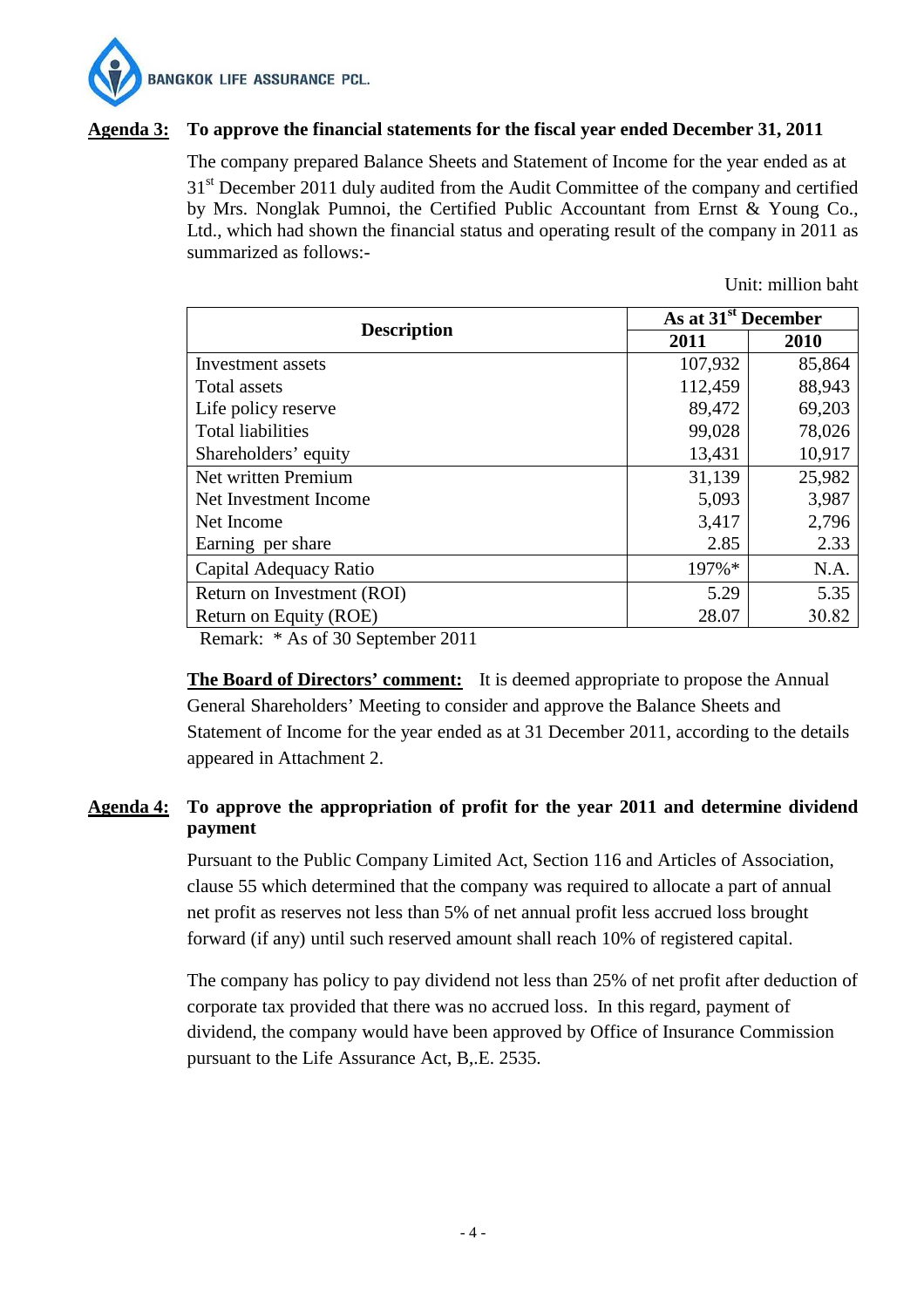

Operating result for 2011, the company earned net profit 3,417 million baht, or 2.85 baht per share which was increased from 2,796 million baht or 2.33 baht per share or 22% increase. In this regard, the company paid interim dividend on 15 September 2011, at the rate of 0.38 baht per share or equaled to dividend payment 456 million baht subject to the comparative rates as follows:-

|                                          | 2011    | 2010  | 2009  |
|------------------------------------------|---------|-------|-------|
| 1. Net profit (million baht)             | 3,417   | 2,797 | 1,186 |
| 2. Number of share (million shares)      | 1,200   | 1,200 | 1,200 |
| 3. Dividend (baht : share)               | 0.72    | 0.60  | 0.30  |
| 3.1 Interim dividend payment             | 0.38    | 0.20  | 0.15  |
| 3.2 Final dividend payment               | $0.34*$ | 0.40  | 0.15  |
| 4. Total dividend payment (million baht) | 864     | 720   | 360   |
| 5. Dividend payment ratio                | 25.28   | 25.75 | 30.36 |

Remark: \* In the opinion of the Meeting of Board of Directors No.1/2555 to propose the Annual General Shareholders' Meeting, No. 1/2012 to consider and approve the dividend payment.

**The Board of Directors' comment:** In present, the company has statutory reserves total 122 million baht which is fully reached 10% of registered capital, that means the company is not necessary to allocate profit as statutory reserve for 2011 and it is deemed appropriate to propose the Annual General Meeting to approve the dividend payment for operating result in 2011 at the rate of 0.72 baht per share, total 864 million baht or 25.28% of net profit after deduction of corporate tax. In this regard, the company had paid interim dividend on 15 September 2011 at the rate of 0.38 baht per share or 456 million baht. The company shall thus make final dividend payment at the rate of 0.34 baht per share or 408 million baht. Record date for the right to receive dividend payment will be on 11 May 2012 and the closing date of register book will be on 14 May 2012.

 In this regard, dividend payment shall be made upon being approved by the Office of Insurance Commission.

#### **Agenda 5: To approve the election of directors replacing those retired by rotation**

According to clause 24 of Articles of Association which stipulates that in all Annual General Shareholders' Meeting, one-third or nearly number of one third of directors shall be resigned from position whereby in this year there are 5 resigned directors, as follows:-

- (1) Mr.Choedchu Sophonpanich
- (2) Mrs.Ruchanee Nopmuang
- (3) Mrs.Savitri Ramyarupa
- (4) Mr.Naoki Ban
- (5) Mr.Kazuhide Toda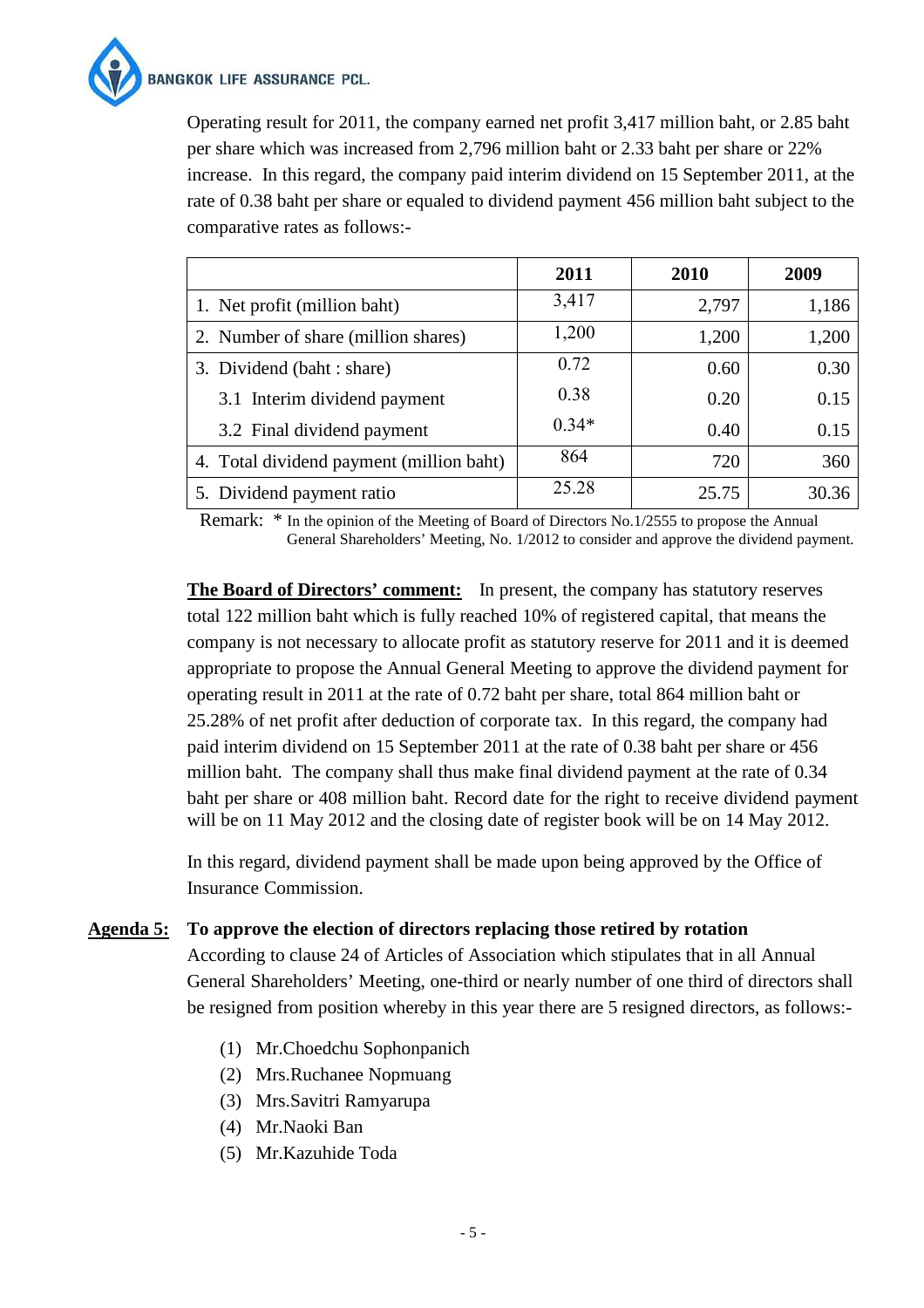**BANGKOK LIFE ASSURANCE PCL.** 

The company announced on website to invite the shareholders to nominate name of person for appointment as company directors since 1 October 2011 to 31 December 2011 but there were no shareholders nominated name of any person to be appointed as director. The Nominating and Remuneration Committee thus proposed to elected those four retired as the follows;-

- (1) Mr.Choedchu Sophonpanich
- (2) Mrs.Ruchanee Nopmuang
- (3) Mrs.Savitri Ramyarupa
- (4) Mr.Naoki Ban

to reassume the same position for another one rotation and considered and proposed Mr.Yutaka Ideguchi to replace Mr.Kazuhide Toda who would resign from directorship due to the end of his term of office.

In this regard, the history and working experience of those nominated directors are appeared in Attachment 3. Moreover, the company also determined rules on recruitment of director and definition of independent director as appeared in Attachment 4.

**The Board of Directors' comment**: The Board of Directors has considered the proposal of the Nominating and Remuneration Committee and deemed appropriate that all those four retired directors and one director who proposed to appoint directors to repleace Mr.Kazuhide Toda who would resign from directorship due to the end of his term of office were all seniors, knowledgeable, high experience and had well performed their duties as the company directors, it was thus deemed appropriate to propose the Meeting to reappoint those four retired to reassume their position for another one rotation and appoint Mr.Yutaka Ideguchi as a diractor.

## **Agenda 6: To approve the director's remuneration for 2012**

To comply with the Public Company Limited Act, B.E. 2535, Section 90, and Articles of Association of the company which stipulated the Annual General Shareholders' Meeting to approve remuneration of the directors.

**The Board of Directors' comment**: The Board of Director has considered the proposal of the Nominating and Remuneration Committee who had considered about remuneration of director and sub-committee by considering on knowledge, ability, suitability to the duties and responsibility of directors including business expansion and profit growth of the company, it was thus deem appropriate to propose the Annual General Shareholders' Meeting to approve the directors' remuneration for 2012 according to the proposal of the Nominating and Remuneration committee within not exceeding 14 million baht which was increased from former approved 13 million baht or 7.69% increasing.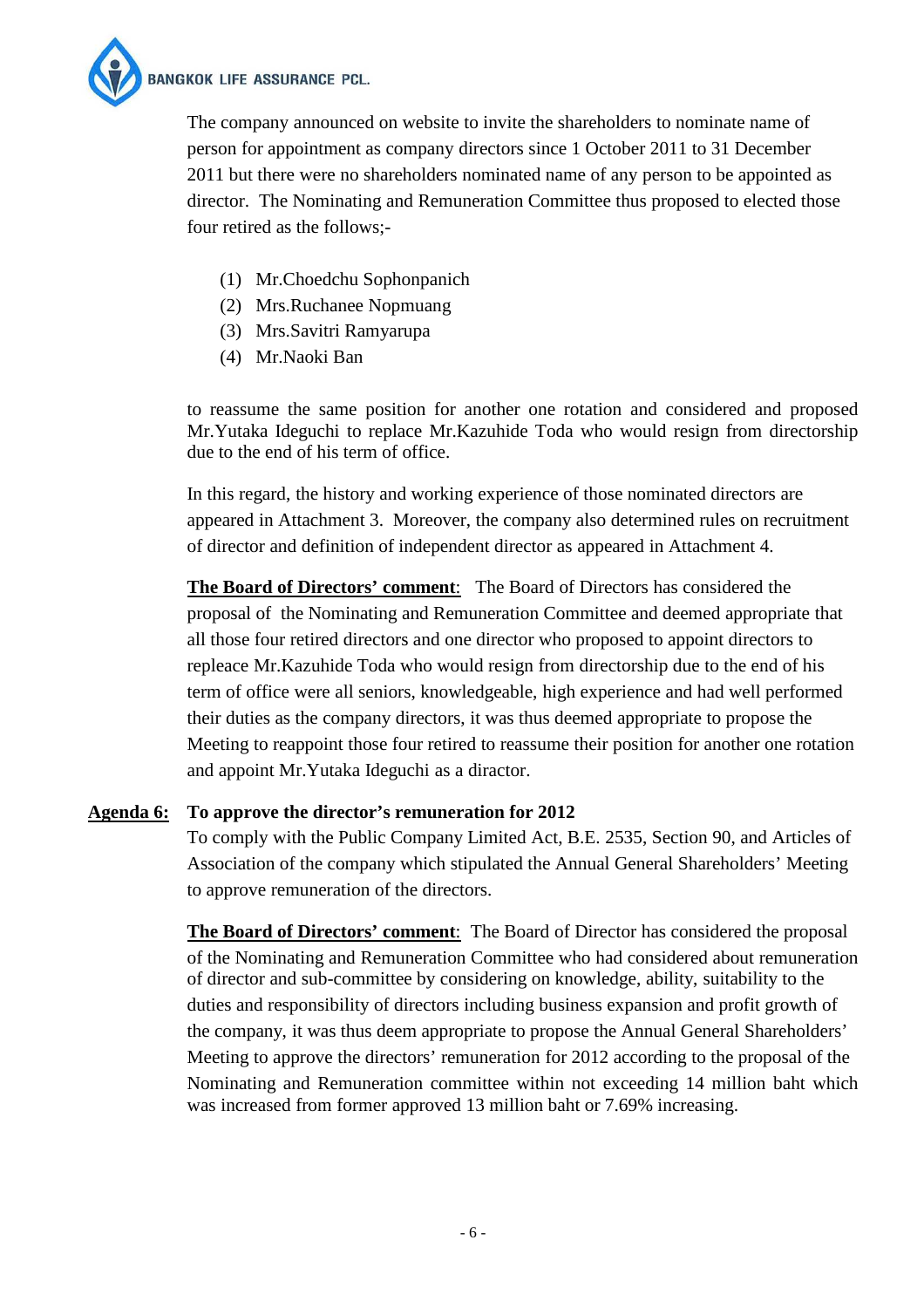

## **Agenda 7: To approve the appointment of company's auditor and determine auditor's remuneration**

To comply with the Public Company Limited, B.E. 2535, Section 120 and Articles of Association which stipulated the Annual General Shareholders' Meeting to appoint the auditor and determine remuneration of the certified accounting auditor from Ernst & Young Co., Ltd. to be the auditor of the company for 2012 as follows:-

| Name                           | Certified Accounting<br>Auditor No. | Year of appointment<br>of auditors |
|--------------------------------|-------------------------------------|------------------------------------|
| 1. Mrs. Nonglak Pumnoi         | 4172                                |                                    |
| 2. Ms. Somjai<br>Khunapasut    | 4499                                |                                    |
| 3. Ms. Ratchada Yonsawadvanich | 4951                                |                                    |

In this regard, any one certified accounting auditor shall audit and express comment toward financial statements of the company. Since those 3 auditors have no any relationship nor interest in the company / executive / major shareholders, they thus have freedom to audit and express their consent toward the company's financial statements. The auditor's remuneration for 2012 was determined at 1,537,000 baht, representing an increase of baht 87,000 from 2011.

| <b>Description</b>                              | 2012      | 2011      | $+/-$  |
|-------------------------------------------------|-----------|-----------|--------|
| The auditor's remuneration                      | 1,537,000 | 1,450,000 | 87,000 |
| Financial Statement audition for the year       | 962,500   | 910,000   | 52,500 |
| Quarterly statement review for total 3 quarters | 484,500   | 450,000   | 34,500 |
| Review and assessment of internal control       | 90,000    | 90,000    |        |

**The Board of Directors' comment**: The Board of Directors has considered the proposal of Audit Committee who elected the auditors and determined remuneration of the auditors. It is thus deemed appropriate to propose the Meeting to approve the appointment of Certified Accounting Auditor from Ernst & Young Co., Ltd., as the certified accounting auditor of the company and also proposed the Meeting to approved the auditor's remuneration for 2012 was determined at 1,537,000 baht according to the details as proposed by the Audit Committee.

## **Agenda 8: Others (if any)**

Record date for the right to attend the meeting will be on April 3, 2012. The closing date of the register book for preparing list of the eligible shareholders under Section 225 of the Securities and Exchange Act will be on April 4, 2012.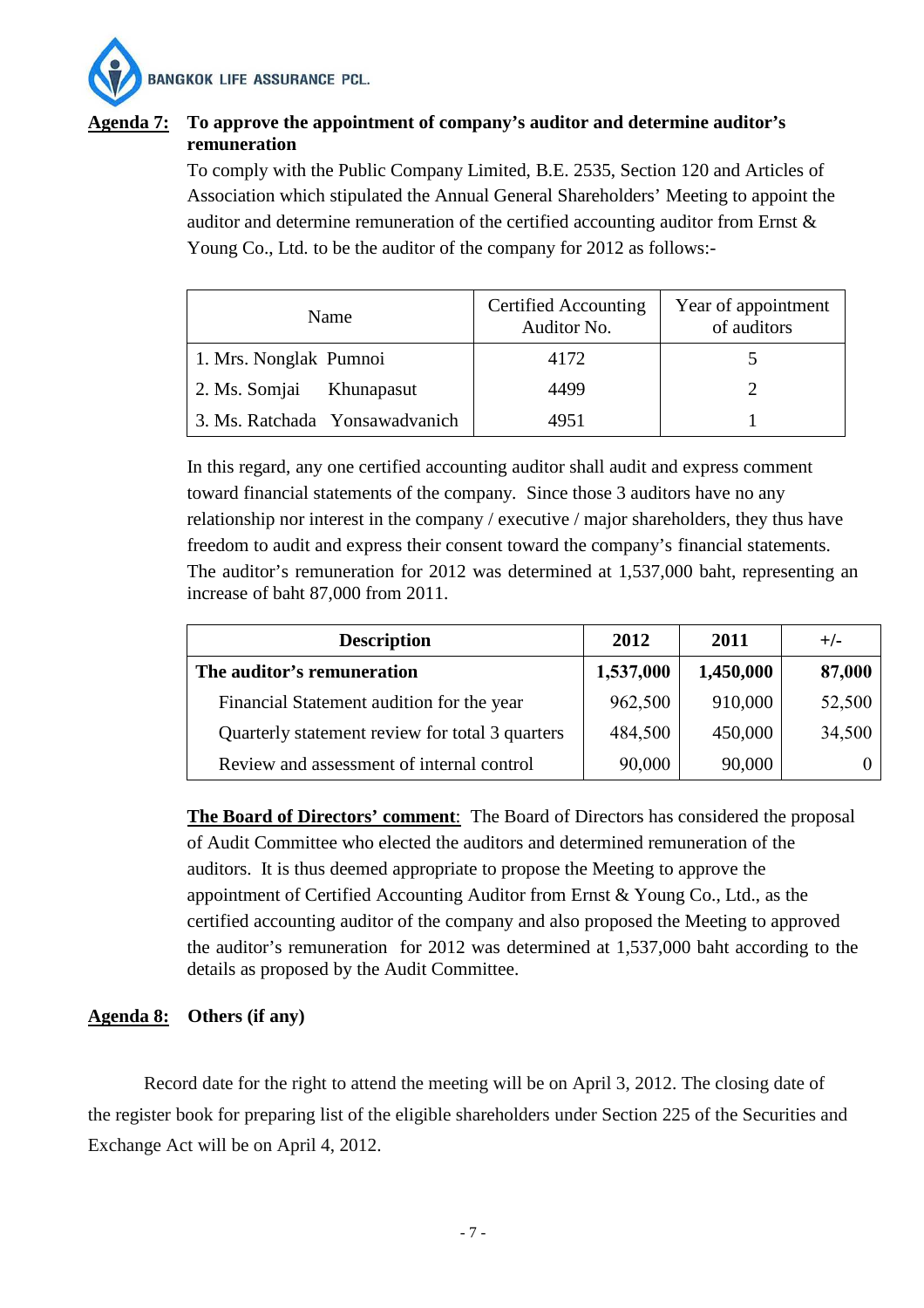**BANGKOK LIFE ASSURANCE PCL.** 

This is to cordially invite all shareholders to please attend the Meeting according to the date, time and place as mentioned above. Should you are unable to personally attend the Meeting, please appoint other person or independent director of the company as your proxy. Details about history of independent directors who are authorized to be the proxies to attend and vote in this Meeting are appeared in Attachment 7.

In this regard, the company do herewith attach the proxy form A, B and C as appeared in Attachment 8. Please select one type of the form, complete all details and sign and attach relevant supporting evidence and deliver to the company in advance before the Meeting date, of which, the company has attached envelope for your convenience (For convenience please deliver the proxy form to the company in advance not less than 1 day before the Meeting day).

Yours sincerely,

 (Mr.Sanor Thampipattanakul) Company Secretary

 Authorized by the Board of Directors Bangkok Life Assurance Public Company Limited

Investor Relations Tel: 02 777 8681 Fax: 02 777 8680

Note : Bangkok Life Assurance Public Co., Ltd. has posted the invitation letter of the Annual General Shareholders' Meeting No. 1/2012 on the Company's website, www.bla.co.th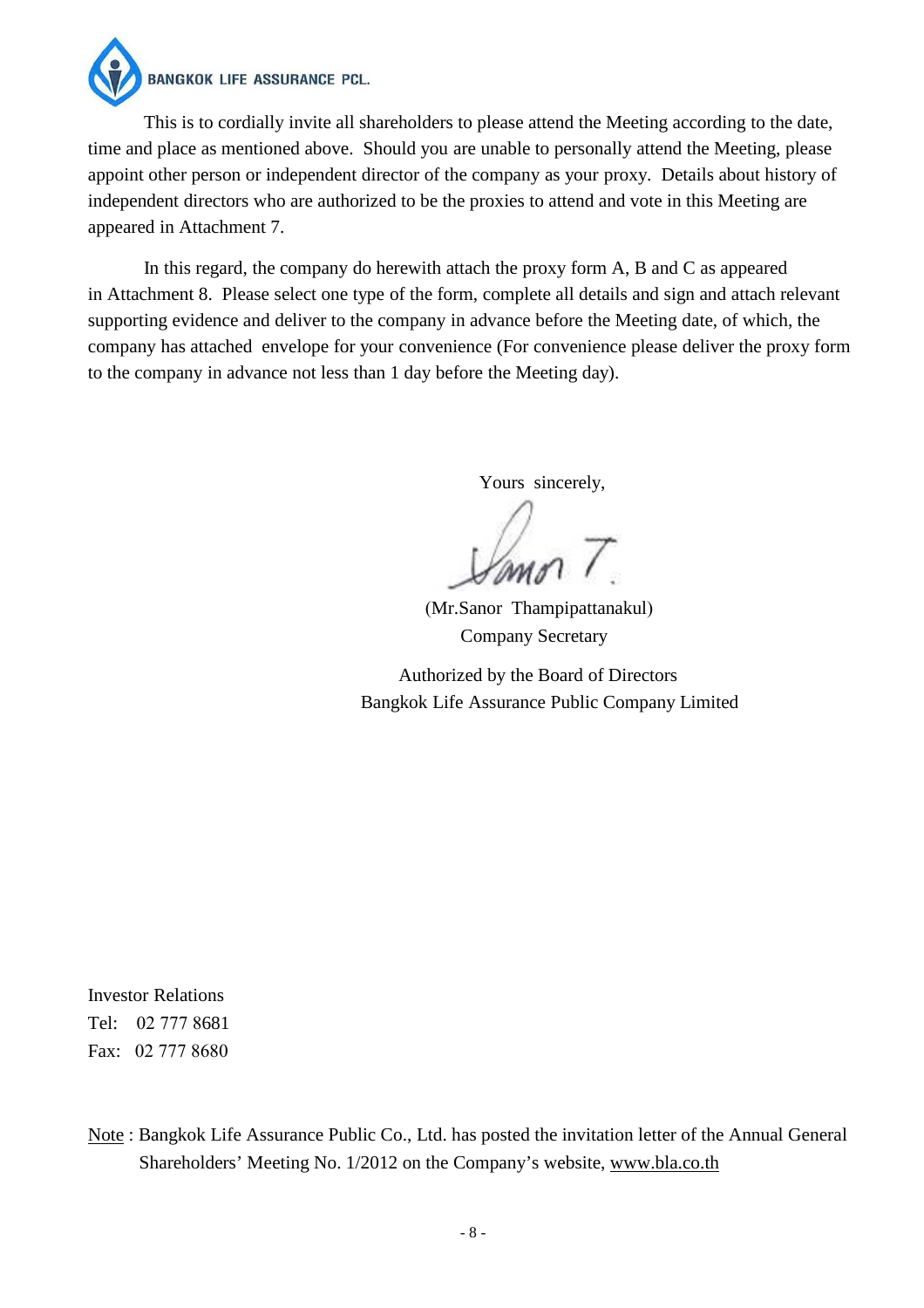



# **(Translation) Minutes of the Annual General Shareholders' Meeting No.1/2011 of Bangkok Life Assurance Public Co., Ltd.**

## **Date, Time & Place**

The Meeting was held on 26 April 2011, at 09.00 a.m., at the auditorium on  $7<sup>th</sup>$  floor, Head Office, Bangkok Life Assurance Public Company Limited No. 23/115-121, Royal City Avenue, Rama 9 Road, Bangkapi, Huaykwang, Bangkok.

## **The attending directors:-**

| <b>Absent directors:-</b>     |                                                            |
|-------------------------------|------------------------------------------------------------|
| 12. Mr. Chone Sophonpanich    | Director / Executive Director / President                  |
| 11. Mr. Kentaro Ide           | Director                                                   |
| 10. Mrs. Prapaivan Limsong    | Director                                                   |
| 9. Mr. Pradit Rodloytuk       | Independent Director / Member of the Audit Committee       |
| 8. Mr. Chai Navaphand         | Independent Director / Executive Director                  |
| 7. Mrs. Savitri Ramyarupa     | Director / Executive Director                              |
| 6. Mrs. Ruchanee Nopmuang     | Director / Member of Nominating and Remuneration Committee |
|                               | Committee                                                  |
|                               | / Executive Director / Member of the Risk Management       |
| 5. Mr. Naoki Ban              | Director / Member of Nominating and Remuneration Committee |
|                               | Remuneration Committee / Executive Director                |
| 4. Dr. Siri Ganjarerndee      | Independent Director / Chairman of Nominating and          |
|                               | Chairman of the Risk Management Committee                  |
| 3. Mr. Pramote Pasuwat        | Independent Director / Member of the Audit Committee /     |
| 2. Mr. Sunthorn Arunanondchai | Independent Director / Chairman of the Audit Committee     |
| 1. Mr.Choedchu Sophonpanich   | Chairman / Chairman of the Executive Board of Directors    |

| 1. Mr. Chai Sophonpanich | Performed business in abroad |
|--------------------------|------------------------------|
| 2. Mr. Takeshi Furuichi  | Performed business in abroad |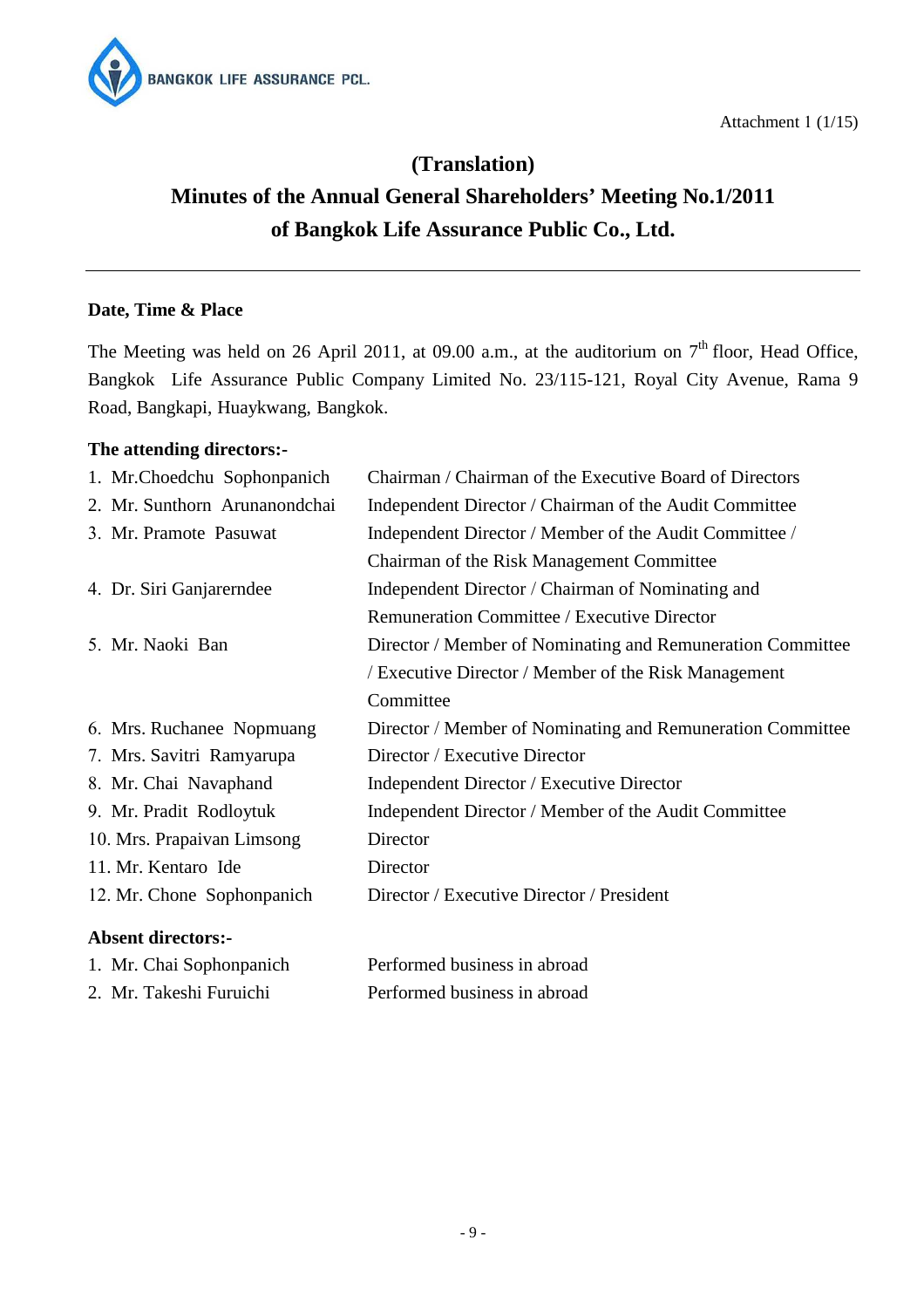

#### **The company's managements attending the Meeting:-**

| 1. Mr. Sanor Thampipattanakul | Executive Vice president of the Investment Division    |  |  |
|-------------------------------|--------------------------------------------------------|--|--|
| 2. Mrs. Chantana Vimuktanon   | Senior Vice President, Life Operation Division         |  |  |
| 3. Mr. Chatchai Chotanakarn   | Senior Vice President, Information Technology Division |  |  |
| 4. Mrs. Jarupa Jemvitilerd    | Vice President, Accounting Department                  |  |  |
| 5. Mr. Sommai Lertsittipan    | Vice President, Actuary Department                     |  |  |
| 6. Mr. Komsorn Chonsuvanavat  | Vice President, Legal Office                           |  |  |
| The company's auditor:-       |                                                        |  |  |
| 1. Mrs. Nonglak Pumnoi        | Certified Accounting Auditor, Ernst & Young Co., Ltd.  |  |  |

#### **Participant observation of meetings and voting:-**

| 1. Ms. Panittha Puapunwattana | The Stock Exchange of Thailand                              |
|-------------------------------|-------------------------------------------------------------|
| 2. Mr. Nol Sughondhabirom     | Kanung & Partner Law Offices Company Limited                |
| 3. Ms. Piyarat Khunjit        | Volunteer representative rights, Thai Investors Association |

## **The Meeting was started at 9.10 A.M.**

The Secretary clarified the practice of voting on each agenda item by opening the clip as the details were as follows:-

## **Procedures for attending the meeting and voting in the agendas.**

- 1. The meeting agreed that the agenda would be proposed by the Chairman item by item as specified in the invitation letter and the shareholders would be asked to raise any questions they might have or express their opinions (after raising their hands and stating their full name) before voting on each item. Each proxy had to inform the meeting of the shareholder he or she represented before expressing an opinion.
- 2. Each shareholder was entitled to one vote for each share he or she held. If votes are equal, The Chairman arbitrates one vote.
- 3. Each shareholder shall not be entitled or eparated to allot his votes.
- 4. The meeting agreed that shareholders who wanted to disagree of, or abstain from voting, should mark either the disagree or abstention boxes and sign the ballot paper before it was collected by the Company's officers, and the Company would then deduct these votes or abstentions from the total eligible votes in the meeting in order to determine the number of approval votes. As no objection was raised or comments made by the shareholders, it was deemed that the meeting agreed to this method of voting.
- 5. For the agenda of approval for the election of directors replacing those retired by rotation, the Company's officers collected all ballots from the shareholders (whether it specifies approve, disapprove or abstain) to calculate the votes. The meeting agreed that shareholders should mark the approve, disapprove or abstain boxes and sign the ballot paper before it was collected by the Company's officers. All ballots were collected by the Company's officers in order to conclude the resolution. The shareholders who already indicated their vote in the proxy form, the proxy did not receive the ballot upon registration and the resolution was based on their vote as indicated in the proxy form.
- 6. The resolution for each item on the agenda would be displayed on the large screen in the meeting room.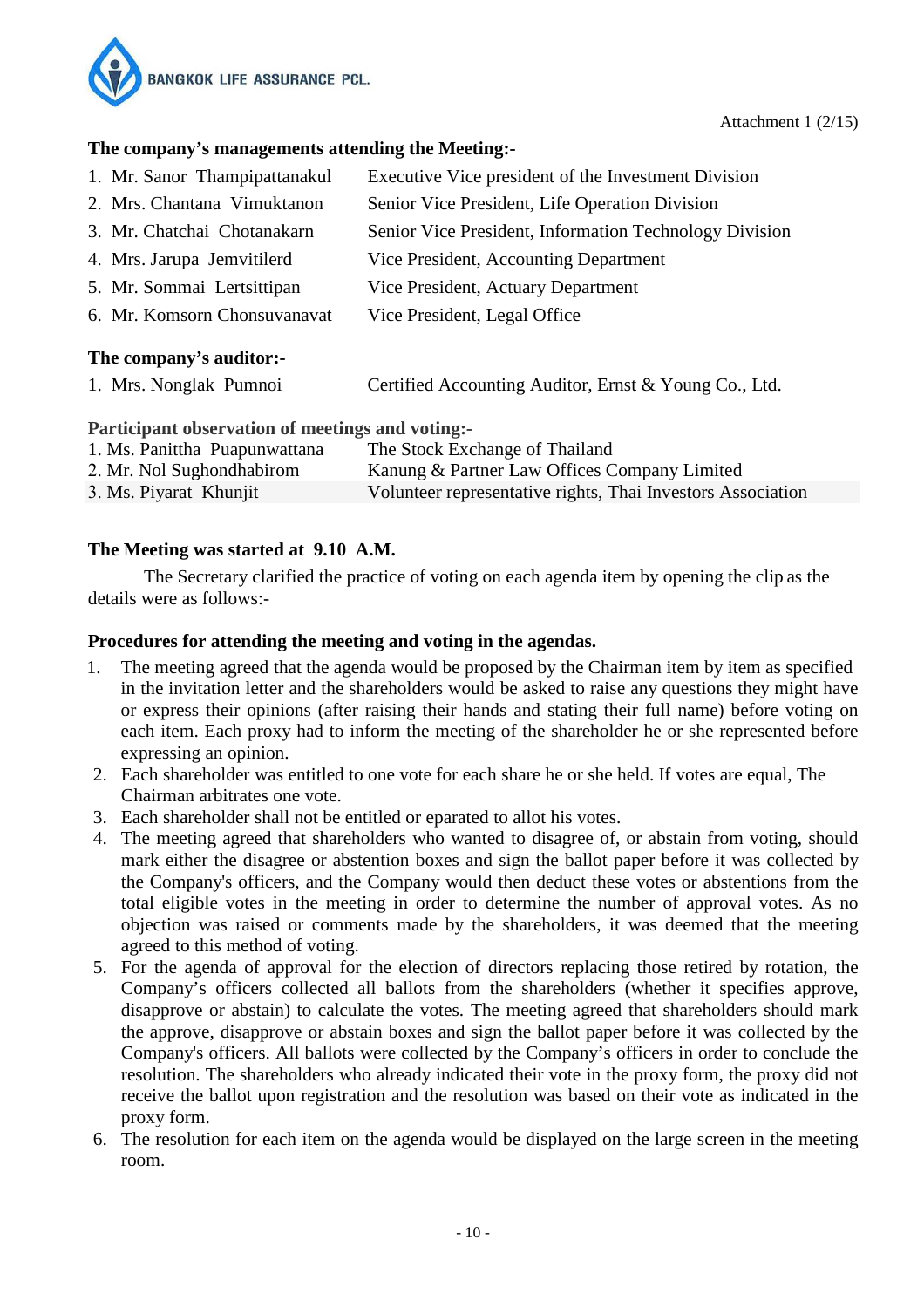

Attachment 1 (3/15)

The Chairman welcomed all shareholders and summarized number of shareholders attending the Meeting and entitled to vote as follows:-

| Personally attended shareholder: | 78 persons,             | equaled to | 238,111,613 shares |
|----------------------------------|-------------------------|------------|--------------------|
| Proxies:                         | 98 persons, equaled to  |            | 562,004,875 shares |
| Total:                           | 176 persons, equaled to |            | 800,116,488 shares |

Or 66.6764% of total sold shares which constituted a quorum and the Meeting was requested to consider the matters according to the following agendas:-

#### **Agenda 1: To certify the Minutes of the Annual General Shareholders' Meeting, No. 1/2010**

The Chairman proposed the Meeting to certify the Minutes of the Annual General Shareholders' Meeting, No. 1/2010 as the company had delivered copy of such Minutes to the shareholders for consideration in advance together with invitation letter.

The Chairman subsequently provided opportunity for the shareholder to inquire and express additional comment. Since no shareholder inquired any question, the Meeting was thus proposed to consider and resolve to certify the Minutes of the Annual General Shareholders' Meeting, No. 1/2010.

**Resolution:** The Meeting, by majority votes resolved to certify the Minutes of the Annual General Shareholders' Meeting, No. 1/2010 based on following votes:-

|  | 100.0000%                                                                        |
|--|----------------------------------------------------------------------------------|
|  | 0.0000%                                                                          |
|  | 0.0000%                                                                          |
|  | 100.0000%                                                                        |
|  | 956,583,910 votes, or<br>$0$ votes, or<br>$0$ votes, or<br>956,583,910 votes, or |

#### **Agenda 2**: **To acknowledge the operation result for 2010**

The Chairman assigns the President to report the Company's operating result for the year 2010. Detail as follows.

The Company's total assets amount to 88,746 million baht compared with 68,340 million baht in 2009, representing an increase of 29.86 percent. The majority of assets are investment assets, amounting to 85,864 million baht or about 96.75 per cent of total assets.

Meanwhile, life policy reserve increased to 69,203 million baht from 53,558 million baht in 2009, representing an increase of 29.21 percent. Shareholders' equity amounted to 10,917 million baht, increasing from 7,232 million baht in 2009 due to the net profit growth and the market value of long-term investments increased by investment in the capital market. This resulted in the Company's financial strength as evidence by the 11,353 million baht of capital fund, which was 820 percent higher than the regulator's requirement.

The revenue from sales in 2010, the Company's first year premium income amounted to 8,968 million baht from 6,885 million baht in 2009, representing an increasing of 31.93 percent. Meanwhile, renewal year premium amounted to 17,014 million baht from 13,028 the previous year, representing an increase of 30.6 percent. With high premium collection rate of 93%, the Company's total premium income amounted to 25,982 million baht from 19,913 million baht in 2009, representing an increase of 30.48%. The majority of premiums are from Bancassurance channel which represented 81.48 percent of first year premium and 56.88 percent of total premium. The Bancassurance channel's first year premium amounted to 7,308 million baht, or an increase of 56.4 percent from last year, while renewal year premium amounted to 7,470 million baht, or 87.78 percent increase from last year.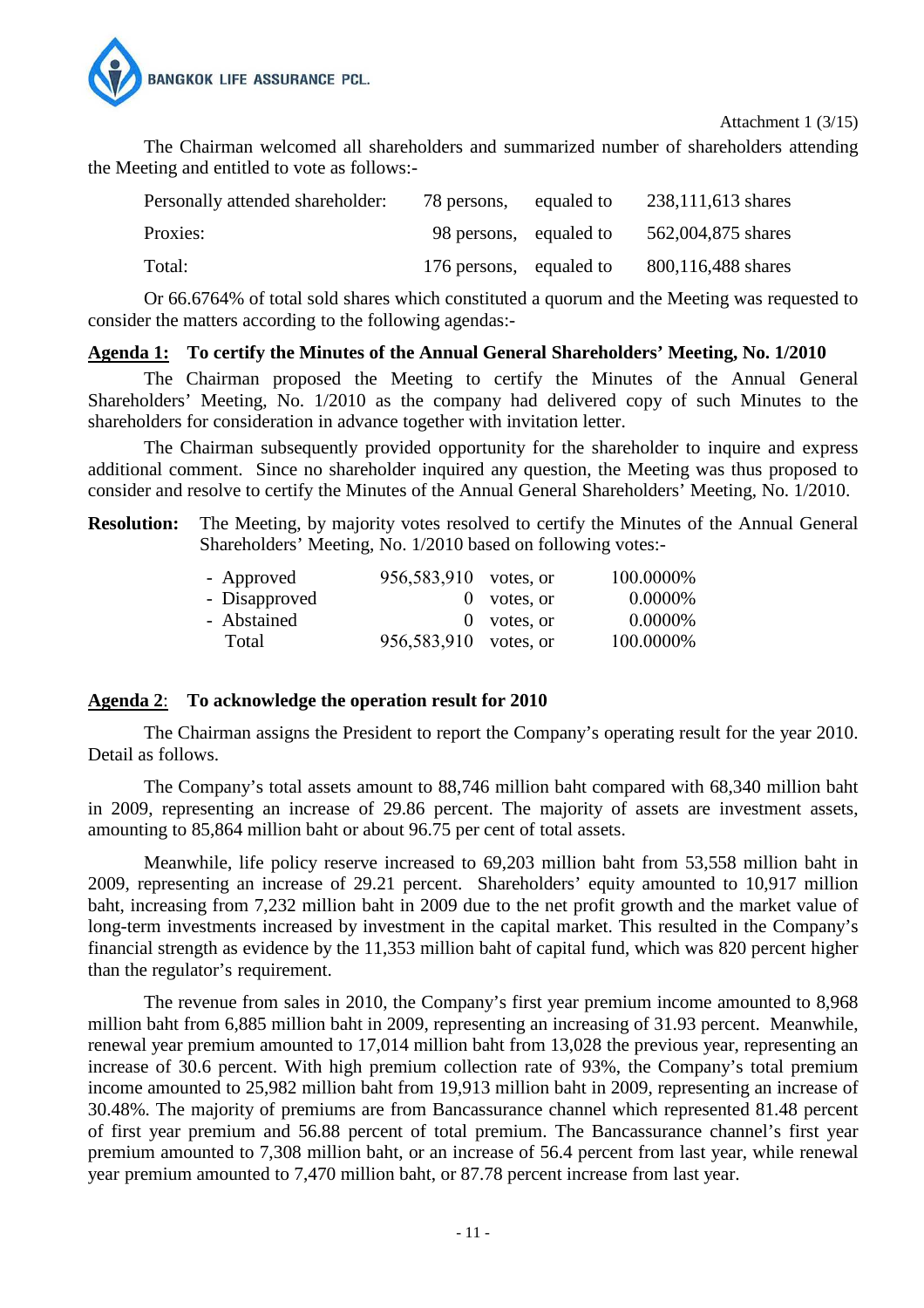

In summary, total premium income amounted to 14,778 million baht, representing an increase of 70.83 percent

In comparison with the total industry, the Company's first year premium represented 9.72% market share, an increase of 31.93%, which was higher than the industry average of 6.68%. Meanwhile, total premium represented 8.89% market share, an increase of 32.35% which was higher than the industry average of 14.32%.

As for investment side, the Company's investment assets amounted to 85,864 million baht at the end of 2010. The majority of investment assets were invested in government bonds, Bank of Thailand bonds, State Enterprise bonds, and corporate debentures with high creditworthiness. Investment assets in this category amounted to 85.72 percent, while investment in equities, unit trusts and loan accounted for 9.17 percent, 2.60 percent and 2.51%, respectively. Reflecting this investment allocation, interest and dividend income, which were stable overtime, were the major part of total investment income. In 2010, the Company's total investment income amounted to 3,987 million baht from 3,073 million baht in 2009 representing an increase of 29.74 percent, due partly to 451 millionbaht gain from security trading following the improvement in the SET. Meanwhile, average return on investment was 5.35 percent compare with 5.45 percent in the previous year.

In 2010, the Company's operating expenses were efficiently kept under control. Operating expenses amounted to 1,229 million baht, an increase of 10.58 percent in line with business expansion. However, operating expenses to net premium ratio declined to 4.73% from 5.66% last year. This resulted in the Company's net profit of 2,796 million baht or 2.33 baht per share, increasing from the previous year which posted the net profit of 1,186 million baht or 1.12 baht per share, representing an increase of 135.85 percent. Meanwhile, return on equity was 30.82 precent.

In 2010, the Company has Embedded Value amounted to 21,834 million baht or 18.20 baht per share, an increase of 67.71 percent from the past year, and Value of 1 year New Business amounted to 2,122 million baht or 1.80 baht per share, an increase of 58.12 percent from the past year.

In addition to the company's business had built stability to the life and family, the company also committed to reward the society as the company had continuous project to build opportunity for rural children to more access the education opportunity by spreading assistance to all regions of the country including other CSR, social, religion, environment aspects, through activities of the Company's agents and employee, for example, the helping victims of circumstances, construction of a check dam, reforestation, support for building and renovation of school buildings, …ect.

The Chairman granted shareholders opportunity to inquire and give additional comment and no shareholders inquired any question.

**Resolution**: The Meeting acknowledged report of the Board of Directors about operating result for 2010.

## **Agenda 3: To approve the financial statements for the fiscal year ended December 31, 2010**

The Chairman proposed the Meeting to approve the Balance Sheet and Statement of Income for the year ended as at 31 December 2010 which was reviewed from the Audit Committee of the Company and Mrs. Nonglak Phumnoi, the certified accounting auditor, license No. 4172 from Ernst & Young Co., Ltd. had audited and signed to certify thereof. For details of Balance Sheet and Statement of Income was appeared in Financial Statements page 78 - 122 of annual report of the company.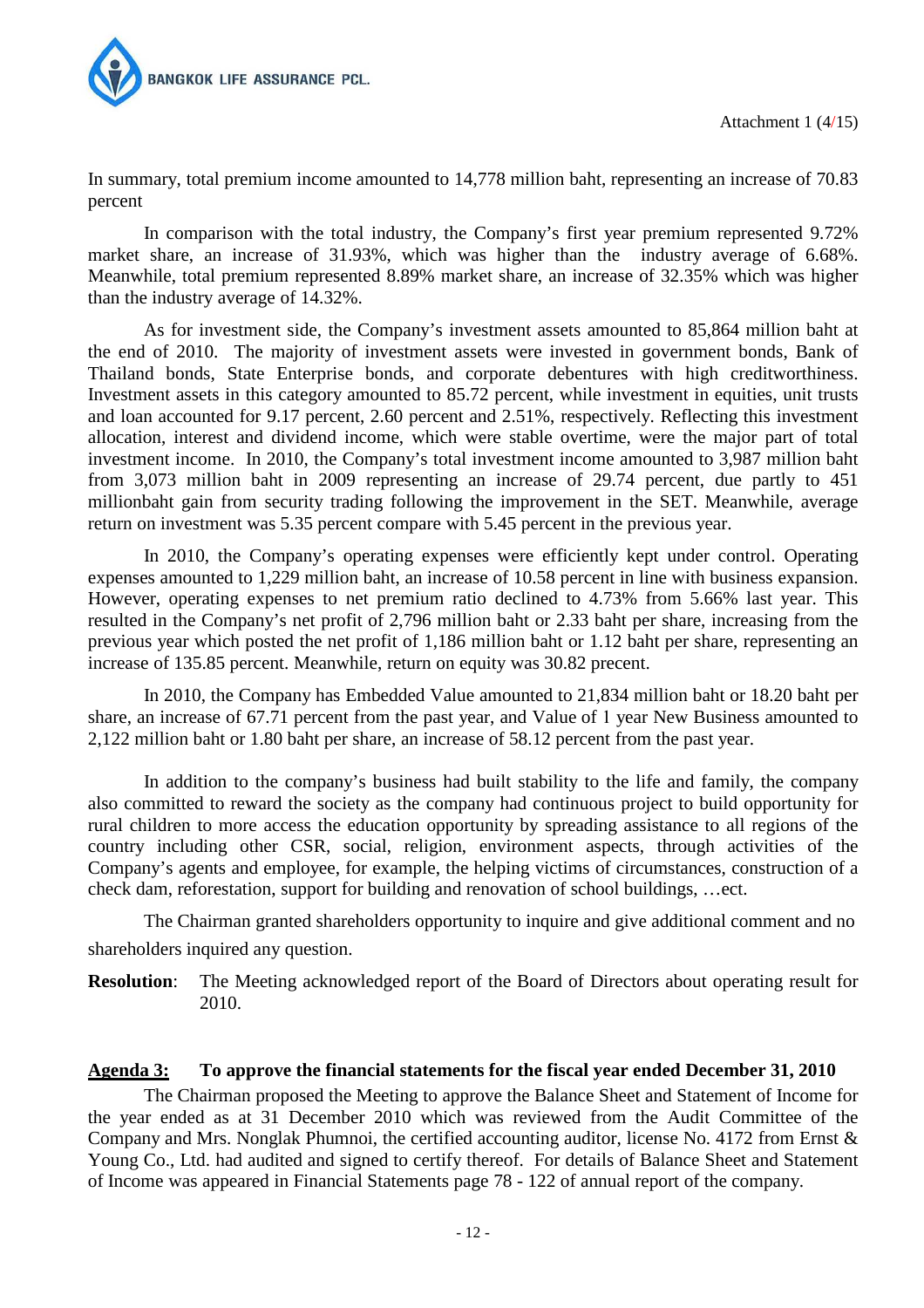

Attachment 1 (5/15)

The Chairman granted shareholders opportunity to inquire and give additional comment.

Question: The shareholder inquired about the financial statements of the company.

- What are the definition of policy reserve and unpaid policy benefits?
- How does the Company recognize revenue, earned premium and premium receivables in accounting?
- Does the soruce of fund used to repay policyholders derive from investment income?

Answer: The president and the company's management clarified the issues as follows:-

- The policy reserve is reserve to pay obligations including claims and other benefit payments in the future. The unpaid policy benefits include claims, maturity or policy dividends that have not yet been paid out.
- The Company recognizes an earned premium in the year that it receives the premium. However, as an insured contract ia normally committed for long term period, the company needs to set aside the reserve to repay policyholders in the futurer.
- Source of fund used to pay benefit payments comes from part of investment income.

The Chairman thus proposed the Meeting to approve the financial statements for the fiscal year ended December 31, 2010

**Resolution:** The Meeting, by majority votes of shareholders attending the meeting and casting votes, approved the Balance Sheet and Statement of Income for the year ended as at December 31, 2010 which was reviewed by the Audit Committee of the company and audited and signed by Mrs. Nonglak Phumnoi, the certified accounting auditor, License No. 4172 from Ernst & Young Co., Ltd. subject to the following votes:-

|  | 99.9999%                                                                         |
|--|----------------------------------------------------------------------------------|
|  | 0.0000\%                                                                         |
|  | $0.0001\%$                                                                       |
|  | 100.0000%                                                                        |
|  | 958,540,810 votes, or<br>$0$ votes, or<br>500 votes, or<br>958,541,310 votes, or |

#### **Agenda 4: To approve the appropriation of profit for the year 2010 and determine dividend payment**

 The Chairman declared to the Meeting that pursuant to the Public Company Limited Act, Section 116 and Articles of Association, clause 55 which determined that the company was required to allocate a part of annual net profit as reserves not less than 5% of net annual profit less accrued loss brought forward (if any) until such reserved amount shall reach 10% of registered capital. In present, the company has statutory reserves total 122 million baht which is fully reached 10% of registered capital, that means the company is not necessary to allocate profit as statutory reserve for 2010.

 The Chairman additionally declared about dividend payment policy of the company at the rate not lower than 25% of net profit. The Board of Directors therefore proposed the Meeting to approve dividend payment for operating result in 2010 at the rate of 0.60 baht per share, total 720 million baht or 25.75% of net profit after deduction of corporate tax. In this regard, the company had paid interim dividend on 16 September 2010 at the rate of 0.20 baht per share or 240 million baht. The company shall thus make final dividend payment at the rate of 0.40 baht per share or 480 million baht which was paid on May 24, 2011. Record date for the right to receive dividend payment will be on 9 May 2011 and the closing date of register book will be on 10 May 2011.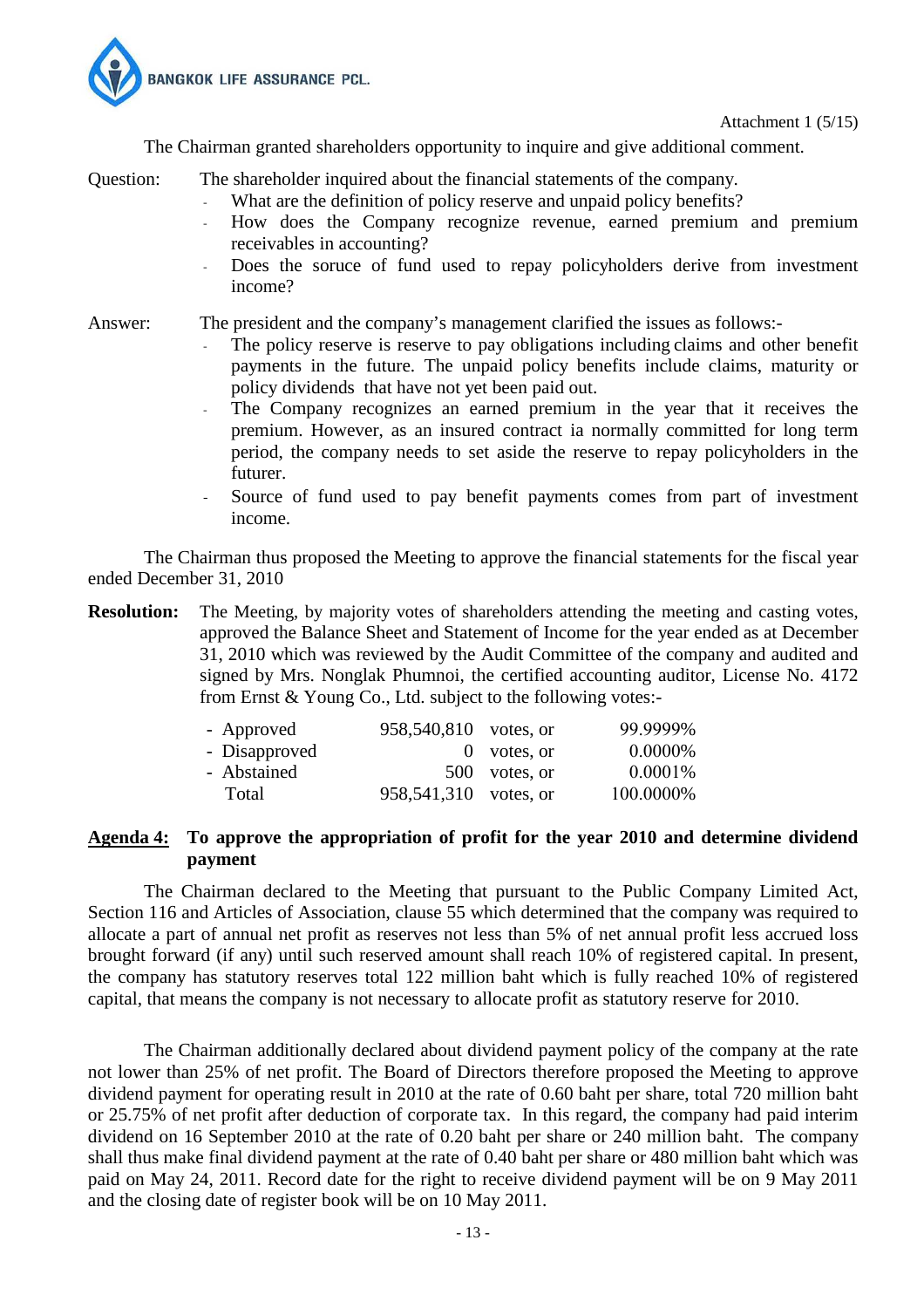

Attachment 1 (6/15)

The Chairman granted shareholders opportunity to inquire and give additional comment.

- Question: Referring to the Agenda of registered capital raising to be used as reserve for the exercise of warrant. Would the company need to increase its statutory reserve?
- Answer: The Chairman clarified that in this meeting, the shareholders will consider an approval a decrease and increase of registered capital, however, the net of registered capital will be the same at 1,220 MB. As a result, the company has no needs to increase the statutory reserve.

The Chairman thus proposed the Meeting to approve the appropriation of profit for the year 2010 and determine dividend payment.

**Resolution:** The Meeting, by majority votes of shareholders attending the meeting and casting votes, approved the dividend payment for result of the year 2010, at the rate of 0.60 baht per share, total 720 million baht or 25.75% of net profit after deduction of corporate tax. In this regard, the company had paid interim dividend on 16 September 2010 at the rate of 0.20 baht per share or 240 million baht. The company shall thus make final dividend payment at the rate of 0.40 baht per share or 480 million baht which was paid on May 24, 2011. Record date for the right to receive dividend payment will be on 9 May 2011 and the closing date of register book will be on 10 May 2011, based on the following votes:-

| - Approved    | 968,702,510 votes, or |               | 99.9999%   |
|---------------|-----------------------|---------------|------------|
| - Disapproved |                       | $0$ votes, or | 0.0000%    |
| - Abstained   |                       | 500 votes, or | $0.0001\%$ |
| Total         | 968,703,010 votes, or |               | 100.0000%  |

#### **Agenda 5: To approve the election of directors replacing those retired by rotation**

The Chairman declared to the Meeting that pursuant to the Articles of Association clause 24 which stipulated that in all Annual General Meeting, one-third or nearly one-third of directors were retired of which in this year there were 5 retired directors, as follows:-

- (1) Mr. Sunthon Arunanondchai
- (2) Mr. Pradit Rodloytuk
- (3) Mr. Pramote Pasuwat
- (4) Mrs. Prapivan Limsong
- (5) Mr. Chone Sophonpanich

The Chairman subsequently declared that the Board of Directors has considered the proposal of the Nominating and Remuneration Committee and deemed appropriate that all those five retired directors were all seniors, knowledgeable, high experience and had well performed their duties as the company directors, it was thus deemed appropriate to propose the Meeting to reappoint those five retired to reassume their position for another one rotation as considered by the Recruitment Committee.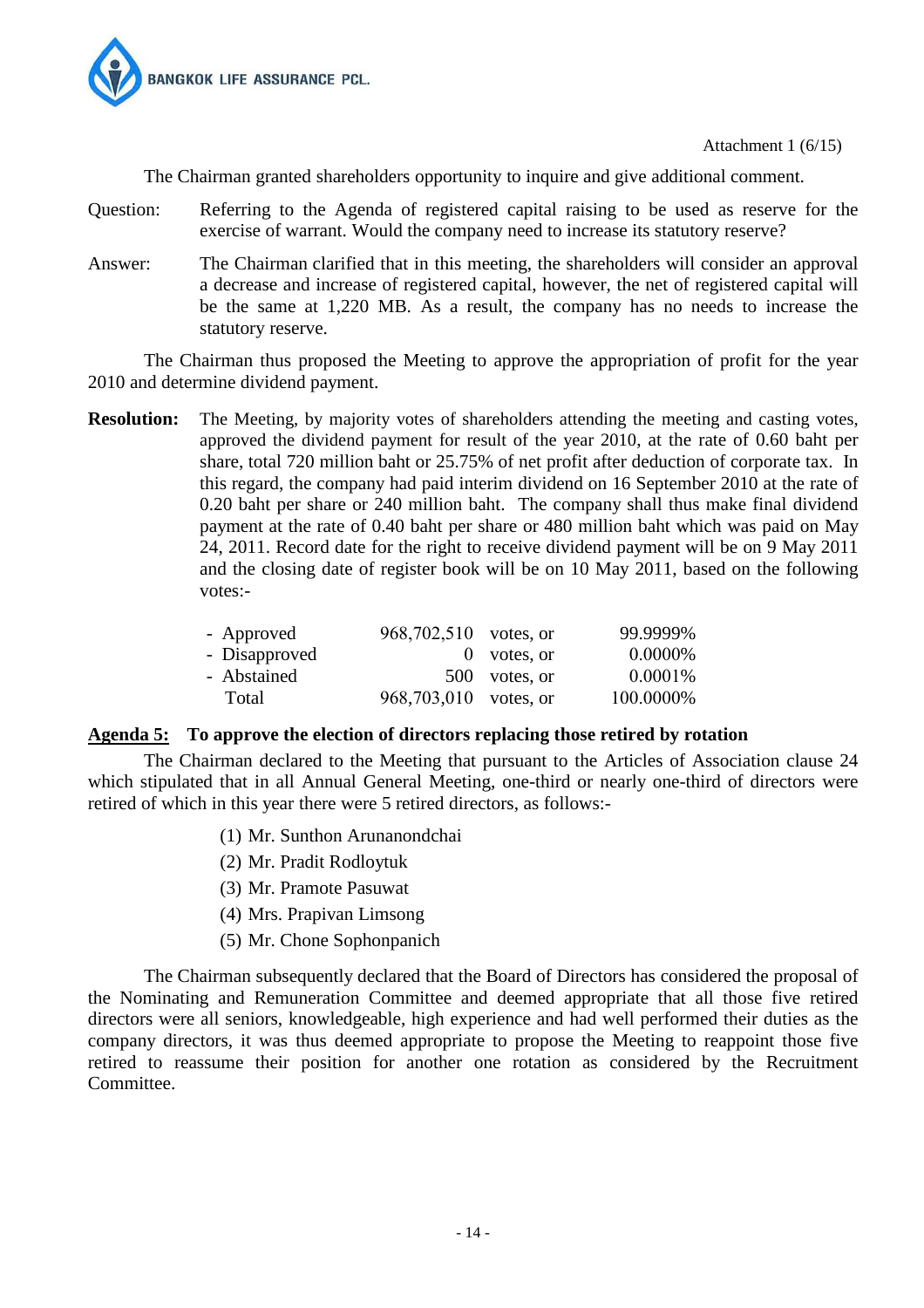

However, in order to adhere to the principles of good governance of the Stock Exchange of Thailand, the Company keeped all voting card either agreed, disagreed or suspended vote.

The Chairman granted shareholders opportunity to inquire and give additional comment and no shareholders inquired any question, the Chairman thus proposed the Meeting to approve the election of directors replacing those retired by rotation.

**Resolution:** The Meeting, by majority votes of shareholders attending the meeting and casting votes, resolved to appoint Mr. Sunthon Arunanondchai to reassume the same position for another rotation based on the following votes:-

| - Approved    | 965,954,906 votes, or     |                    | 96.4661\% |
|---------------|---------------------------|--------------------|-----------|
| - Disapproved | 35,364,100 votes, or      |                    | 3.5317%   |
| - Abstained   |                           | $21,900$ votes, or | 0.0022\%  |
| Total         | $1,001,340,906$ votes, or |                    | 100.0000% |

**Resolution:** The Meeting, by majority votes of shareholders attending the meeting and casting votes, resolved to appoint Mr. Pradit Rodloytuk to reassume the same position for another rotation based on the following votes:-

| - Approved    | 1,000,960,406 votes, or |                     | 99.9572%  |
|---------------|-------------------------|---------------------|-----------|
| - Disapproved |                         | $406,300$ votes, or | 0.0406%   |
| - Abstained   |                         | $21,800$ votes, or  | 0.0022%   |
| Total         | 1,001,388,506 votes, or |                     | 100.0000% |

**Resolution:** The Meeting, by majority votes of shareholders attending the meeting and casting votes, resolved to appoint Mr. Pramote Pasuwat to reassume the same position for another rotation based on the following votes:-

| - Approved    | $1,001,310,006$ votes, or |                    | 99.9917%  |
|---------------|---------------------------|--------------------|-----------|
| - Disapproved |                           | $26,500$ votes, or | 0.0026%   |
| - Abstained   |                           | $57,000$ votes, or | 0.0057%   |
| Total         | 1,001,393,506 votes, or   |                    | 100.0000% |

**Resolution:** The Meeting, by majority votes of shareholders attending the meeting and casting votes, resolved to appoint Mrs. Prapivan Limsong to reassume the same position for another rotation based on the following votes:-

| - Approved    | 1,001,319,506 votes, or |                    | 99.9905%  |
|---------------|-------------------------|--------------------|-----------|
| - Disapproved |                         | $42,000$ votes, or | 0.0042%   |
| - Abstained   |                         | 53,300 votes, or   | 0.0053%   |
| Total         | 1,001,414,806 votes, or |                    | 100.0000% |

**Resolution:** The Meeting, by majority votes of shareholders attending the meeting and casting votes, resolved to appoint Mr. Chone Sophonpanich to reassume the same position for another rotation based on the following votes:-

| - Approved    | $1,001,246,406$ votes, or |                    | 99.9810%  |
|---------------|---------------------------|--------------------|-----------|
| - Disapproved |                           | $43,500$ votes, or | 0.0043%   |
| - Abstained   |                           | 146,800 votes, or  | 0.0147%   |
| Total         | $1,001,436,706$ votes, or |                    | 100.0000% |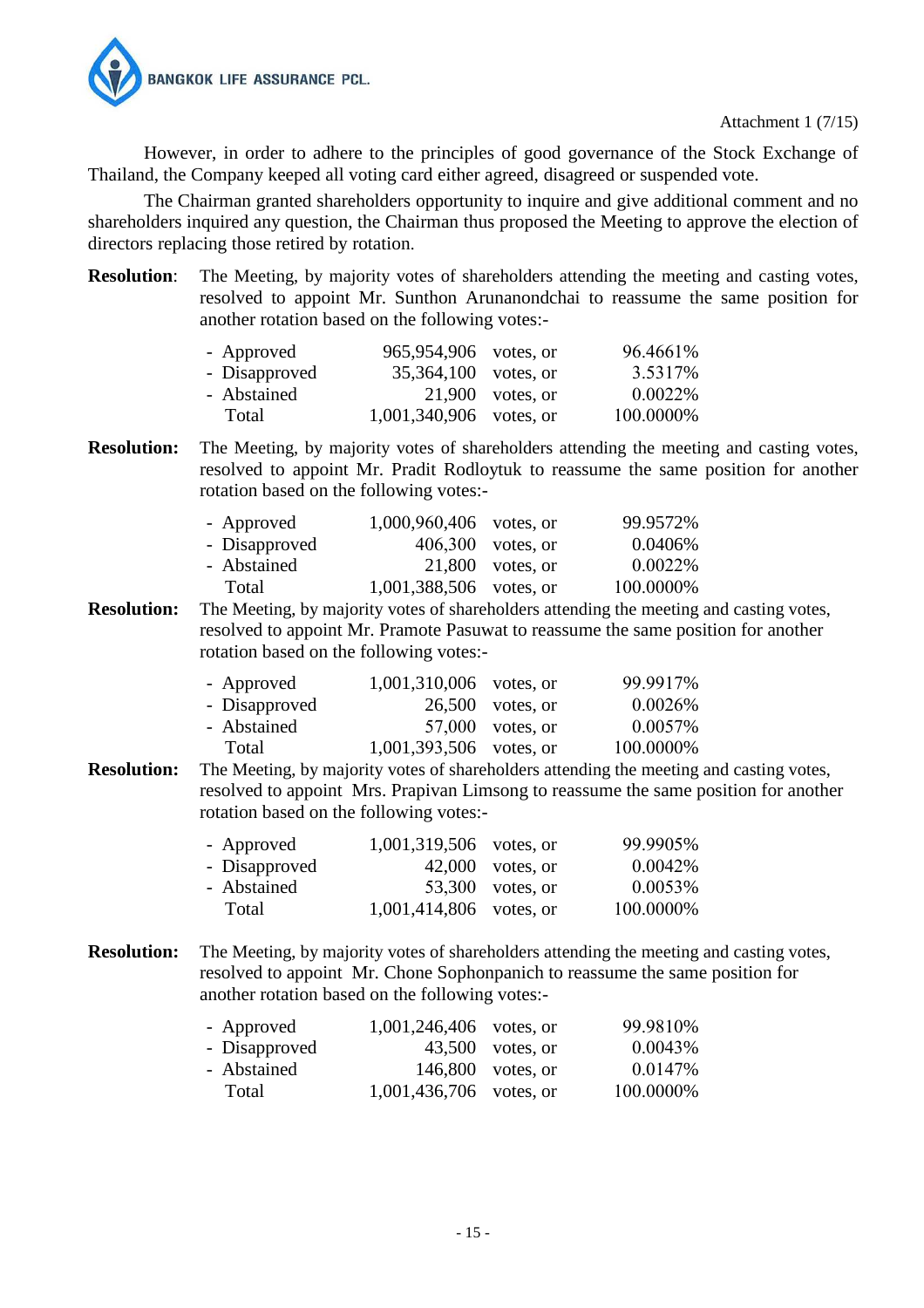

## **Agenda 6: To approve the director's remuneration for 2011**

The Chairman proposed the Meeting to approve the director's remuneration for 2011 as proposal of the Nominating and Remuneration Committee who had considered about remuneration of director and sub-committee by considering on knowledge, ability, suitability to the duties and responsibility of directors including business expansion and profit growth of the company, of which, details of director's remuneration was appeared in annual report of the company page 75. It was thus deem appropriate to propose the Annual General Shareholders' Meeting to approve the directors' remuneration for 2011 according to the proposal of the Nominating and Remuneration committee within not exceeding 13 million baht which was increased from former approved 12 million baht or 8.33% increasing.

The Chairman granted shareholders opportunity to inquire and give additional comment and no shareholders inquired any question, the Chairman thus proposed the Meeting to approve the director's remuneration for 2011.

**Resolution:** The Meeting, by majority votes of shareholders attending the meeting and casting votes, approved the directors' remuneration for 2011 within not exceeding 13 million baht based on following votes:-

| - Approved    | $1,001,638,110$ votes, or |               | 100.0000% |
|---------------|---------------------------|---------------|-----------|
| - Disapproved |                           | $0$ votes, or | 0.0000\%  |
| - Abstained   |                           | 500 votes, or | 0.0000\%  |
| Total         | $1,001,638,610$ votes, or |               | 100.0000% |

#### **Agenda 7: To approve the appointment of company's auditor and determine auditor's remuneration**

The Chairman assigned Mr. Sunthorn Arunanondchai, Chairman of the Audit Committee to propose the Meeting to approve the appointment of company's auditor and determine auditor's remuneration according to the following details:-

The Chairman of Audit Committee reported that the Audit Committee then proposed the Meeting to approve the appointment of company's auditor and determine auditor's remuneration which was not increased from last year from Ernst & Young Co., Ltd. who had good experience and acceptable fame follows:-

| (1) Mr. Sophon Permsirivallop, | Certified Accounting Auditor, License No.3182 or |
|--------------------------------|--------------------------------------------------|
| (2) Mrs. Nonglak Pumnoi,       | Certified Accounting Auditor, License No.4172 or |
| (3) Ms. Ratana Jala            | Certified Accounting Auditor, License No.3734 or |
| (4) Ms. Somjai Khunapasut      | Certified Accounting Auditor, License No.4499    |

Whereby either auditor would audit and express comment toward Financial Statements of the company and determine the auditor's remuneration for 2011 at 1,450,000 baht, within not exceeding 700,000 baht for audited the risk based capital report (if any).

The Chairman granted shareholders opportunity to inquire and give additional comment and no shareholders inquired any question, the Chairman thus proposed the Meeting to approve the appointment of company's auditor and determine auditor's remuneration.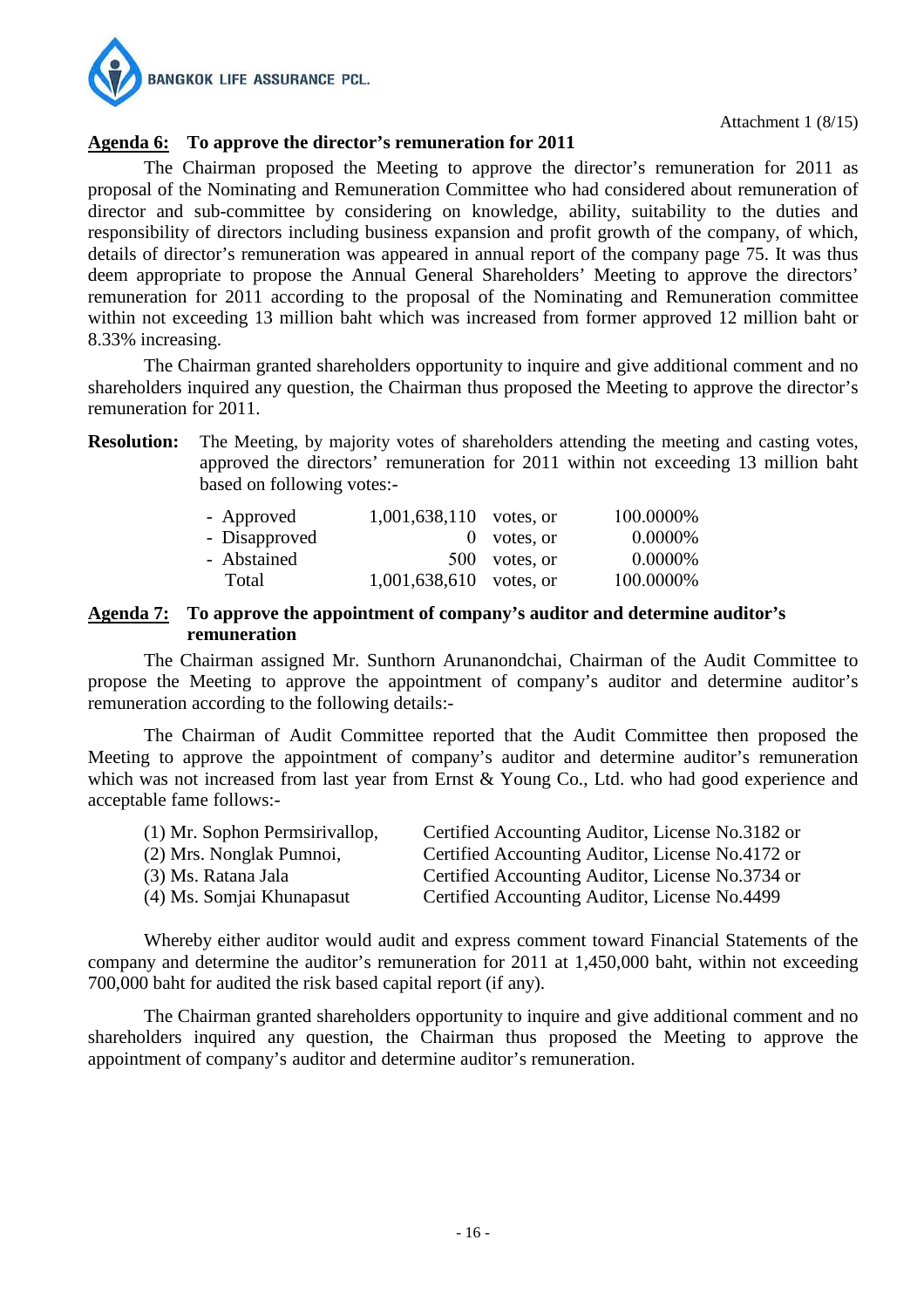

Attachment 1 (9/15)

**Resolution:** The Meeting, by majority votes of shareholders attending the meeting and casting votes, resolved to appoint the Certified Accounting Auditor from Ernst & Young Co., Ltd. as follows:-

| (1) Mr. Sophon Permsirivallop, | Certified Accounting Auditor, License No.3182 or |
|--------------------------------|--------------------------------------------------|
| (2) Mrs. Nonglak Pumnoi,       | Certified Accounting Auditor, License No.4172 or |
| $(3)$ Ms. Ratana Jala,         | Certified Accounting Auditor, License No.3734 or |
| (4) Ms. Somjai Khunapasut,     | Certified Accounting Auditor, License No.4499    |

Whereby either auditor would audit and express comment toward Financial Statements of the company and determine the auditor's remuneration for 2011 at 1,450,000 baht, and within not exceeding 700,000 baht for audited the risk based capital report (if any) based on following votes:-

| - Approved    | 1,001,818,110 votes, or |               | 100.0000% |
|---------------|-------------------------|---------------|-----------|
| - Disapproved |                         | $0$ votes, or | 0.0000%   |
| - Abstained   |                         | 500 votes, or | 0.0000%   |
| Total         | 1,001,818,610 votes, or |               | 100.0000% |

#### **Agenda 8: To approve the cancellation of unallotted warrants**

 The Chairman declared to the Meeting that as the company had issued warrants for allotment to the employees total 20,000,000 units of which 12,850,000 units were allotted and the remaining 7,150,000 units were unalloted. In this regard, the company was required to completely allot thereof within 1 year after being approve to issue warrants by office of the Securities and Exchange Commission. It was deemed appropriate to propose the Annual General Shareholders' Meeting to consider cancellation of those 7,150,000 units of unalloted warrants.

The Chairman granted shareholders opportunity to inquire and give additional comment and no shareholders inquired any question, the Chairman thus proposed the Meeting to approve the cancellation of unallotted warrants.

**Resolution:** The Meeting, by more than three-fourths of shareholders attending the meeting and casting votes, approved the cancellation of those 7,150,000 units of unalloted warrants based on following votes:-

| - Approved    | $1,001,818,110$ votes, or |               | 100.0000% |
|---------------|---------------------------|---------------|-----------|
| - Disapproved |                           | $0$ votes, or | 0.0000%   |
| - Abstained   |                           | 500 votes, or | 0.0000\%  |
| Total         | 1,001,818,610 votes, or   |               | 100.0000% |

#### **Agenda 9: To approve the decrease of registered capital**

 The Chairman declared to the Meeting that in present, the company's register capital is 1,220,000,000 baht which is consisted of 1,220,000,000 ordinary shares at par value 1 baht/share, already paid up 1,200,000,000 shares or amount to 1,200,000,000 baht and reserved to support conversion of warrants 20,000,000 shares or amount to 20,000,000 baht.

The Chairman propose the Meeting to approve the decrease of registered capital in order to respond the cancellation of unalloted warrants 7,150,000 units as considered in Agenda 8 above. Therefore, the company's register capital is 1,212,850,000 baht, which is consisted of 1,212,850,000 ordinary shares at par value 1 baht/share.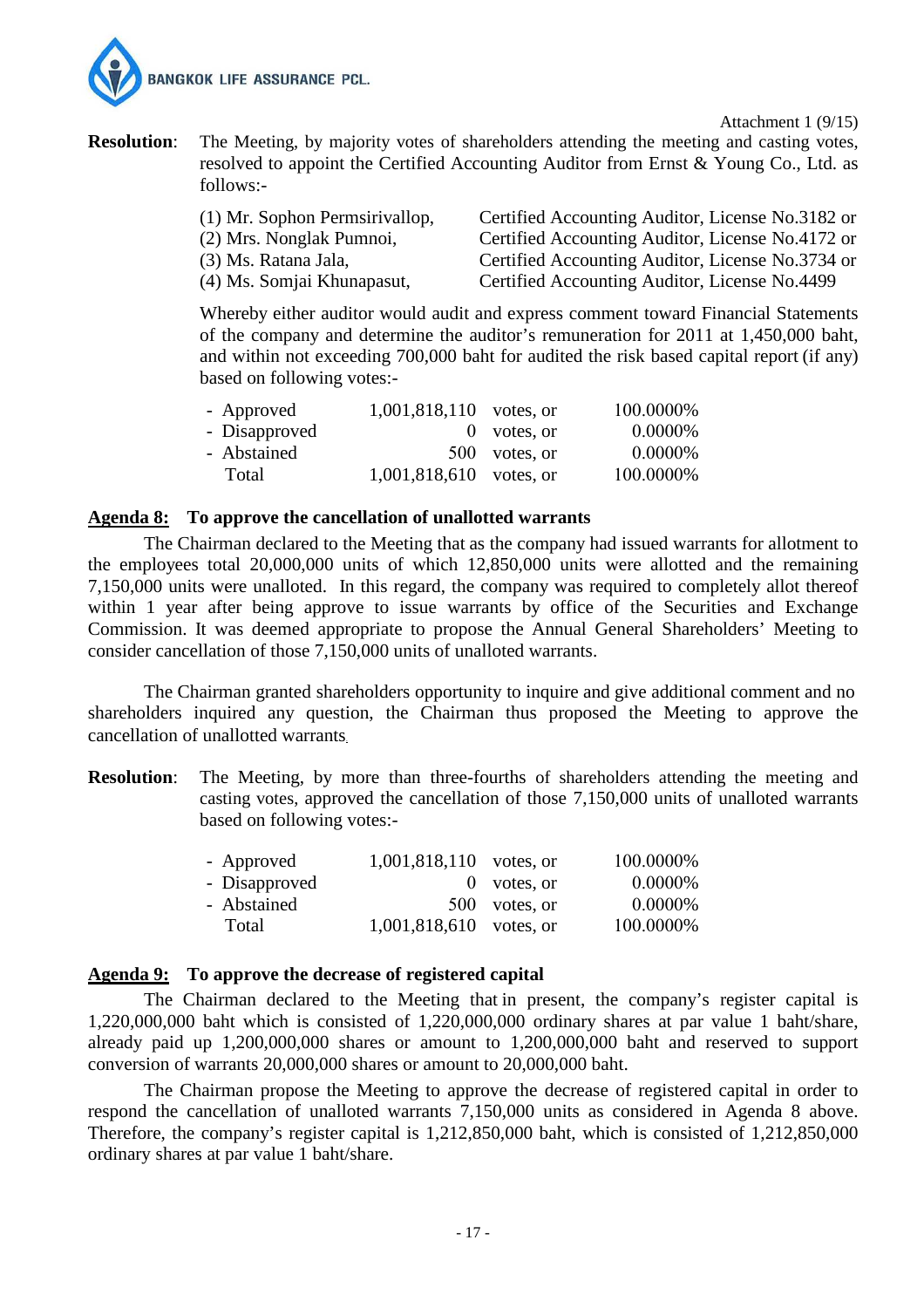

Attachment 1 (10/15)

The Chairman granted shareholders opportunity to inquire and give additional comment and no shareholders inquired any question, the Chairman thus proposed the Meeting to approve the decrease of registered capital.

**Resolution:** The Meeting, by more than three-fourths of shareholders attending the meeting and casting votes, approved the decrease of registered capital from formerly 1,220,000,000 baht to 1,212,850,000 baht, divided into 1,212,850,000 shares based on following votes:-

| - Approved    | $1,001,875,010$ votes, or |               | 100.0000%  |
|---------------|---------------------------|---------------|------------|
| - Disapproved |                           | $0$ votes, or | 0.0000\%   |
| - Abstained   |                           | 500 votes, or | $0.0000\%$ |
| Total         | $1,001,875,510$ votes, or |               | 100.0000%  |

## **Agenda 10: To approve the amendment of Company's memorandum clause 4 in consistent with the decrease of registered capital**

 The Chairman declared to the Meeting that to correspond with the decrease of registered capital, the Meeting was thus proposed to approve the amendment of company's memorandum clause 4 from formerly the registered capital is 1,220,000,000 baht which is consisted of 1,220,000,000 ordinary shares at par value 1 baht/share, to be amended to 1,212,850,000 baht which is consisted of 1,212,850,000 ordinary shares at par value 1 baht/share.

The Chairman granted shareholders opportunity to inquire and give additional comment and no shareholders inquired any question, the Chairman thus proposed the Meeting to approve the amendment of Company's memorandum clause 4 in consistent with the decrease of registered capital

**Resolution:** The Meeting, by more than three-fourths of shareholders attending the meeting and casting votes, approved the amendment of Company's memorandum clause 4 in consistent with the decrease of registered capital based on following votes:-

| - Approved    | $1,001,876,510$ votes, or |               | 100.0000% |
|---------------|---------------------------|---------------|-----------|
| - Disapproved |                           | $0$ votes, or | 0.0000%   |
| - Abstained   |                           | 500 votes, or | 0.0000%   |
| Total         | $1,001,877,010$ votes, or |               | 100.0000% |
|               |                           |               |           |

#### **Agenda 11: To approve the issuance and allotment of warrants to the company's employee and/or management**

 The Chairman declared to the Meeting that during the past, the company's business was greatly expanded in consistent with the expansion of life insurance business, in addition to the business operation was developed and more complicated, the qualified personnel was thus insufficient to the demand. The issuance of warrants and allotment to company's employee and/or management of the company was one way to enhance the performance efficiency, maintain existing personnel and recruit new personnel of the company to promote will power of employee to industriously work and to be loyal to the company which shall promote success to business operation of the company in long term.

It is deemed appropriate to propose the Meeting to approve the issuance and allotment of warrants, BLA-W2 to the company's employee and/or management total 7,150,000 units subject to the following details as follows:-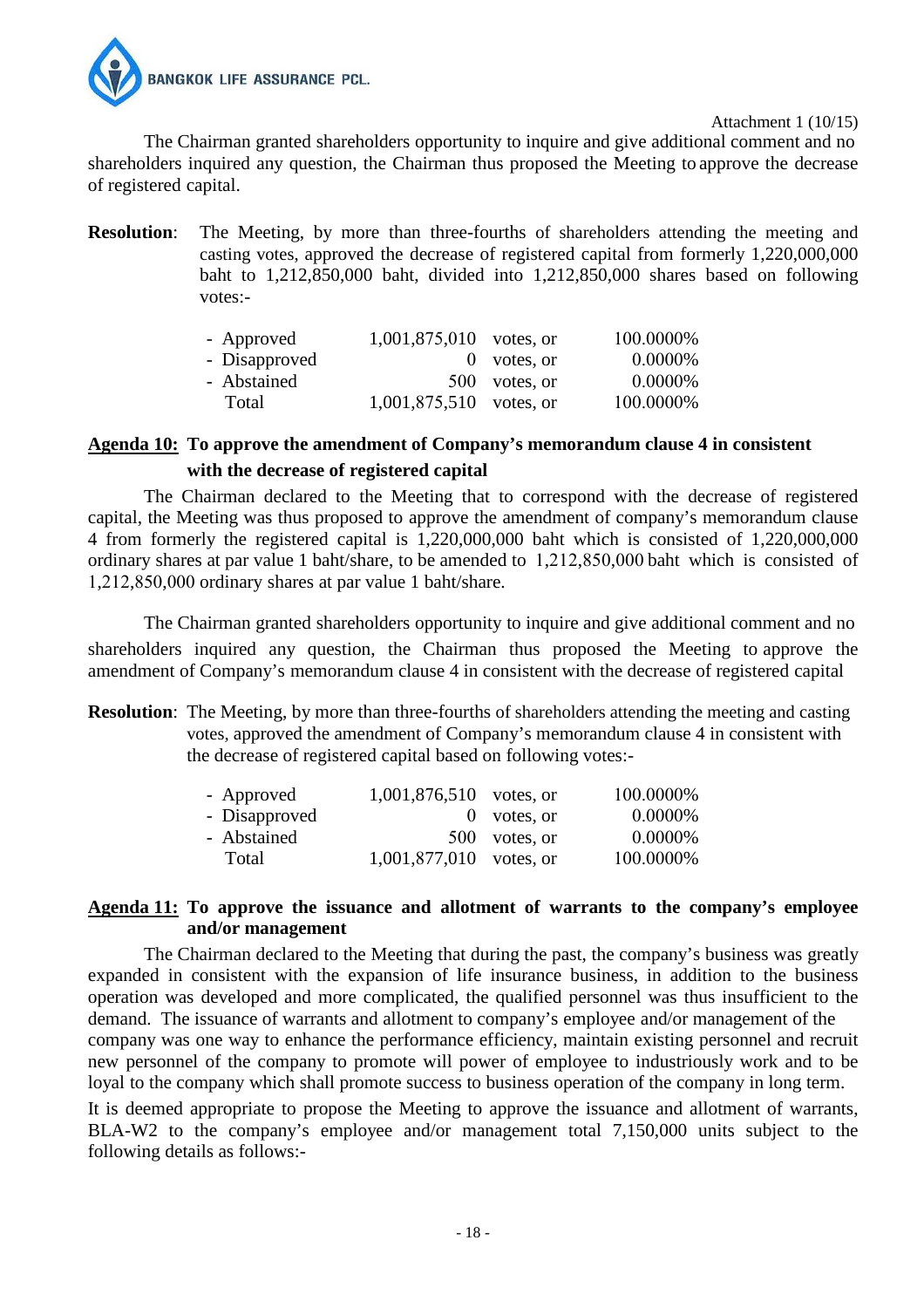

| 1. Type of warrant              |                | Name specified and non-negotiable warrant                                                                                                                        |
|---------------------------------|----------------|------------------------------------------------------------------------------------------------------------------------------------------------------------------|
| 2. Number                       | $\ddot{\cdot}$ | 7,150,000 shares                                                                                                                                                 |
| 3. Validity                     | $\ddot{\cdot}$ | 5 years commencing from the issuance date or after<br>resigned from the company depending on whichever is<br>the earlier                                         |
| 4. Duration of<br>exercising    | $\ddot{\cdot}$ | The first time upon completion 3 years commencing from<br>the issuance date and subsequently on every last working<br>day of March, June, September and December |
| 5. Exercising rate              | $\ddot{\cdot}$ | 1 warrant per 1 ordinary share                                                                                                                                   |
| 6. Price                        | ٠              | Closing price as at 25 April 2011                                                                                                                                |
| 7. Other conditions<br>exercise | $\ddot{\cdot}$ | In case of the holder of warrant is died, the heir is able to<br>its right to convert within 4 months following from the<br>date of death.                       |

 In this regard, the Board of Directors and/or the authorized person shall consider details of allotment to the employee and/or any management, amount, duration including other conditions as deemed appropriate.

The Chairman granted shareholders opportunity to inquire and give additional comment and no shareholders inquired any question, the Chairman thus proposed the Meeting toapprove the issuance and allotment of warrants to the company's employee and/or management.

**Resolution:** The Meeting, by more than three-fourths of shareholders attending the meeting and casting votes, approvde the issuance and allotment of warrants to the company's employee and/or management based on following votes:-

| - Approved    | $1,002,022,110$ votes, or |                    | 99.9976%  |
|---------------|---------------------------|--------------------|-----------|
| - Disapproved |                           | $24,000$ votes, or | 0.0024\%  |
| - Abstained   |                           | 500 votes, or      | 0.0000%   |
| Total         | $1,002,046,610$ votes, or |                    | 100.0000% |

#### **Agenda 12 To approve the increase of registered capital to reserve for the exercise of warrant**

 The Chairman declared to the Meeting that to correspond with the resolution to issue and allot warrant, the Meeting is thus proposed to approve the increase of registered capital of the company from formerly 1,212,850,000 baht to 1,220,000,000 baht by issuing new 7,150,000 shares at 1 baht/share to support the exercise of warrant, BLA-W2.

The Chairman granted shareholders opportunity to inquire and give additional comment and no shareholders inquired any question, the Chairman thus proposed the Meeting toapprove the increase of registered capital to reserve for the exercise of warrant.

**Resolution:** The Meeting, by more than three-fourths of shareholders attending the meeting and casting votes, approved the increase of registered capital to reserve from formerly 1,212,850,000 baht to 1,220,000,000 baht for the exercise of warrant based on following votes:-

| - Approved    | $1,002,080,810$ votes, or |               | 100.0000% |
|---------------|---------------------------|---------------|-----------|
| - Disapproved |                           | $0$ votes, or | 0.0000%   |
| - Abstained   |                           | 500 votes, or | 0.0000%   |
| Total         | $1,002,081,310$ votes, or |               | 100.0000% |
|               |                           |               |           |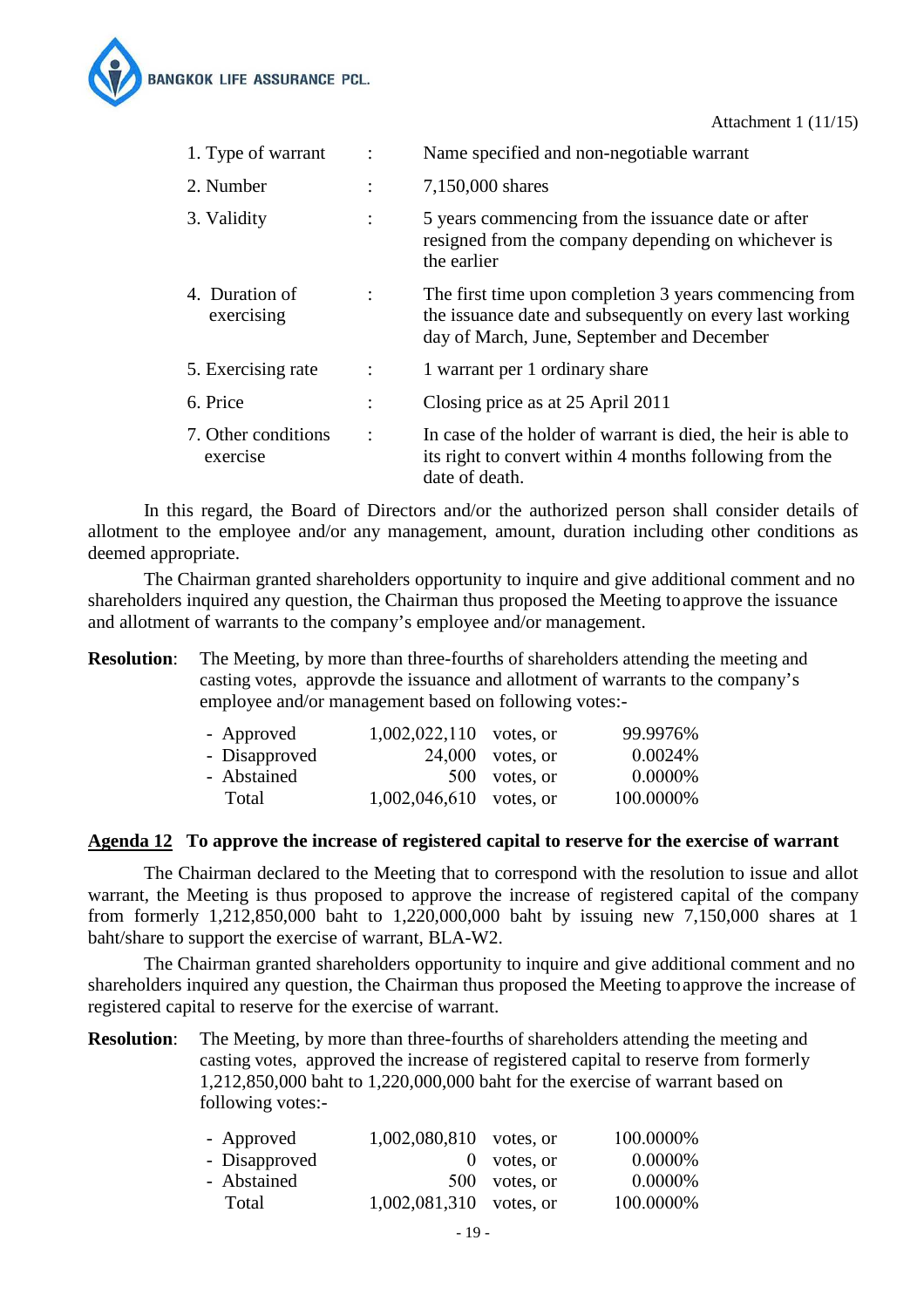

Attachment 1 (12/15)

## **Agenda 13: To approve the amendment of company's Memorandum clause 4 in consistent to the increase of registered capital**

 The Chairman declared to the Meeting that to correspond with the decrease of registered capital, the Meeting was thus proposed to approve the amendment of company's memorandum clause 4 from formerly the registered capital is 1,212,850,000 baht which is consisted of 1,212,850,000 ordinary shares at par value 1 baht/share, to be amended to 1,220,000,000 baht which is consisted of 1,220,000,000 ordinary shares at par value 1 baht/share.

The Chairman granted shareholders opportunity to inquire and give additional comment.

- Question: How did the relevance of decreasing of registered capital in Agenda 10 and increasing of registered capital in Agenda 13?
- Answer: The Chairman clarified that decreasing and increasing of registered capital in Agenda 10 and 13 respectively, their were the legal process of the cancellation of unallotted warrants in Agenda 8 and the issuance and allotment of warrants to the company's employee and / or management in Agenda 11.

The Chairman thus proposed the Meeting to approve the amendment of company's Memorandum clause 4 in consistent to the increase of registered capital.

**Resolution:** The Meeting, by more than three-fourths of shareholders attending the meeting and casting votes, approved the amendment of company's Memorandum clause 4 in consistent to the increase of registered capital based on following votes:-

| - Approved    | $1,002,147,510$ votes, or |               | 100.0000% |
|---------------|---------------------------|---------------|-----------|
| - Disapproved |                           | $0$ votes, or | 0.0000%   |
| - Abstained   |                           | 500 votes, or | 0.0000%   |
| Total         | $1,002,148,010$ votes, or |               | 100.0000% |

## **Agenda 14: Others (if any)**

The Chairman granted shareholders opportunity to inquire and give additional comments as the follows:-

- Question: Currently, the Company invests in baht 2,000 million of government bonds, maturing in 1 year and receiving a yield of 4.61%. Should the Company rollover these short-term bonds for 10-year government bonds, it will receive a lower yield of 3.70%. How the Company would then be able to maintain or achieve higher total returns in order to meet its funding costs?
- Answer: The President clarified that it is true that the returns from low-risk fixed-income securities are the Company's main investment income. However, it is worth noting that of the total investment assets, 9% is allocated to equity investment portfolio which gives the Company higher returns, under well-managed risks.

Question: Potential to expand future investment in overseas

Answer: The President explained that the Company always interesting in foreign investment as long as it is in compliance with the OIC regulations.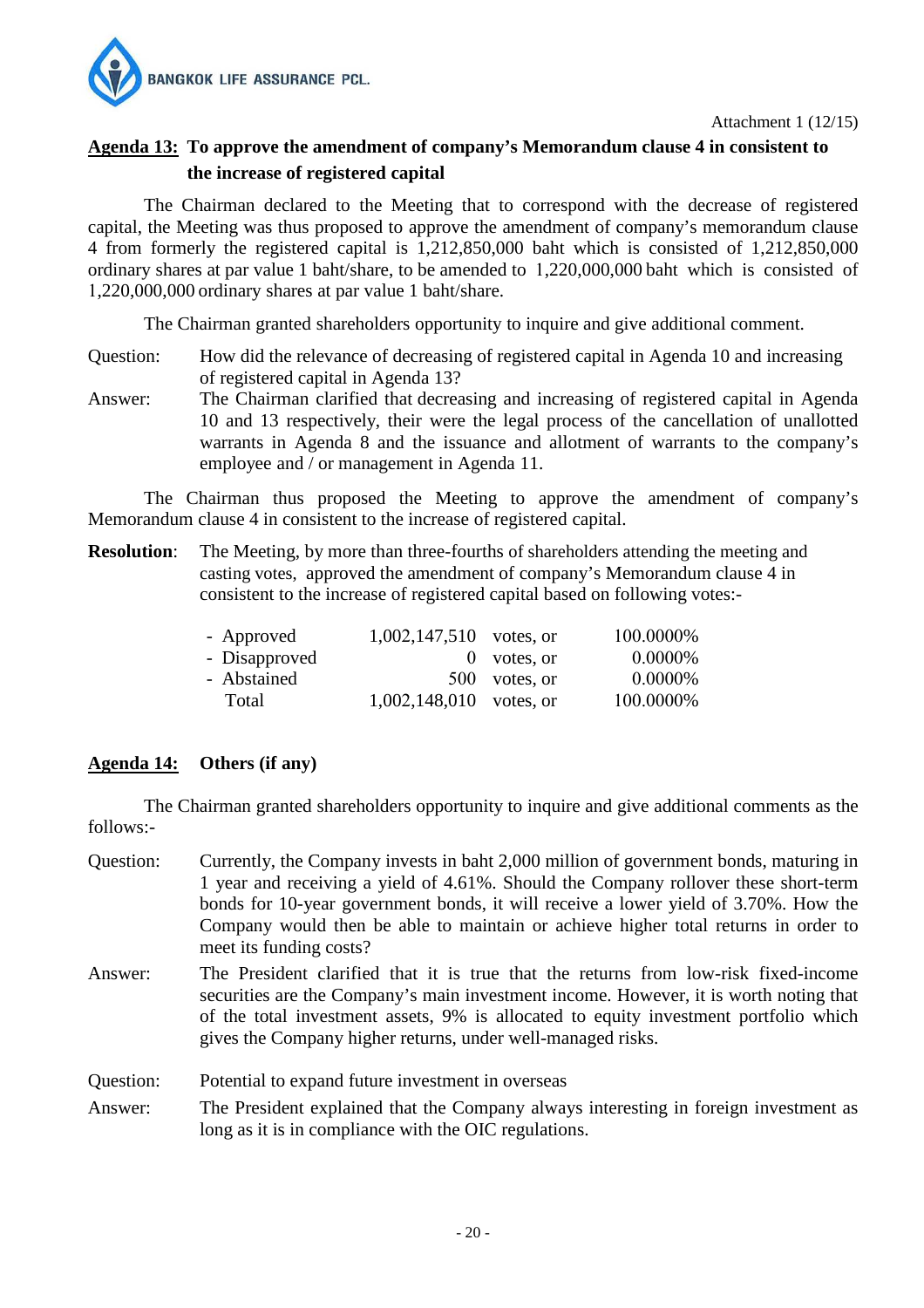

Attachment 1 (13/15)

Question: Details of the company's lending as well as its NPLs.

- Answer: The EVP Investment Division illustrated that the Company has a very small-sized lending, mostly Policy Loan. Under this type of loan, policyholders can borrow from their cash value and thus the Company has no exposure to any level of risks. Apart from that, the Company also allows secured loans. The proportion of this type of loans, nevertheless, accounts for less than 1% of the total investment assets. The Company currently enjoys very low NPL ratio.
- Question: Would it be possible for the company to share branch offices with Bangkok Insurance in order to expand its distribution channels?
- Answer: The President responded that the Company always realises the importance of cooperation amongst the Group to create maximum benefits for the shareholders. However, the Company believes that all of the agencies are being served with well-fit branches in terms of both sizes and spaces.
- Question: Could the Company explain underlying intentions on the pension products which is only available for less-than-55-year-old customers while limiting those aged between 55 and 60?
- Answer: The President noted that the Company's pension products and markets are currently in a very early stage of development. They will be improved incessantly to serve the highest benefits for the customers in the future. To devise any products, however, aside from taking customers' needs into account, the Company also needs to consider reserve requirements as well as other legislations.
- Details of marketing and advertising activities to compete with the company's rivals Question:<br>Answer:
- The President illustrated that the Company always prioritise each type of expenditure to benefit the shareholders. Recently, the Company has been exploiting more advertising activities to drive product sales. Although the Company's advertisement is less experienced by potential/existing customers compared to the competitors', it should be noted that the Company has been expending budgets efficiently to develop quality of distribution channels via both bancassurance and agents which have more significant impacts on the sustainability of profitability.
- Suggestion: The Company should re-design its website as well as devise marketing activities including selling and promotions to boost the market share. Certain shareholders viewed the Company's competitors' websites and marketing and promotions as more competitive and attractive. Besides, it would be more beneficial if the potential/existing customers are able to conduct self check on each product's information e.g. benefits and premiums, apart from making direct contacts with the agents.
- Answer: The President appreciated for all of the suggestions and promised to take all of the issues into consideration.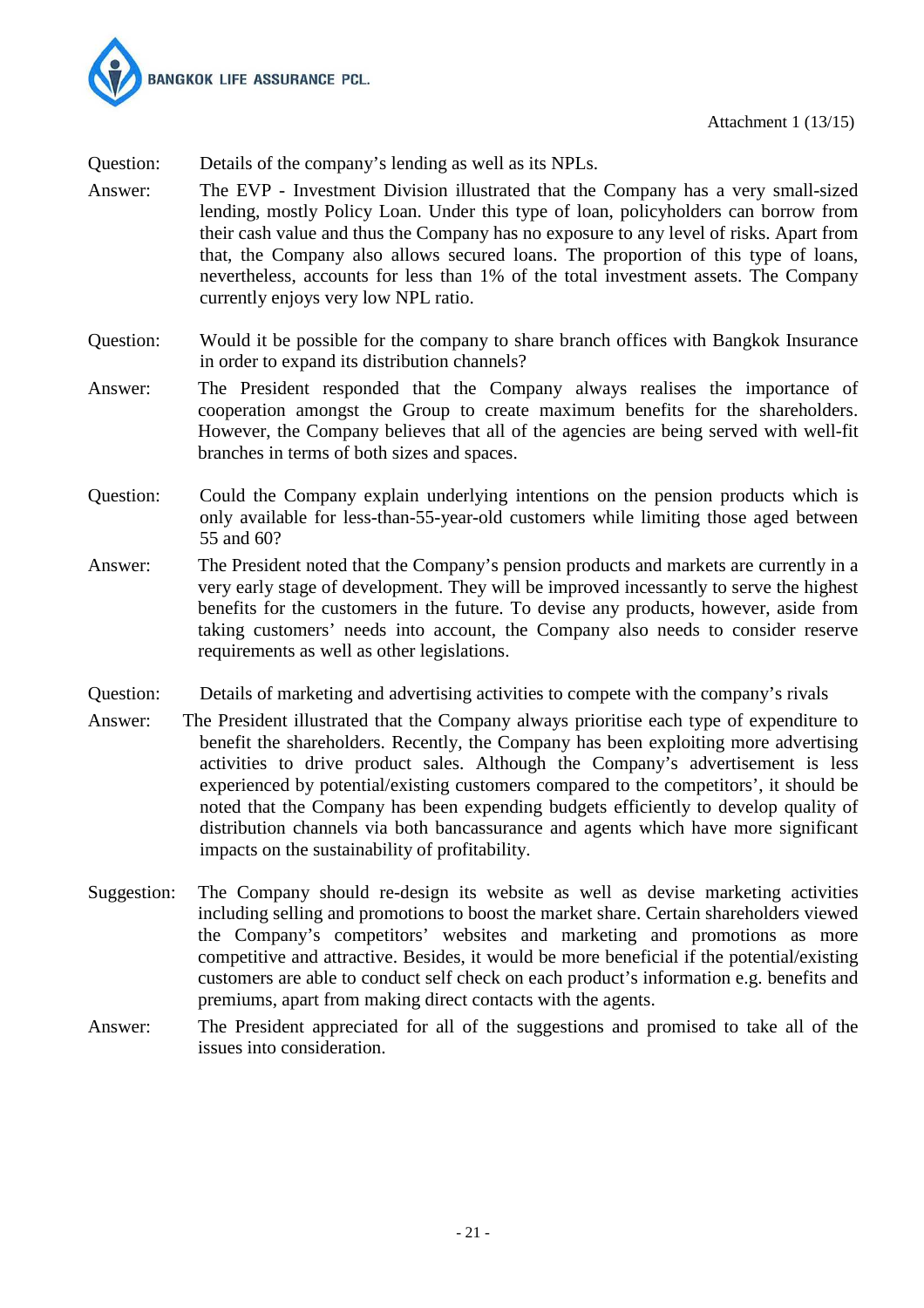

- Question: Feasibility of future M&A activities and their advantages to the Company.
- Answer: The President responded that M&A activities assist a company grow rapidly and sizably. Currently, the Company has no plan on this issue while further consideration will depend upon market situations.
- Question: Details of financial performance as for 1Q11 and potential business growth in 2011
- Answer: The President clarified that the details of 1Q11 financial performance is yet publicly available. However, the company can give views on growth potential of life insurance business in 2011 that the overall business will be performing well throughout this year. This will be strongly supported by the OIC which expects to boost Policy per Population ratio from 27% to 40% in the next four years. Moreover, premium to GDP ratio of 3% that is still presently relatively below overseas benchmark should also be driven up. Last but not least, the government supporting scheme to stimulate pension product purchases and offer tax deduction is another key factor considerably driving the business growth.
- Question: Referring to the Company's past performance, premium income growth mostly derived from bancassurance channel while those from agent channel declined markedly. How would the Company boost its premium income through agent channel while also being able to sustain growth of bancassurance channel? Another question related to the Company's products concerns the possibility of a new product to replace "Gain  $1<sup>st</sup> 248"$ that has been cancelled.
- Answer: The President elucidated that the Company has strong emphasis on quality development of all distribution channels. In terms of market share, currently, the Company ranks No.2 for bancassurance channel and No.7 for agent channel where both of the channels have strong potential to grow further. To enhance quality of the agents, the Company expects to not only increase the number of agents awarded *Thailand National Quality Awards (TNQA)* but also develop their skills ready to serve as a financial advisor who is able to create extra-value-added services to customers. This scheme will be successfully fulfilled by the cooperation amongst the Group. Presently, there are 100 of the Company's agents holding Single License, which is expected to reach 150 in 2011 and 200 in 2013. Besides, the potential income growth from bancassurance channel will remain higher than that of agents. It will further focus on Credit Life. Referring to the last question, it can be explained that sales of "Gain  $1<sup>st</sup> 248$ " product was intended to limit for a particular period of time to attract the markets and more importantly for risk management purpose especially in terms of cost controlling. However, several products that will launch in 2011 to meet consumers' needs is expected to generate further revenue this year.
- Question: Proportion of equity investment portfolio and effects of increase in interest rates
- Answer: The President mentioned that the Company primarily invests in low-risk fixed income securities while limits investment in risky securities e.g. equities, not exceeding 10% of total investment assets. Regarding the interest risk concern, the Company believes that it will highly benefit from an increase in interest rates. This is because the Company possesses a relatively large amount of renewal year premium which, in turn, will be invested in high-interest-paying securities, thereby increasing the Company's investment income. Moreover, since the Company has longer duration of liabilities than that of assets, a climb in interest rates will partly untie mismatching problems, which in turn stabilizes the Company's capital Fund.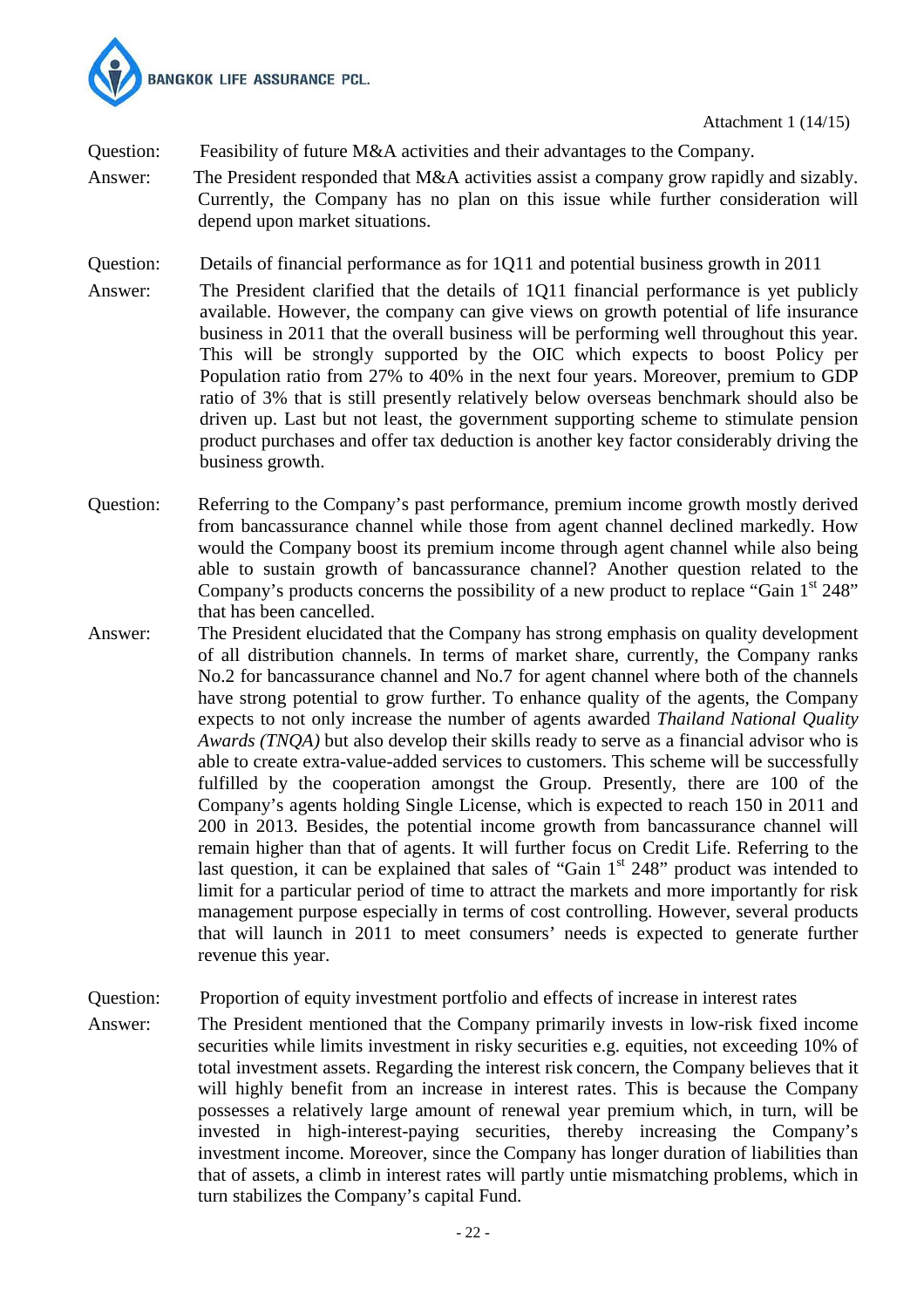

- Question: How does the Company make decisions on policy and allocation of equity investment portfolio?
- Answer: The President explained that the Company's financial obligations are relatively stable, not very sensitive to interest rates, with the cost of 3.8%, approximately. To meet the obligations, the Company thus largely focuses on investing in stocks of companies having strong potential to generate consistent revenue growth while possesses low debt levels, for instance, those in utilities sector.
- Question: How would the Company's return on equity investment be relative to the SET? And, is it fair to say that an increase in the equity investment from the beginning of the year was resulted partly from increasing in portfolio's value and, another part, from increasing investment in equities?
- Answer: The EVP Investment Division clarified that according to the Company's equity investment policy, the main emphasis is on long-term investment by looking into fundamentals of each particular potential/existing invested stock, rather than comparing the return with the SET. In the previous year, the overall market gained an approximate return of 40% while the company achieved a return of 30%. The higher equity investment value, in fact, derived partly from an increase in share prices as well as investment.

No any person proposed other matter for additional consideration of the Meeting, there were the shareholders registered to attend the Meeting, of which there were 150 shareholders and 263 proxies, total 413 persons or equaled to 1,004,502,810 shares or 83.71% of total sold shares.

 There were no other matters for consideration at the meeting, the Chairman thanked the shareholders for taking the time to attend the meeting and closed the meeting at 10:50 a.m.

 $V^{\prime\prime}\gamma^{\prime\prime}$ 

(Mr. Choedchu Sophonpanich) (Mr.Sanor Thampipattanakul)

Chairman Company secretary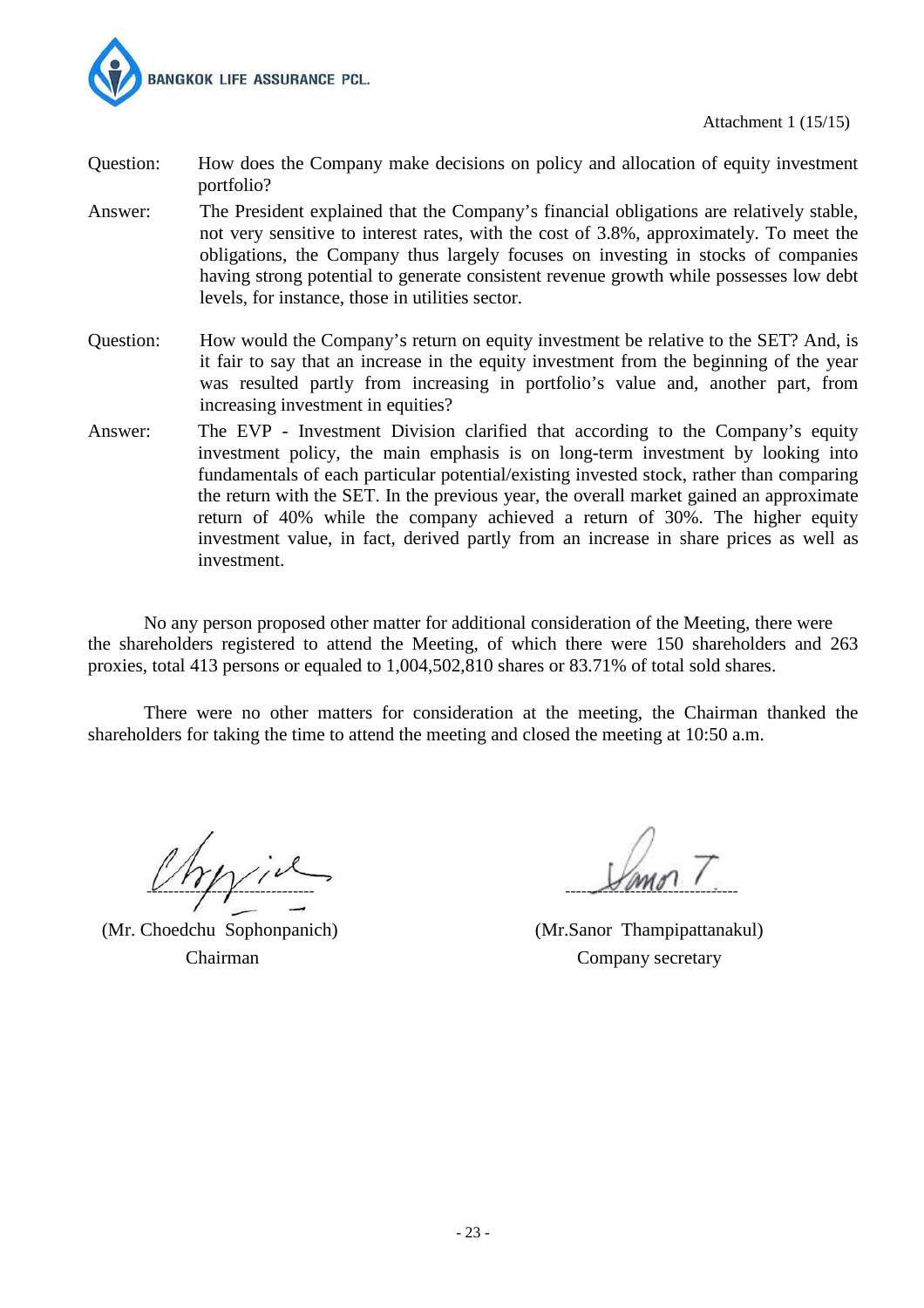

# Attachment 3 (1/5)

| <b>Name</b>                                        | Mr.Choedchu Sophonpanich<br><b>Nationality</b><br>Thai<br>66 years<br>Age                                                                                                                                                                              |  |  |
|----------------------------------------------------|--------------------------------------------------------------------------------------------------------------------------------------------------------------------------------------------------------------------------------------------------------|--|--|
| <b>Position Appointed</b>                          | Director<br>(Director's tenet and meaning as appear on attachment 4)                                                                                                                                                                                   |  |  |
| <b>Term of directorship</b>                        | 32 years                                                                                                                                                                                                                                               |  |  |
| <b>Education</b>                                   | B.Sc., Economics, London School of Economics,<br>University of London UK.                                                                                                                                                                              |  |  |
| <b>Experiences</b>                                 | - Chairman and Chairman of the Executive Board of Directors,<br>Bangkok Life Assurance Public Co., Ltd.<br>- Chairman, BBL Asset Management Co., Ltd.<br>- Director, Krungdhep Sophon Public Co., Ltd.<br>- Chairman, Aioi Bangkok Insurance Co., Ltd. |  |  |
| <b>Governance training from IOD</b>                |                                                                                                                                                                                                                                                        |  |  |
|                                                    | <b>Percentage of shareholding</b> 31,600,010 shares (as of the closing date of register book<br>on August 26, 2011)<br>Equivalent to 2.633% of all shares with voting rights                                                                           |  |  |
| <b>Meeting Attendance in 2011</b>                  | - The Board of Directors<br>6/6<br>- The Executive Board of Directors<br>12/12                                                                                                                                                                         |  |  |
| The Position in other listed companies<br>- None - |                                                                                                                                                                                                                                                        |  |  |
|                                                    | The position in the rival company/related to the company<br>- None -                                                                                                                                                                                   |  |  |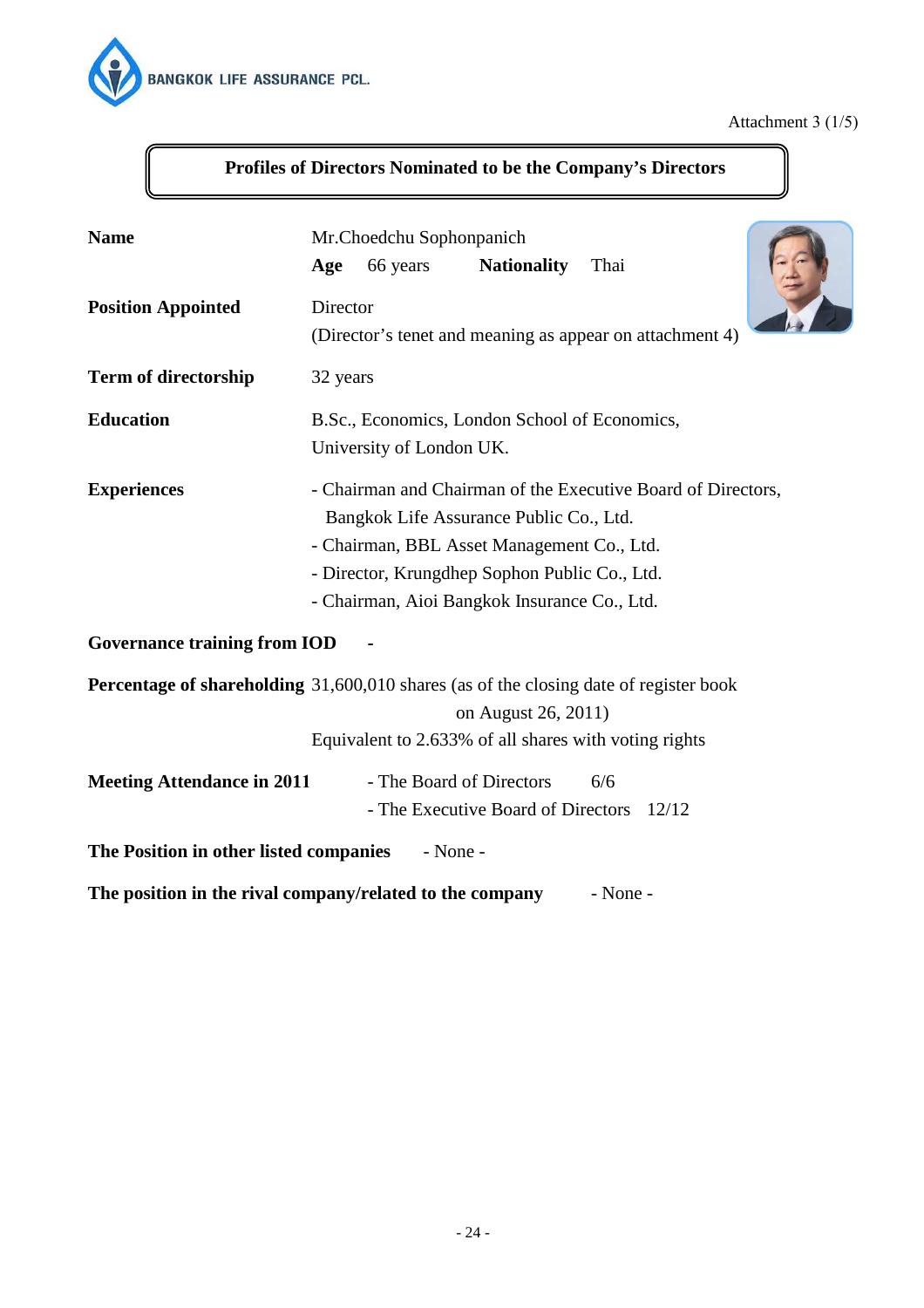

Attachment 3 (2/5)

# **Profiles of Directors Nominated to be the Company's Directors**

| <b>Name</b>                            | Mrs.Ruchanee Nopmuang<br>59 years<br><b>Nationality</b><br>Age<br>Thai                                                                                                                                                                                                                                                                                                                                                                        |  |  |
|----------------------------------------|-----------------------------------------------------------------------------------------------------------------------------------------------------------------------------------------------------------------------------------------------------------------------------------------------------------------------------------------------------------------------------------------------------------------------------------------------|--|--|
| <b>Position Appointed</b>              | Director<br>(Director's tenet and meaning as appear on attachment 4)                                                                                                                                                                                                                                                                                                                                                                          |  |  |
| <b>Term of directorship</b>            | 11 years                                                                                                                                                                                                                                                                                                                                                                                                                                      |  |  |
| <b>Education</b><br><b>Experiences</b> | - Master of Accounting, Thammasat University.<br>- Bachelor (Second Class Honors), Accounting (Banking and Finance),<br>Chulalongkorn University<br>- Top Executive Program, Capital Market Academy (CMA) Class2-2006<br>- Director and Executive Director of Nomination and Compensation<br>Committee, Bangkok Life Assurance PCL.<br>- Executive Vice President and Head of Metropolitan Consumer Banking,<br>Bangkok Bank Public Co., Ltd. |  |  |
| <b>Governance training from IOD</b>    |                                                                                                                                                                                                                                                                                                                                                                                                                                               |  |  |
| <b>Percentage of shareholding</b>      | - None -                                                                                                                                                                                                                                                                                                                                                                                                                                      |  |  |
| <b>Meeting Attendance in 2011</b>      | - The Board of Directors<br>6/6<br>- The Nominating and Remuneration Committee<br>3/3                                                                                                                                                                                                                                                                                                                                                         |  |  |
| The Position in other listed companies | 1 Company                                                                                                                                                                                                                                                                                                                                                                                                                                     |  |  |

**The position in the rival company/related to the company** - None -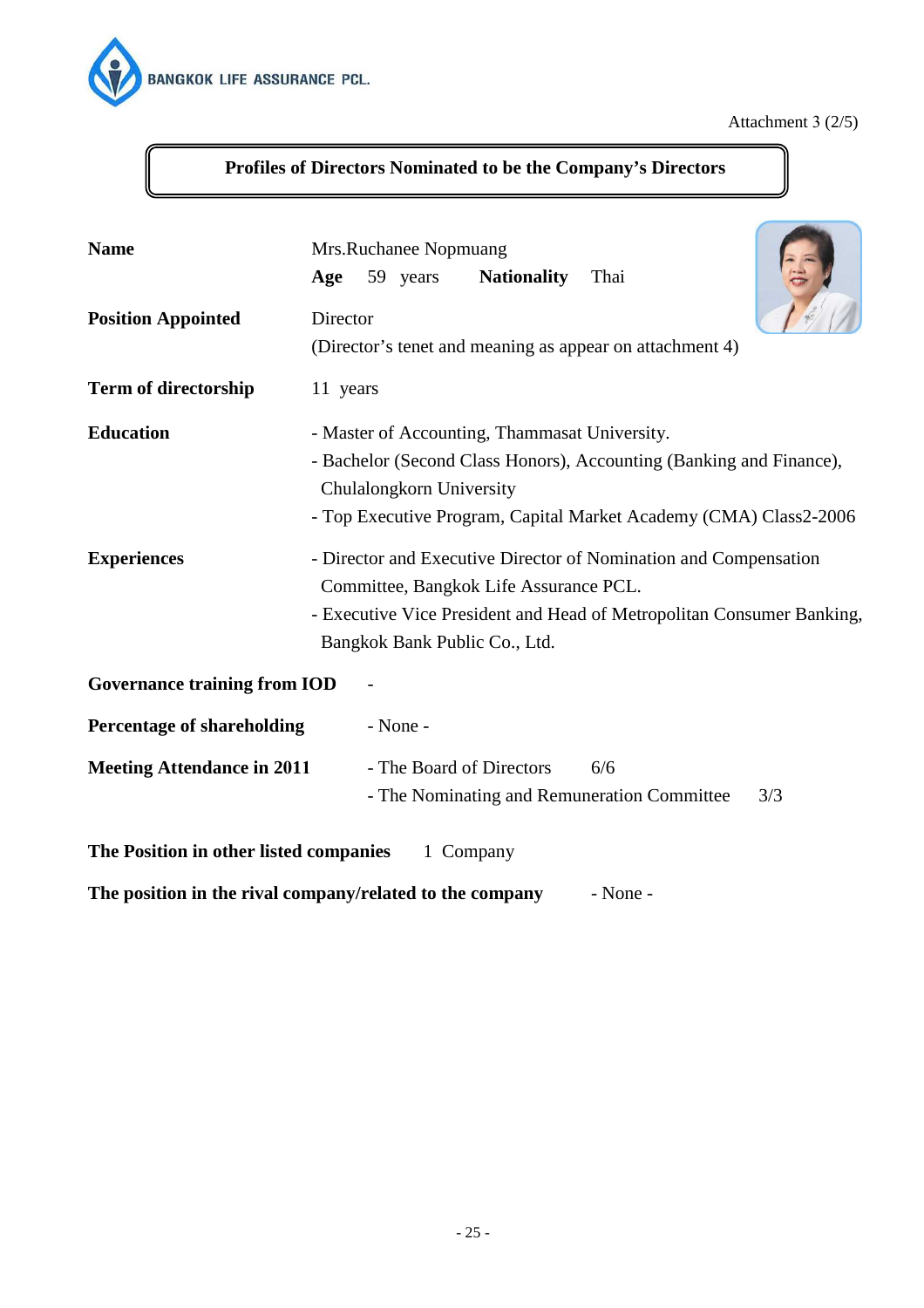

## Attachment 3 (3/5)

| <b>Name</b>                            | Mrs. Savitri Ramyarupa<br><b>Nationality</b><br>Thai<br>52 years<br>Age                                                                                                                  |
|----------------------------------------|------------------------------------------------------------------------------------------------------------------------------------------------------------------------------------------|
| <b>Position Appointed</b>              | Director<br>(Director's tenet and meaning as appear on attachment 4)                                                                                                                     |
| Term of directorship                   | 13 years                                                                                                                                                                                 |
| <b>Education</b>                       | - MBA (Finance), Sasin Graduate Institute of Business Administration<br>- Bachelor in Economics, Barnard College, Columbia University, USA.                                              |
| <b>Experiences</b>                     | - Director and Executive Director,<br>Bangkok Life Assurance Public Co., Ltd.<br>- Managing Director, Riverside Garden Marina Co., Ltd.<br>- Managing Director, Sukhumvit City Co., Ltd. |
| <b>Governance training from IOD</b>    |                                                                                                                                                                                          |
| <b>Percentage of shareholding</b>      | - None -                                                                                                                                                                                 |
| <b>Meeting Attendance in 2011</b>      | - The Board of Directors<br>5/6<br>- The Executive Board of Directors 8/12                                                                                                               |
| The Position in other listed companies | $-$ None $-$                                                                                                                                                                             |
|                                        | The position in the rival company/related to the company<br>- None -                                                                                                                     |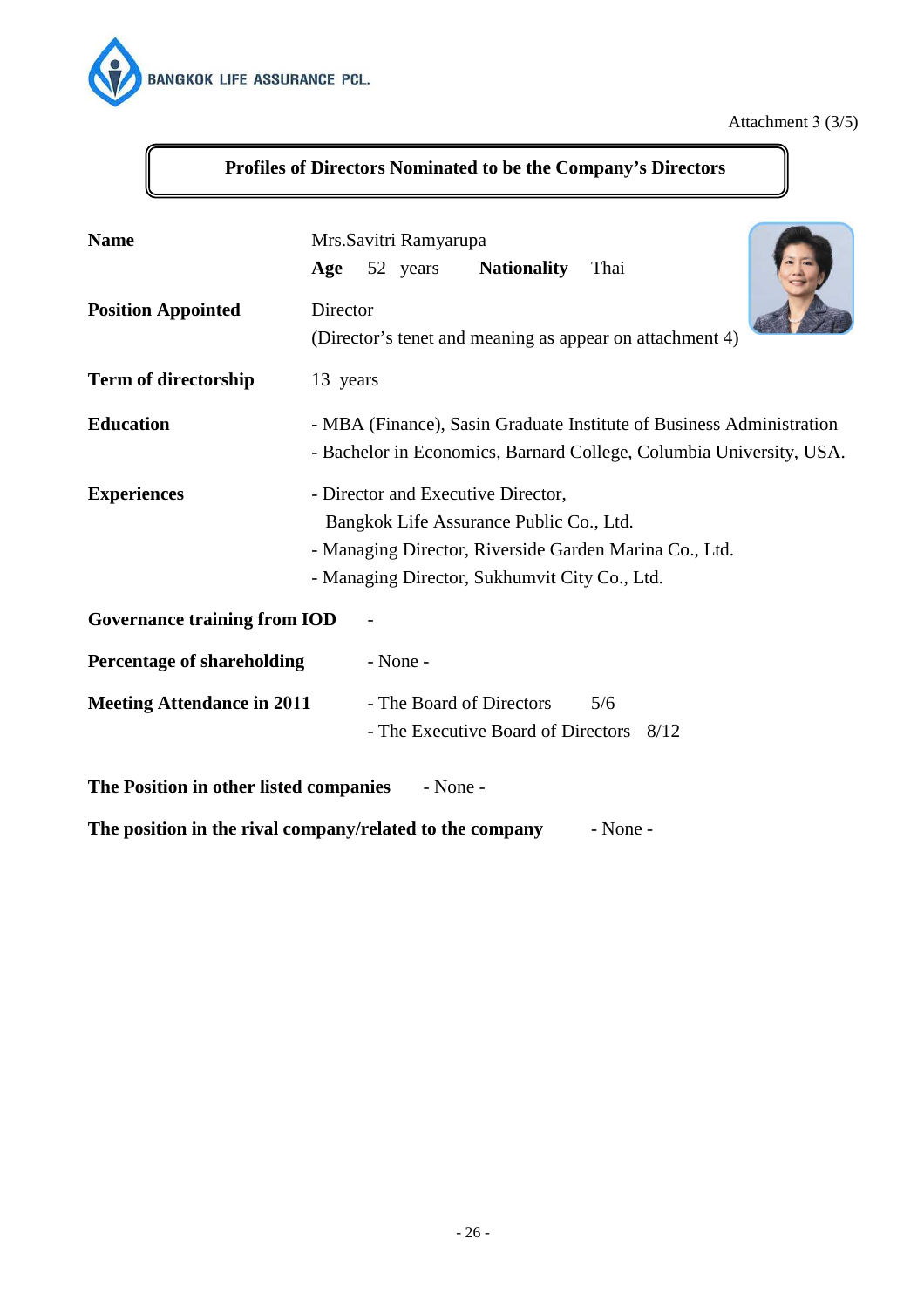

Attachment 3 (4/5)

| <b>Name</b>                                                                                                                                                                                         | Mr. Naoki Ban<br>44<br>Age | years    | <b>Nationality Japanese</b>                                                                  |                                                                                                                                                                                                |  |
|-----------------------------------------------------------------------------------------------------------------------------------------------------------------------------------------------------|----------------------------|----------|----------------------------------------------------------------------------------------------|------------------------------------------------------------------------------------------------------------------------------------------------------------------------------------------------|--|
| <b>Position Appointed</b>                                                                                                                                                                           | Director                   |          |                                                                                              | (Director's tenet and meaning as appear on attachment 4)                                                                                                                                       |  |
| <b>Term of directorship</b>                                                                                                                                                                         | Years<br>$\overline{4}$    |          |                                                                                              |                                                                                                                                                                                                |  |
| <b>Education</b><br><b>Experiences</b>                                                                                                                                                              |                            |          | - MBA, University of Southern California, USA.<br>- Bachelor of Law, Kyoto University, Japan | - Director, Executive Director, Executive Director of Nomination and<br>Compensation Committee and Executive Director of Risk Management<br>Committee, Bangkok Life Assurance Public Co., Ltd. |  |
| <b>Governance training from IOD</b>                                                                                                                                                                 |                            |          |                                                                                              |                                                                                                                                                                                                |  |
| <b>Percentage of shareholding</b>                                                                                                                                                                   |                            | - None - |                                                                                              |                                                                                                                                                                                                |  |
| <b>Meeting Attendance in 2011</b><br>- The Board of Directors<br>6/6<br>- The Exceutive of Directors<br>12/12<br>- The Risk Management Committee 4/4<br>- The Nominating and Remuneration Committee |                            |          | 3/3                                                                                          |                                                                                                                                                                                                |  |
| The Position in other listed companies                                                                                                                                                              |                            | - None - |                                                                                              |                                                                                                                                                                                                |  |
| The position in the rival company/related to the company                                                                                                                                            |                            |          |                                                                                              | - None -                                                                                                                                                                                       |  |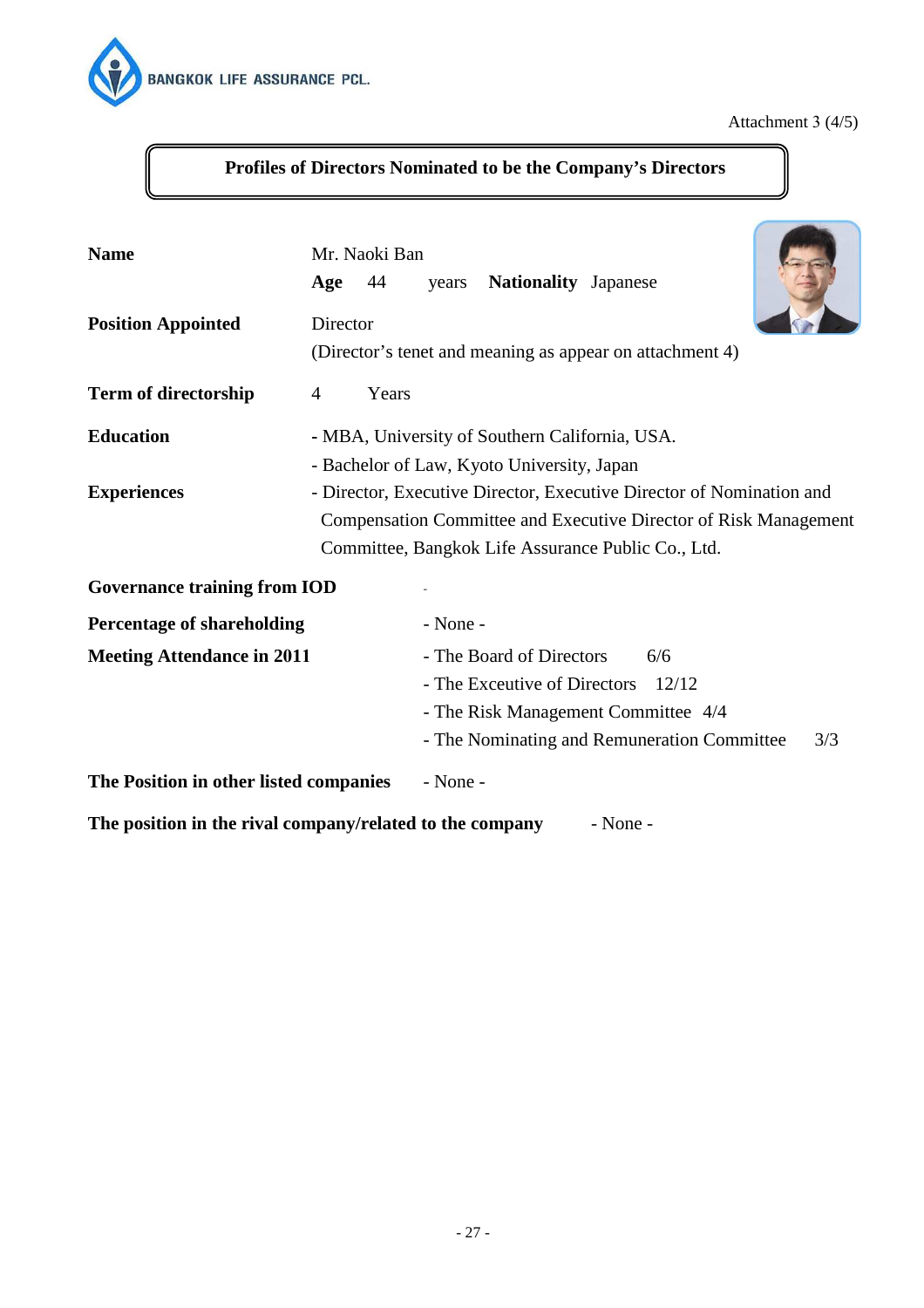

## Attachment 3 (5/5)

| <b>Name</b>                            | Mr.Yutaka Ideguchi<br>Age<br>49<br>years <b>Nationality</b><br>Japanese                                                                                             |  |
|----------------------------------------|---------------------------------------------------------------------------------------------------------------------------------------------------------------------|--|
| <b>Position Appointed</b>              | Director<br>(Director's tenet and meaning as appear on attachment 4)                                                                                                |  |
| <b>Education</b>                       | - Master of Business Administration, The Wharton school,<br>University of Pennsylvania, Philadelphia, USA<br>- Bachelor of Law, Hokkaido University, Sapporo, Japan |  |
| <b>Experiences</b>                     | - General Manager, Risk Management Department,<br><b>System Risk Management Office</b><br>Nippon Life Insurance Company                                             |  |
| <b>Governance training from IOD</b>    |                                                                                                                                                                     |  |
| <b>Percentage of shareholding</b>      | - None -                                                                                                                                                            |  |
| The Position in other listed companies | $-$ None $-$                                                                                                                                                        |  |
|                                        | The position in the rival company/related to the company<br>- None -                                                                                                |  |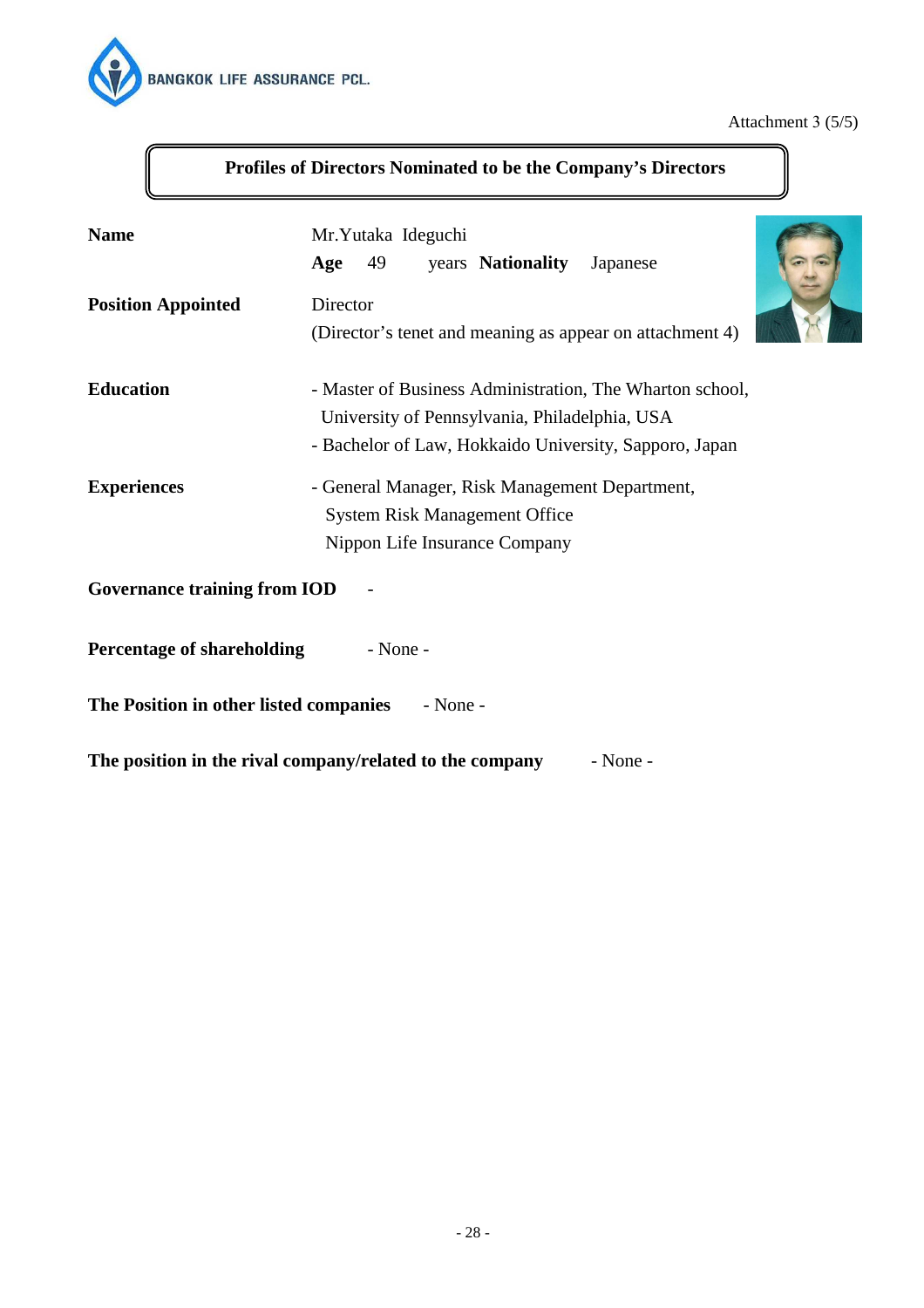

Attachment 4 (1/3)

**The criteria for appointment of Directors and the definition of independent director** 

# **The criteria for appointment of Directors Selection and Appointment of the Copany's Board of Directors**

 The Company's Board of Directors deliberates and proposes the name(s) of candidate(s) with the appropriate qualities to act as the Company's Directors to a shareholders'meeting. The Board selects such candidate(s) from those who possess knowledge, expertise and experience that would be beneficial to the Company's business operations and who fulfill the characteristics legally specified in Public Limited Companies Act and Securities and Exchange Act. The shareholders' meetings elect and appoint candidate(s) to the position of Directorship

## **Selection and Appointment of the Audit Committee**

 The Board of Directors appoints a number of Directors as independent members of the Audit Committee. Directors who are Members of the Audit Committee form a third of the total number of Directors and must fulfil the characteristics of an Independent Director as specified by the Capital Market Supervisory Board. At least one Member of Audit Committee must possess substantial expertise and / or experience in accounting and/or finance.

## **Selection and Appointment of the Executive Directors**

 The Board of Directors appoints a number of Directors as Executive Directors with the authority to manage the Company's business operations as prescribed by the Board of Directors. The Chairman of the Executive Board of Directors shall be an ex officio Director. The Executive Board of Directors shall appoint one of the Company's executive officers to act as the secretary to the Executive Board of Directors.

## **Selection and Appointment of the Member of the Risk Management Committee**

 The Board of Directors appoints a number of Directors and Executive officers as Member of the Risk Management Committee and appoints the assistant vice present of the Strategic Planning Department, acts as the Risk Management Committee's secretary for setting the policy framework and strategy for risk management and controlling risk to conform to all new legislations, orders, decrees, rules and standards issued by the public sector.

## **Selection and Appointment of the Member of the Norminating and Remuneration Committee**

 The Board of Director appoints a number of the Norminating and Remuneration Committee which appoints one of Independent Director, acts as the chairman of the Norminating and Remuneration Committee to consider a person who is qualify to be positional and setting the rule of Director's Remuneration. The director who is higher or equal the director choose a person as a process and propose to the Board of Directors to be approval and / or present to the Annual General Shareholders' Meeting to appoint as the company's act.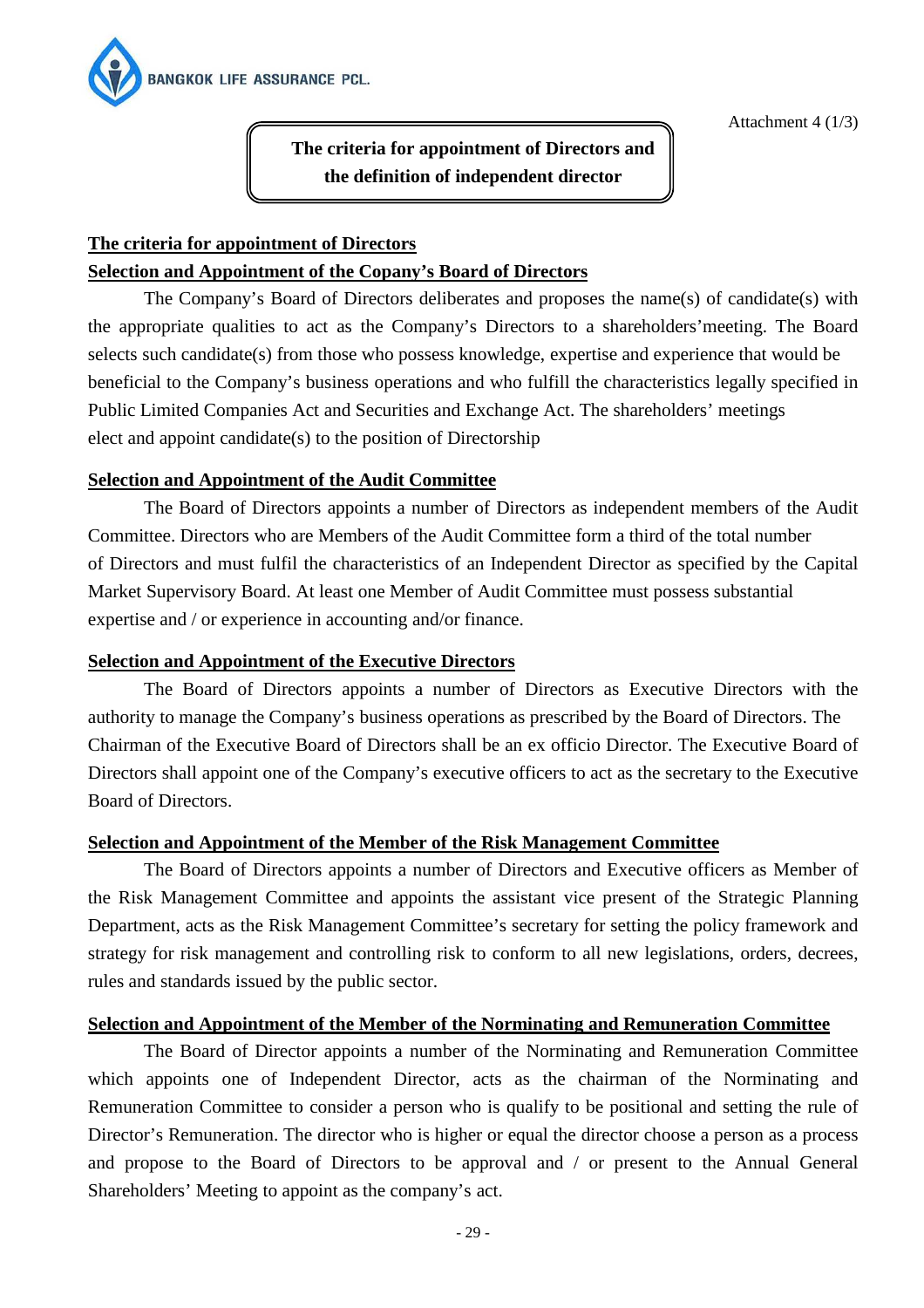

## **The definition of independent director**

The Company defines independent director to in line with the good governance of The Stock Exchange of Thailand (SET) and the notification of the Capital Market Supervisory Board Tor Chor 4/2008 rule for Undertaking Derivatives Business for Registered Derivatives Advisors as follows;

1. At least has one third of director of the totally director of the Company but not less than 3 people 2. Independent Director has to acts as the role follows;

- (1) Holding no more than 1% of the total number of voting shares of the Company, its parent company, subsidiary, affiliate, major shareholder or controlling person including shares held by related persons of the independent director.
- (2) Not be nor have been an executive director, officer, employee, controlling person or advisor who receives a salary, of the Company, its parent company, subsidiary, same-level subsidiary, affiliate, major shareholder or controlling person, unless the foregoing status ended not less than two years prior to the date of appointment.
- (3) Not be a person related by blood or registration under law, such as a father, mother, spouse, sibling, or child, including spouses of children, executives, major shareholders, controlling persons, or persons to be nominated as executives or controlling persons of the Company or its subsidiaries.
- (4) Not have nor have had a business relationship with the Company, its parent company, subsidiary, affiliate, majorshareholder or controlling person, in a manner which may interfere with his or her independent judgement, andneither being nor having been a substantial shareholder or controlling person of any entity having business relationship with the Company, its parent company, subsidiary, affiliate , major shareholder or controlling person who may have a conflict of interest unless the foregoing status ended not less than two years.
- (5) Neither be nor have been an auditor of the Company, its parent company, subsidiary, affiliate, major shareholder or controlling person nor be a substantial shareholder, controlling person or partner of an audit firm which employs auditors of the Company, its parent company, subsidiary, affiliate, major shareholder or controlling person, unless the foregoing relationship ended not less than two years.
- (6) Neither be nor have been any kind of professional advisor including a legal advisor or financial advisor who receives an annual service fee exceeding two million baht from the Company, its parent company, subsidiary, affiliate, major shareholder or controlling person, and neither be nor have been a substantial shareholder, controlling person or partner of the professional advisor unless the foregoing relationship ended not less than two years
- (7) Not be appointed as a representative of the Company's directors, the major shareholder or any other shareholder who is a related person to the major shareholder.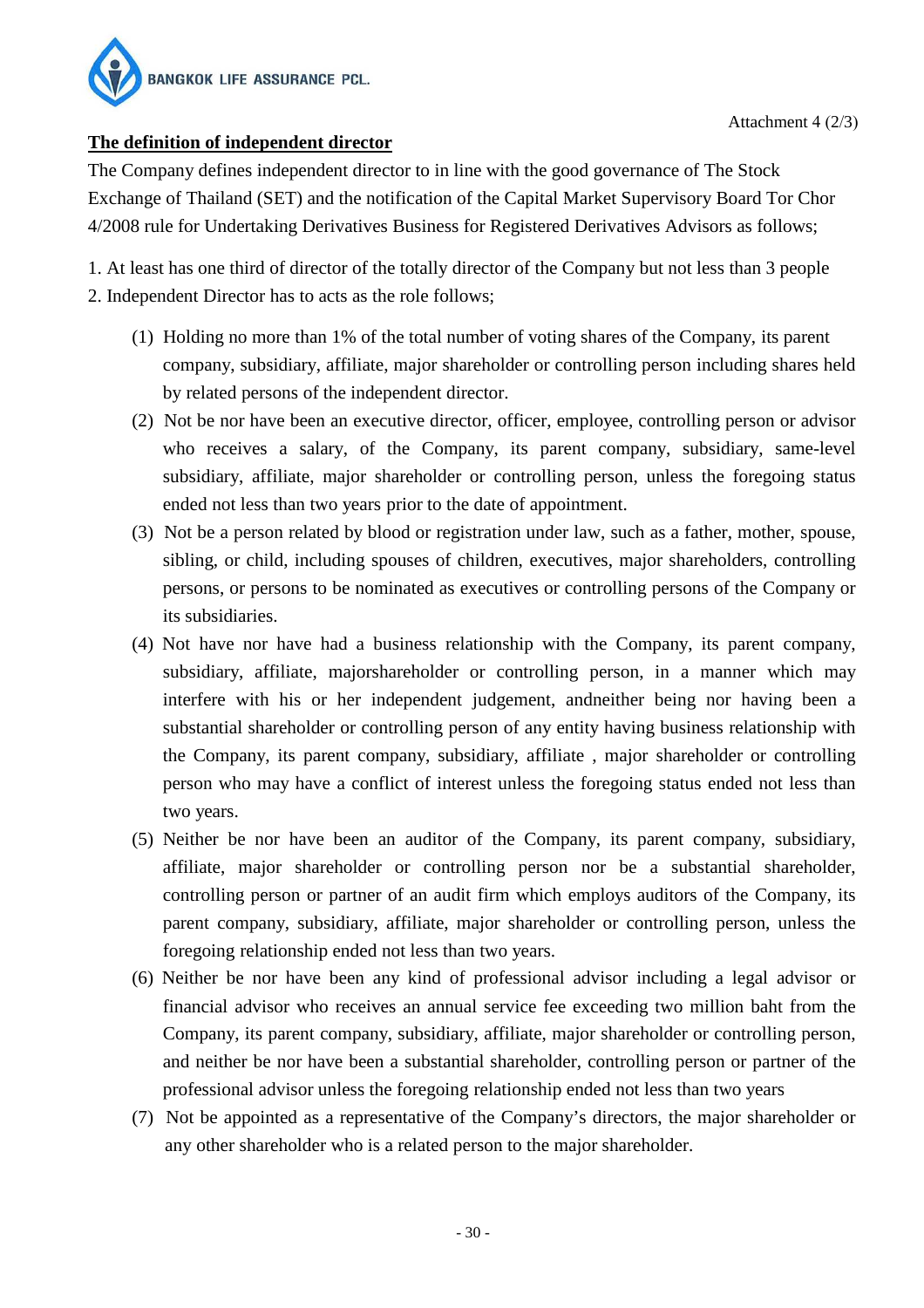

Attachment 4 (3/3)

- (8) Not conduct any business which of the same nature as the Company's or its subsidiaries' businesses and is in competition with them in any material respect, nor be a substantial partner, shareholder holding more than one (1) percent of the voting shares, director (having management role), employee, officer or advisor (obtaining a regular salary) of any company whose business is of the same nature as the Company's or its subsidiaries' businesses, and is in competition with them in any material respect.
- (9) Not have any characteristics which make him or her incapable of expressing independent opinions with regard to the Company's business affairs.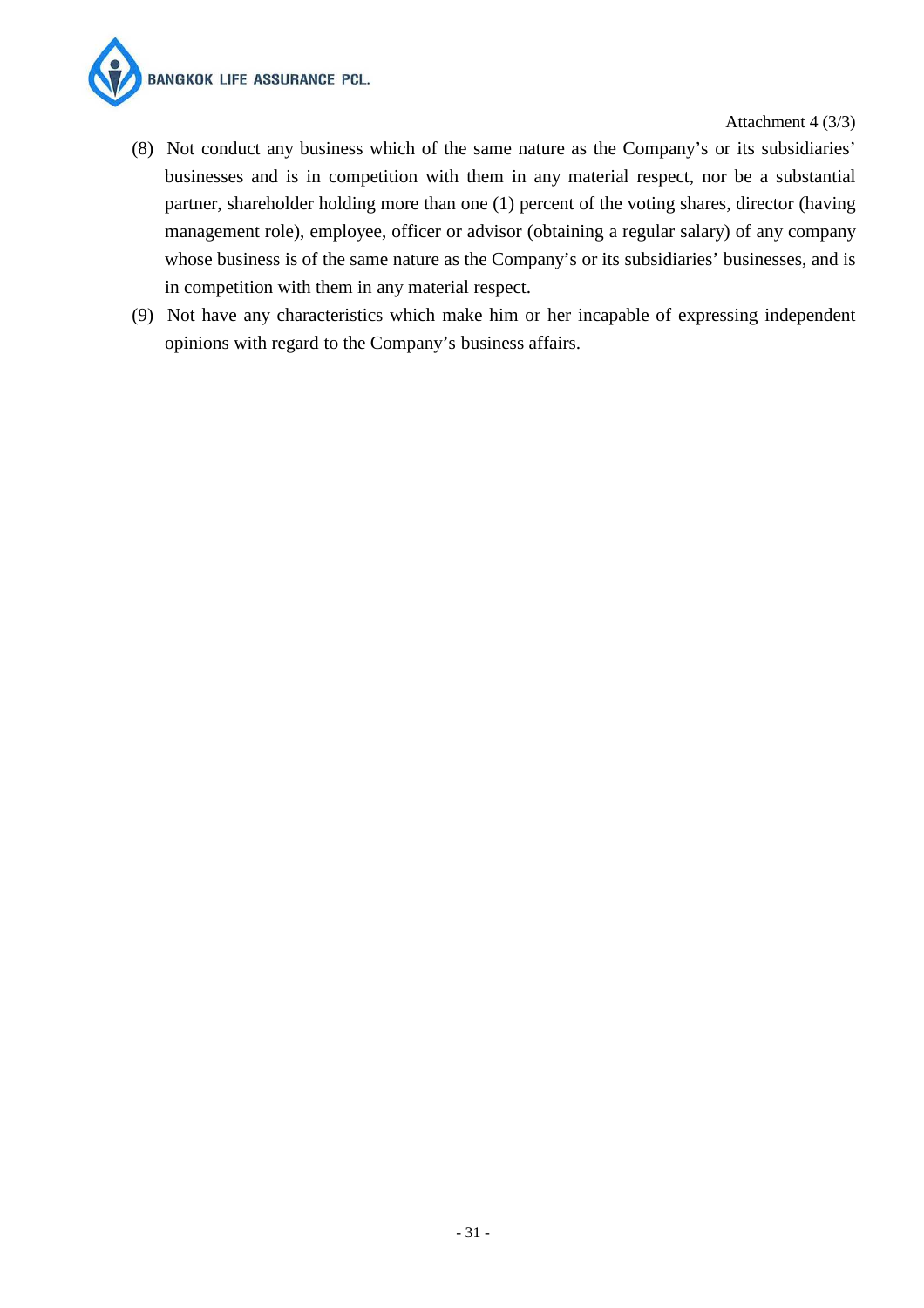

## **Articles of association of the Company related with Shareholders' Meeting**

## **Chapter 4 : Board of Directors**

- 21. There are not less than 5 (five) directors of the Company and not less than half of all directors must reside in the kingdom.
- 22. Not less than three-fourth of all directors must be of Thai nationality.
- 23. The meeting of shareholders shall elect the board of directors in accordance with the rules and procedures as follows:
	- 23.1 every shareholder shall have one vote for each share of which he/she is the holder.
	- 23.2 each shareholder may exercise all the votes to elect one or several director(s). In the event of electing several directors, he/she may not allot his/her votes to each unequally.
	- 23.3 The election of board of directors shall be affirmed by the majority votes in the meeting. In case of equal votes, the chairman of the meeting shall have the casting vote.
- 24. At every annual ordinary meeting, one-third of the directors, or if their number is not a multiple of three, then the number nearest to one-third must retire from office.

 The director to retire during the first and the second years following the registration of the Company shall be drawn by lots. In every subsequent year, the directors who have been longest in office shall retire.

A retiring director is eligible for re-election.

- 25. In addition to the termination of the term, a director shall be retired if he/she :
	- 25.1 dies
	- 25.2 resigns
	- 25.3 lacks some qualifications or is prohibited by the Section 68 of Public Company Limited Act, B.E. 2535.
	- 25.4 is ordered by the resolution of the general meeting of shareholders as stated in clause 28.
	- 25.5 is ordered by the court.
- 26. In case a director wishes to resign from his/her position, he/she shall submit the resignation letter to the Company. The resignation shall be effective immediately commencing from the date of receiving such letter. The resigning director in the first paragraph may notify a registrar of his/her resignation.
- 27. Subject to the provisions of clause 28, any vacancy among the members of the board of directors occurring otherwise than by rotation may be filled by the board of directors. An appointed person possessing the full qualifications and not being prohibited by the Public Company Limited Act shall replace in such vacant position in the next meeting of the board of directors, except when the term of office is less than two months.

 In the first paragraph, the resolution of the board of directors shall consist of the majority votes not less than three-fourth of the existing directors.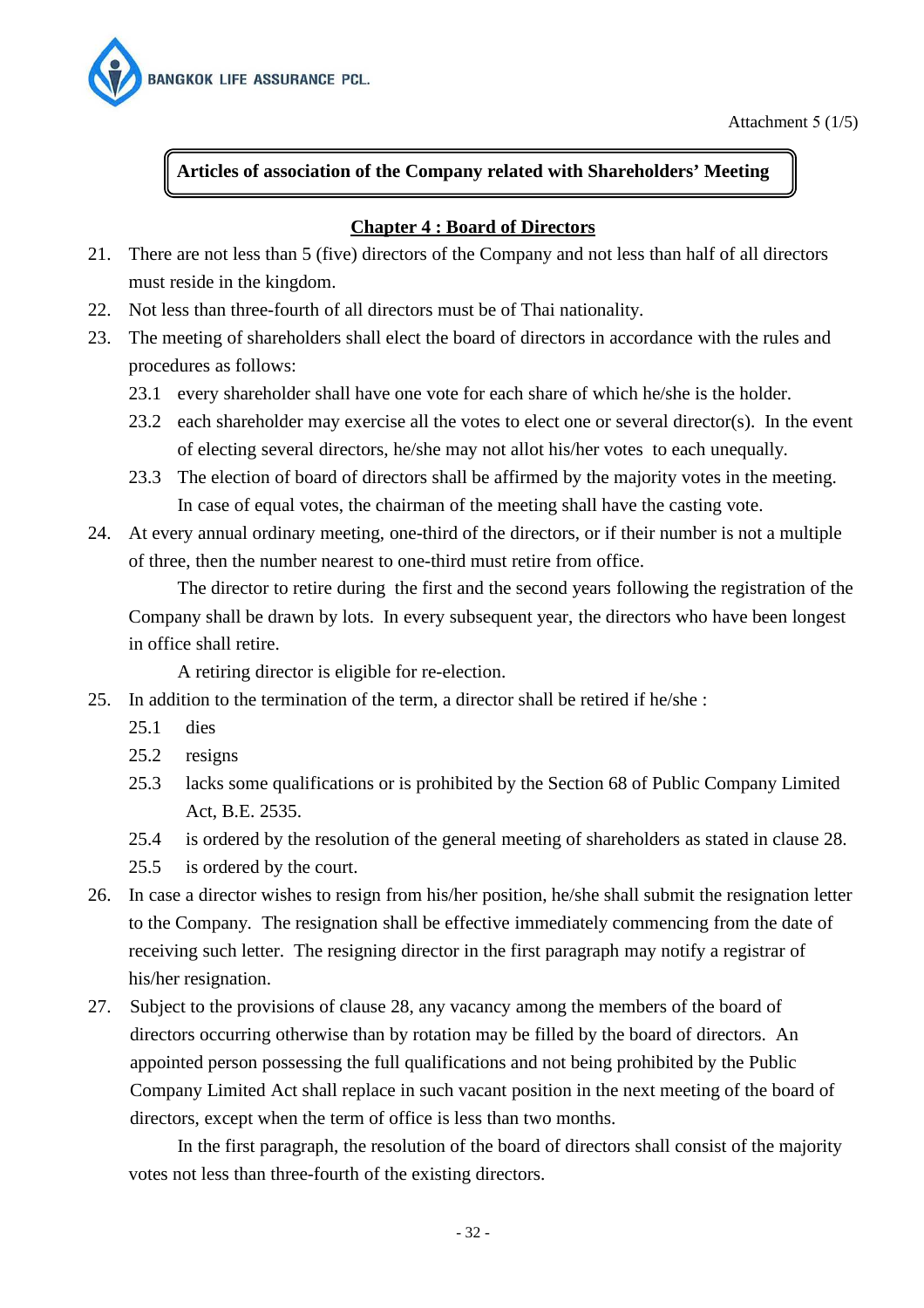

Attachment 5 (2/5)

 Any appointed person shall retain office only during such time as the director whom he/she replaced would have been entitled to retain the same.

- 28. The resolution of the general meeting of shareholders may relate to the retirement of a director before the completion of its term, with the majority votes not less than three-fourth of the total directors attending, having the rights to vote and holding shares of not less than half of total shares held by the shareholders attending and having the rights to vote.
- 29. A director needs not to be a shareholder of the Company.
- 30. The directors shall elect a director as the chairman of the board of directors.

 As the board of directors deems appropriate/fit, one or several director(s) may be elected to be the vice chairman of the board of directors. The vice chairman shall have responsibilities as stated in the articles of business and assigned by the chairman.

31. The meeting of board of directors must consist of directors not less than half of total directors to constitute a quorum. If the chairman is not present at the meeting or is unable to perform duties, the vice chairman shall preside at the meeting. If there is no vice chairman or he/she is unable to perform duties, the directors attending the meeting shall elect one of the other directors to be the chairman at the meeting.

 The resolution of the general meeting shall require to be passed by a majority of the votes. Each director shall have one vote, except for the director obtaining the interests from such vote, shall not be entitled to the vote. In case of equal votes, the chairman of the meeting shall have the casting vote.

- 32. The chairman of the meeting shall have powers to summon the meeting or call for the meeting. The notice summoning the meeting of the board of directors must be given 7 days in advance prior to the date of meeting. In an urgent case or for the benefits of Company, the notice summoning the meeting may be given by other means and the meeting shall be held earlier.
- 33. The board of directors shall perform duties according to the law, objectives, articles of association and resolution of shareholders' meeting.

 The board of directors shall appoint a director to be the managing director who has powers which the board of directors deems appropriate/fit.

 The board of directors may assign one or several directors or other persons to perform any task on behalf of the board of directors.

- 34. A director is not allowed to engage in a business, enter into a partnership or enter into a directorship of other juristic persons having the same state and being the competitors with the Company's business, except when it is notified at the shareholders' meeting prior to the resolution.
- 35. A director shall immediately notify the Company of the interests earned from the contract made with the Company, or increasing or decreasing shares or debentures held in the Company or affiliated companies.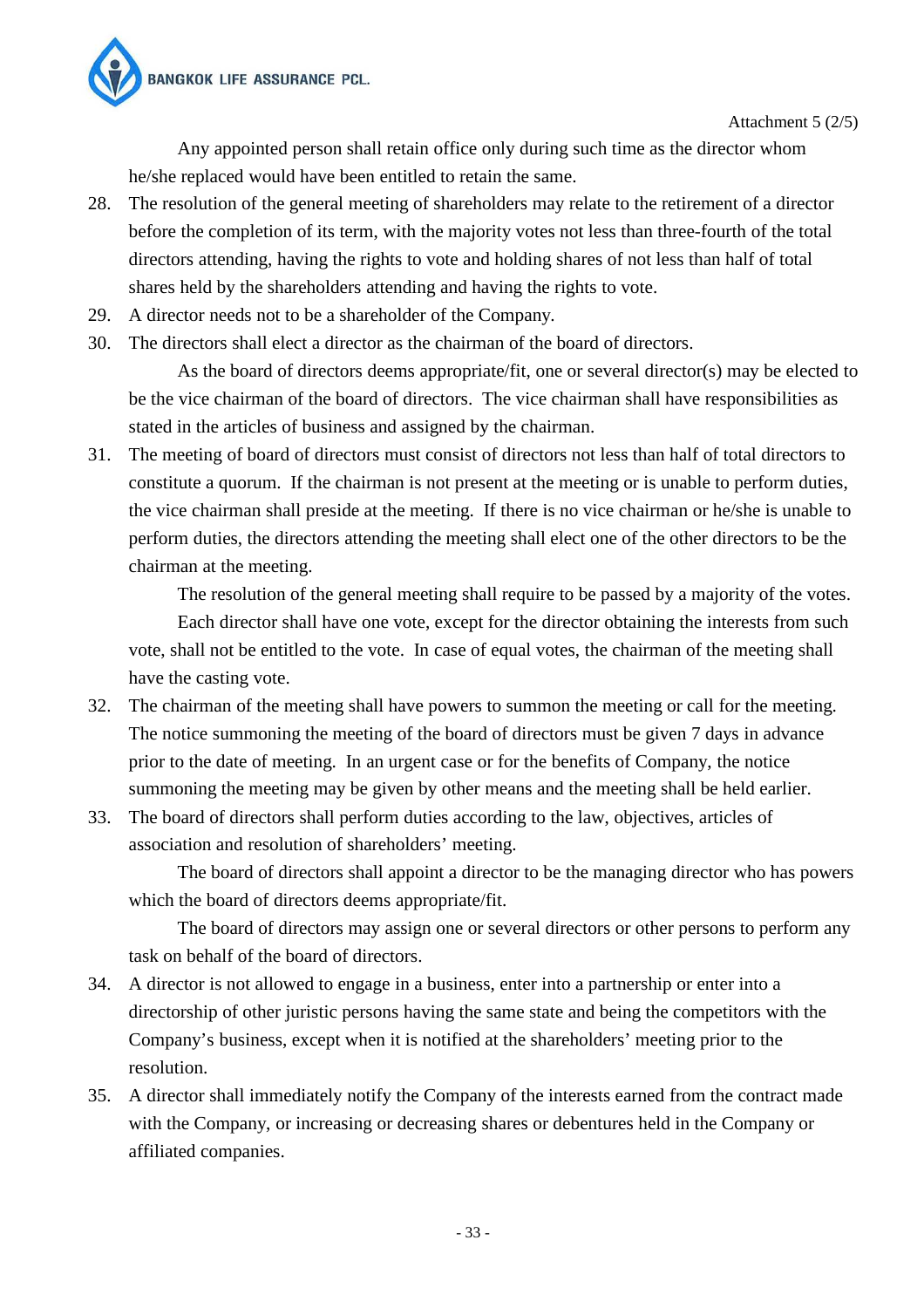

Attachment 5 (3/5)

- 36. The meeting shall be held once at least in every 3 months at the area where the head office or branch office is located or at neighboring provinces.
- 37. The board of directors may appoint the directors to be the board of management who shall be authorized to manage the business of Company assigned by the board of directors and the managing director shall be an executive director by position.

 The board of management shall elect an executive director to be the chairman of the board of management. As the board of management deems appropriate/fit, one or several executive directors may be elected to be the vice chairman of the board of management. The vice chairman shall have responsibilities as stated in the articles of business and assigned by the chairman.

 The executive director shall be entitled to receive remuneration and gratuity approved at the board of directors' meeting; however, it shall not affect the rights of the executive director to receive the remuneration or other benefits in this article as the director.

38. The chairman of the board of management shall preside at the board of management's meeting. If the chairman is not present at the meeting or is unable to perform duties, the vice chairman shall preside at the meeting. If there is no vice chairman or he/she is unable to perform duties, the directors attending the meeting shall elect one of the other directors to be the chairman at the meeting.

 In the board of management's meeting to consider any matter within the power given, a quorum shall consist of not less than half of the total number of board of management.

 The resolution of the board of management's meeting shall require to be passed by a majority of the votes. Each director shall have one vote. In case of equal votes, the chairman of the meeting shall have the casting vote.

Any director obtaining interests in the matter shall not be entitled to the vote.

39. The board of directors may appoint the director(s) to be the board of examination according to the number, qualifications, responsibilities assigned by the board of directors.

 The board of examination shall elect an examination director to be the chairman of the board of examination.

 The examination director shall be entitled to receive remuneration and gratuity approved at the board of directors' meeting; however, it shall not affect the rights of the examination director to receive the remuneration or other benefits in this article as the director.

40. The chairman of the board of examination shall preside at the board of examination's meeting. If the chairman is not present at the meeting or is unable to perform duties, the directors attending the meeting shall elect one of the other directors to be the chairman at the meeting.

 The resolution of the board of examination's meeting shall require to be passed by a majority of the votes. Each director shall have one vote. In case of equal votes, the chairman of the meeting shall have the casting vote.

- 41. The board of directors may establish or dissolve a branch office of the Company.
- 42. The power of directors to bind the Company is the joint signatures of two directors.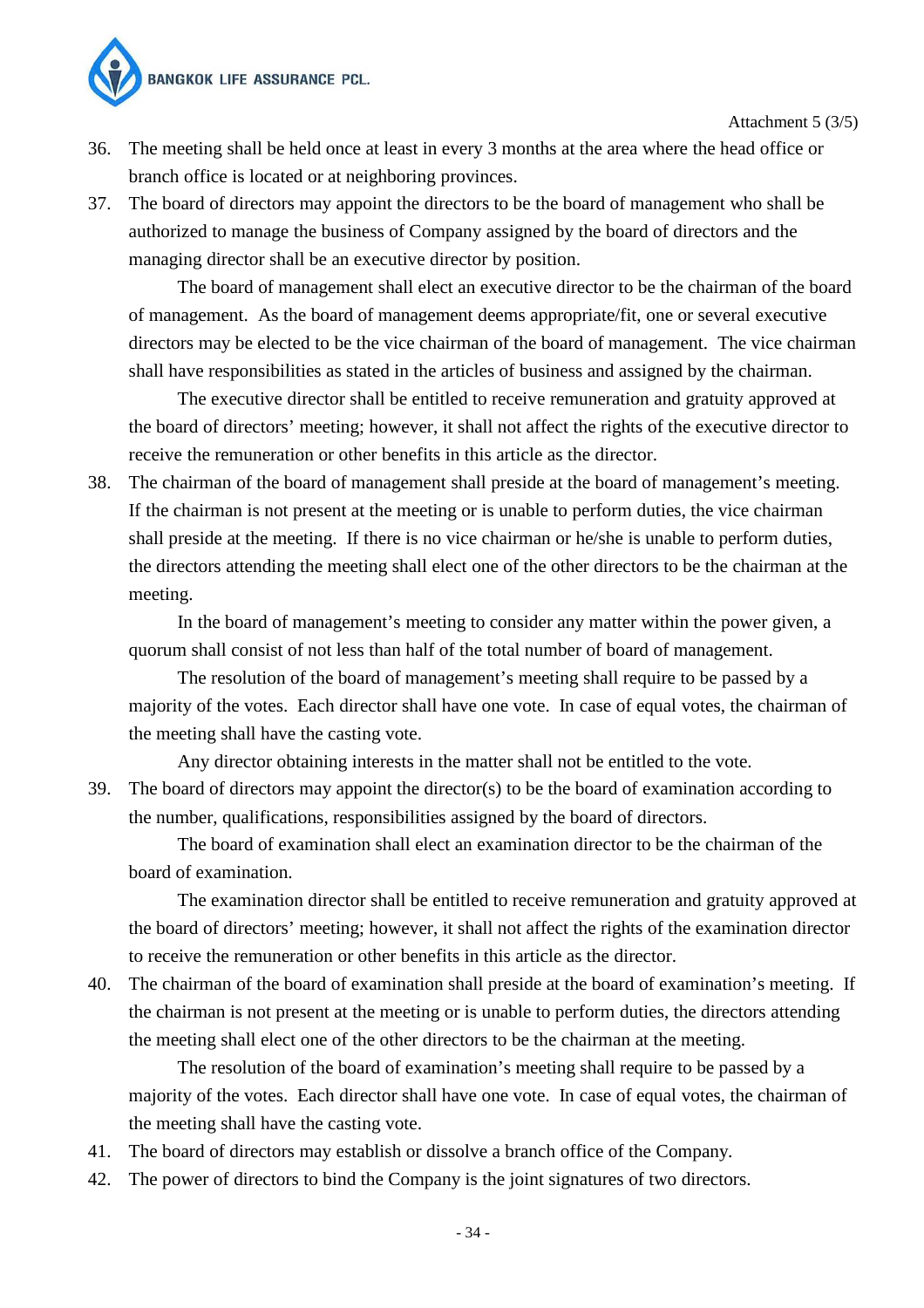**BANGKOK LIFE ASSURANCE PCL.** 



Attachment 5 (4/5)

- 43. The board of directors has powers to consider and amend the name of authorized directors who sign on behalf of the Company and/or make legal acts on behalf of the Company and set up the conditions of authorized signatures of the Company.
- 44. A director shall be entitled to receive the remuneration in terms of meeting allowance, gratuity, bonus or other forms of benefits considered at the shareholders' meeting which the amount may be fixed, or it is subject to some conditions prescribed from time to time, or it shall be effective until further change, in addition to the allowance and welfare according to the regulations of the Company.

 The provisions in the first paragraph shall not affect the rights of staff member or employee elected by the Company to be a director to receive remuneration and benefits as the staff member or employee of the Company.

## **Chapter 5 : Shareholders' Meeting**

45. The board of directors shall hold an Annual Ordinary General Meeting within 4 (four) months from the end of the Company' fiscal period. Other Meetings shall be called Extra- Ordinary Shareholders' Meeting.

 The board of directors may call for an Extra Ordinary Shareholders' Meeting at any time it deems appropriate; or when there is a request by shareholders representing at least one-fifth of the total issued shares; or when at least 25 (twenty five) shareholders, holding not less than the aggregate number of one-tenth of the total issued Shares, request the board for a General Meeting. However, the reason for requesting a meeting must be specified in such written request. The board of directors shall hold a meeting within 1 (one) month from the date of request by the shareholders.

- 46. In calling for General Meetings, the board of directors shall issue a notice specifying the place, the date and the time of the meeting, the agenda and the nature of the business to be transacted together with the appropriate details. Such a notice must be given to the shareholders and the registrar not later than 7 (seven) days prior to the date of the meeting, and published in a newspaper for 3 (three) days consecutively at least 3 (three) days prior to the date of the meeting.
- 47. Any General Meeting shall require a quorum of at least 25 (twenty five) shareholders or their proxies (if any) attending the meeting or at least half of the shareholders holding at least one third of the total issued shares.

 In the case where one hour after the meeting time has lapsed, a quorum has not been constituted, and if the meeting has been called at the shareholders' request, the meeting shall be cancelled. If the meeting has not been called for at the shareholders' request, another meeting shall be fixed and the notice of the meeting shall be sent to the shareholders 7 (seven) days prior to the meeting. A quorum at the latter meeting is not required.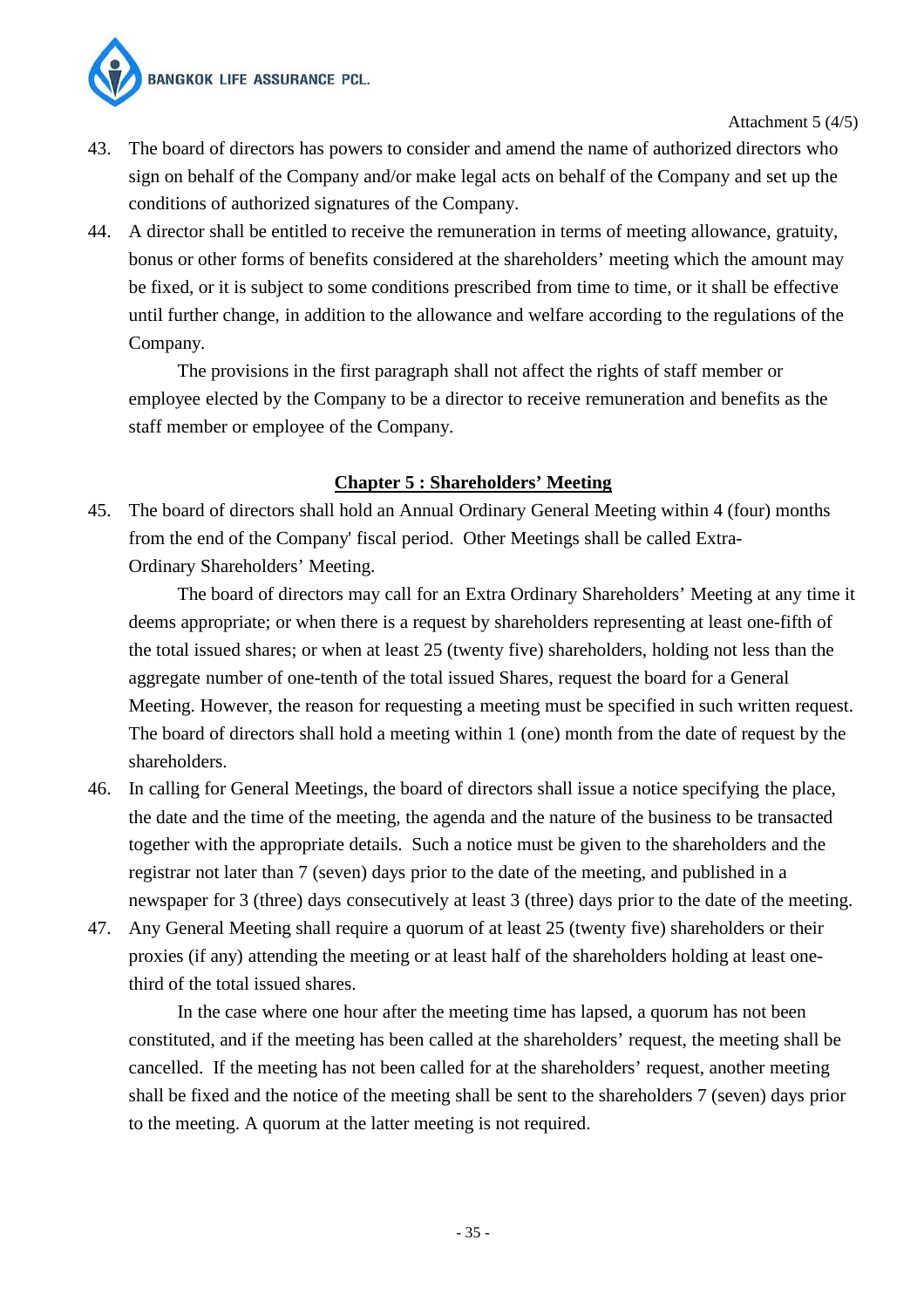

Attachment 5 (5/5)

48. The chairman of the board shall be chairman of the General Meeting. If the chairman is not present at the meeting or is unable to perform duties, the vice chairman shall preside at the meeting. If there is no vice chairman or he/she is unable to perform duties, the shareholders attending the meeting shall elect one of the other shareholders to be the chairman at the meeting.

Every shareholder shall have one vote for each share of which he/she is the holder.

 The voting shall take place openly, unless a secret ballot is requested by not less than 5 shareholders and it is approved at the meeting. The method of secret ballot shall be decided by the chairman of the meeting.

- 49. Resolutions of the shareholders shall consist of the following:
	- 49.1 In normal circumstances, a simple majority vote of the shareholders attending. In the case of a tied vote, the chairman shall have the casting vote.
	- 49.2 In the following cases, three-fourth of the total votes represented by all the shareholders attending:
		- (a) Sale or transfer of part or the whole of any essential part of the business of the Company
		- (b) Purchase or receipt of transfer of any other Company's business to the Company
		- (c) Execution, amendment or termination involving lease of part or the whole of an essential part of the business of the Company; assignment of management of the Company by third party, merger with the purpose of sharing profit and loss
		- (d) Amendment of the Company's memorandum or articles of association
		- (e) Increase or decrease the capital of the Company or issuance of the debenture or convertible debenture, issuance of preferred stock or convertible preferred stock, issuance of other securities prescribed by law relating to the securities and exchange, issuance of warrant
		- (f) Amalgamation or winding up of the Company
- 50. Ordinary meetings shall usually be summoned for the purpose of :
	- 50.1 Reviewing the report of the board of directors covering work done during the previous financial period
	- 50.2 Considering approval of the balance sheet and income statement
	- 50.3 Reviewing payment of dividend
	- 50.4 Electing new directors in place of those who must retire
	- 50.5 Appointing auditors and fix their remuneration
	- 50.6 Transacting other business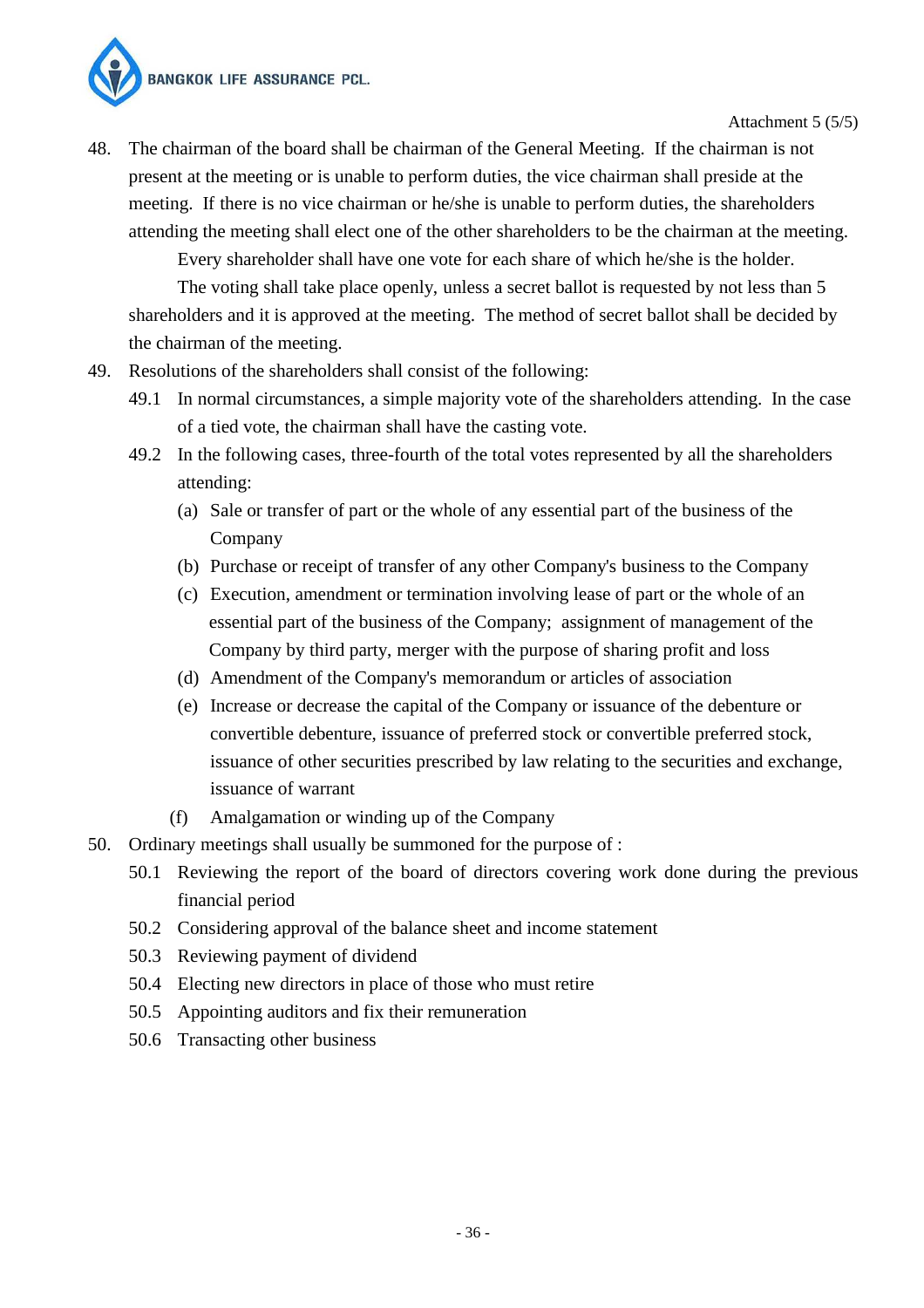

Attachment 6 (1/3)

# **Conditions, Rules and Procedures in Attending the Meeting, Authorization and Voting**

#### **1. Authorization**

 In case of any shareholder is unable to personally attend the Meeting, such shareholder can consider to authorize other person or independent director of the company as his proxy to attend the Meeting and vote in the Meeting on his behalf whereby the company must deliver either Power of Attorney Form "A", "B" or "C" as prescribed by Department of Business Development, Ministry of Commerce (Attachment 8).

In this regard, in case of the shareholder who is foreign investor, has appointed the custodian in Thailand to be the depository and oversee his shares, is able to select to use either Power of Attorney Form "A", "B" or "C", For other shareholders can use only either "A" of "B" form as the company shall deliver Power of Attorney Form "A", "B" or "C" together with this notice or may be loaded at website: www.bla.co.th.

- 1. Authorization other person to be the proxy
	- 1.1 The Authorizer must authorize only one proxy to attend the Meeting and Vote but cannot separate number of shares to several proxies to separately vote.
	- 1.2 The Authorizer is required to complete details on Power of Attorney which must be completely and correctly signed by both Authorizer and proxy.
	- 1.3 The proxy must submit Power of Attorney to the company's officer at the Meeting place before the proxy shall attend the Meeting.
	- 1.4 The shareholder shall use either only Power of Attorney Form "A" or "B".
- 2. Authorization the independent director to be the proxy
	- 2.1 The Authorizer is able to authorize independent director of the company as a proxy to attend and vote in the Meeting by specifying name and details of such independent director of the company as **Mr. Sunthorn Arunanonchai, an**

**independent director and Chairman of the Audit Committee, 70 years of age, residing at House No. 21, Soi PromSri, Klongton-nua, Wattana, Bangkok, 10110.** The authorizer is required to complete all details and sign on Power of Attorney, then put in the envelop of business reply service, seal and send via post with not require to affix the stamp to:-

> The Company Secretary Bangkok Life Assurance PCL. 23/115-121- Royal City Avenue, Rama 9 Road, Bangkapi Sub-district, Huay Kwang District, Bangkok 10310

Before the Meeting date or to give to the person duly appointed by the Board before the commencement of the Meeting in order that the company can take related action as you required.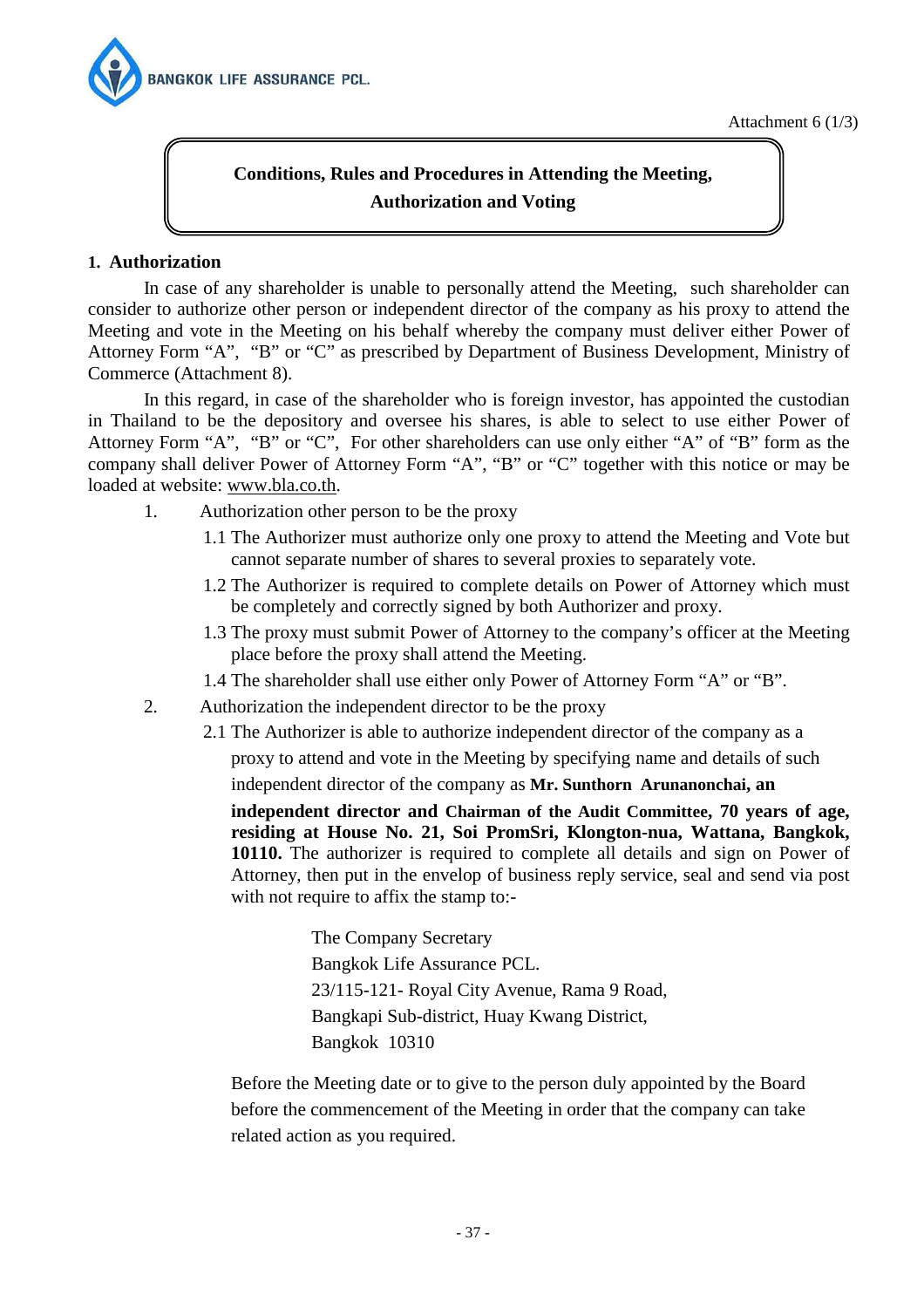

## **2. Registration and presentation of document before attending the Meeting**

The company shall starts to examine the completeness and correctness of documents for the Meeting and open for registration since  $08.00$  a.m. onwards at conference room,  $7<sup>th</sup>$  floor, of the head officeof Bangkok Life Assurance PCL. , No. 23/115-121, Royal City Avenue, Rama 9 Road, Bangkapi Sub-district, Huay Kwang District, Bangkok Metropolis, according to the location map attached herewith. (Attachment 9).

The participants must present the following documents for registration before the Meeting (as the case may be).

#### **1. In case of ordinary person**

- 1.1 In case of the shareholder personally attends the Meeting, please present document issued by government authority contained with photograph of the shareholder which is still valid, i.e. Identification Card, Driving License or Passport. In case of change of name or surname, related evidences are also required.
- 1.2 In case of the proxy authorized his proxy to attend the Meeting
	- 1. Power of Attorney only either form of attachment (Attachment 8), duly completely and correctly completed and signature of the Authorizer and proxy with 20 baht duty stamp affixed.
	- 2. Photocopy of documents issued by government authority containing details as mentioned in 1.1 above and signed to certify true copy by the Authorizer.
	- 3. Document issued by government authority of the proxy duly contained with details according to clause 1.1 above.

#### **2. In case of shareholder who is juristic person**

- 2.1 In case of the shareholder's authorized person shall personally attend the Meeting.
	- 1. Document issued by government authority of the Agent according to the details in clause 1.1 above.
	- 2. Photocopy of juristic person registration certificate of the shareholders duly signed to certify true cop by representative of juristic person which its contents to illustrated that the proxy is authorized to act on behalf of juristic person who is shareholder.
- 2.2 In case of the shareholder had assigned the proxy to attend the Meeting
	- 1. Power of Attorney (Attachment 8) either type, fully and correctly complete and signed by the Authorizer and proxy with 20 bath duty stamp affixed.
	- 2. Certificate of juristic person registration certificate duly certified true copy by the representative with statement that the juristic person representative who singed in Power of Attorney is authorized to act on behalf of juristic person who is the shareholder.
	- 3. Document issued by government authority of the proxy duly contained with details according to clause 1.1 above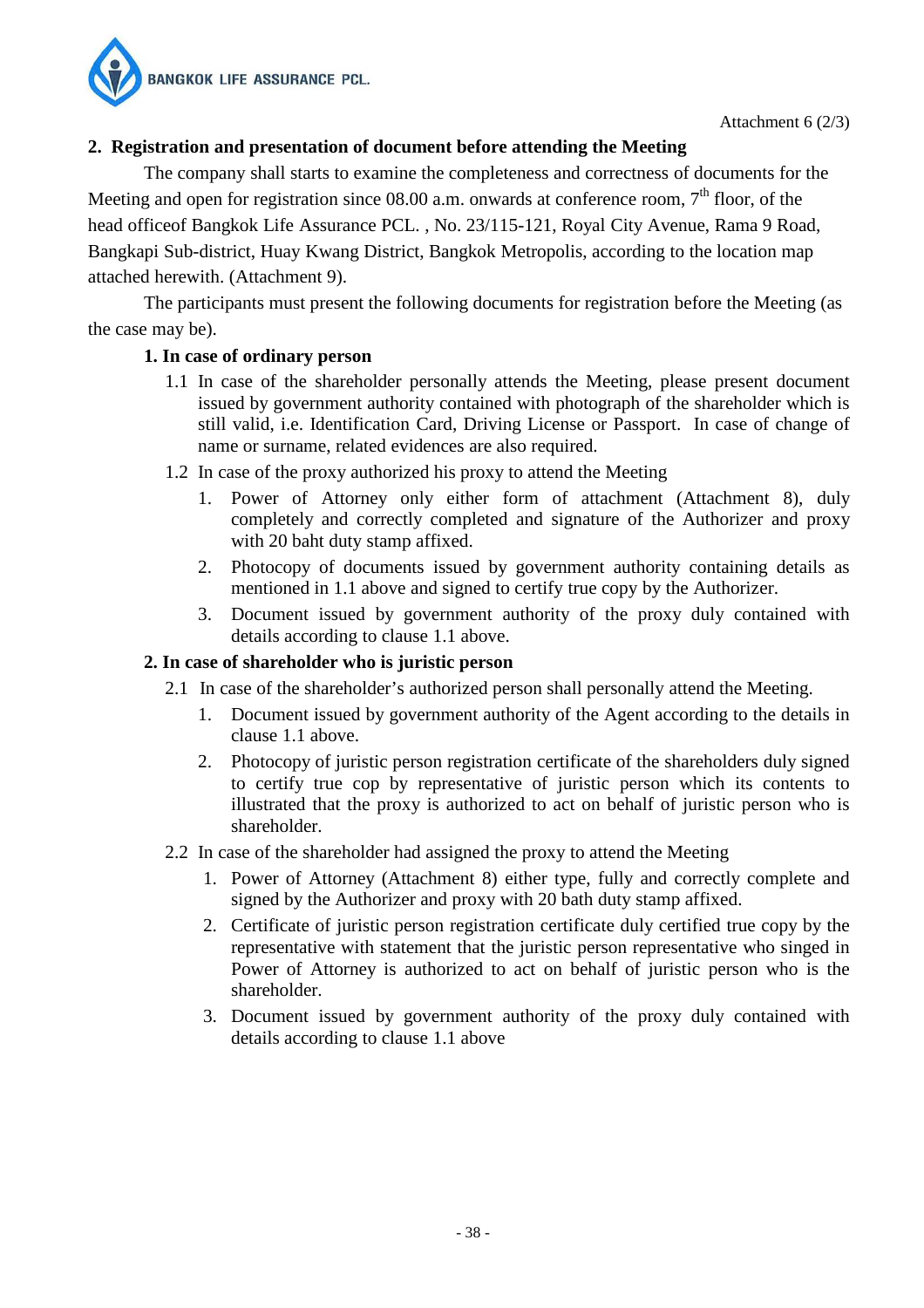

Attachment 6 (3/3)

# **3. The non-Thai shareholders or juristic person duly organized according to foreign law.**

Document in clause 1 and clause 2 must be prepared and presented in case of being Non-Thai shareholder or participant of the Meeting or juristic person duly organized according to foreign law, as the case may be, as follows:-

- 3.1 Such juristic person certificate may be document issued by the government in the country where such juristic person is located or by officer of such juristic person. In this regard, the certificate must contain details about name of juristic person, name of person duly authorized to sign on behalf of the juristic person or condition or restriction of power in signing document and address of the head office.
- 3.2 Document in any language other than Thai must be attached with Thai translation duly signed to certify correct translation by the representative of such juristic person.

## **3. Voting and vote counting**

 The Chairman notifies voting and vote counting method for the Meeting before enter into the Meeting agenda.

## **3.1 Voting**

- 3.1.1 Unless otherwise stipulated herein by law, vote counting is based on 1 share 1 vote. In case of equal votes, the Chairman shall have separate 1 final vote.
- 3.1.2 Voting could not be separated nor partial votes.
- 3.1.3 Voting in each agenda, the Chairman shall ask member in the Meeting to hand up that whether there is any object nor suspend vote.
- 3.1.4 Any shareholder who had authorized the proxy to attend the Meeting on his behalf and the Proxy shall vote according to the intention of the shareholder who register to attend the Meeting who disagrees or suspends vote to deduct from total number of share of the attendant entitled to join and vote in each agenda.

## **3.2 Vote counting**

- 3.2.1 Vote counting in each agenda, the company shall count vote of shareholders in the Meeting and shareholders who appointed the proxy as recorded by the company in advance. While the proxy who registered to attend the Meeting votes to disagree and suspends vote were deducted from total number of shares of the person who attend and is entitled to vote in each agenda.
- 3.3.2 Vote counting in the agenda related to the election of director shall record all agreed, disagreed and suspension of votes.
- 3.3.3 The Chairman shall inform the Meeting about result of vote in each agenda after voting in each agenda were completed by separating the vote to agreed, disagreed and suspension of vote and calculate as percentage.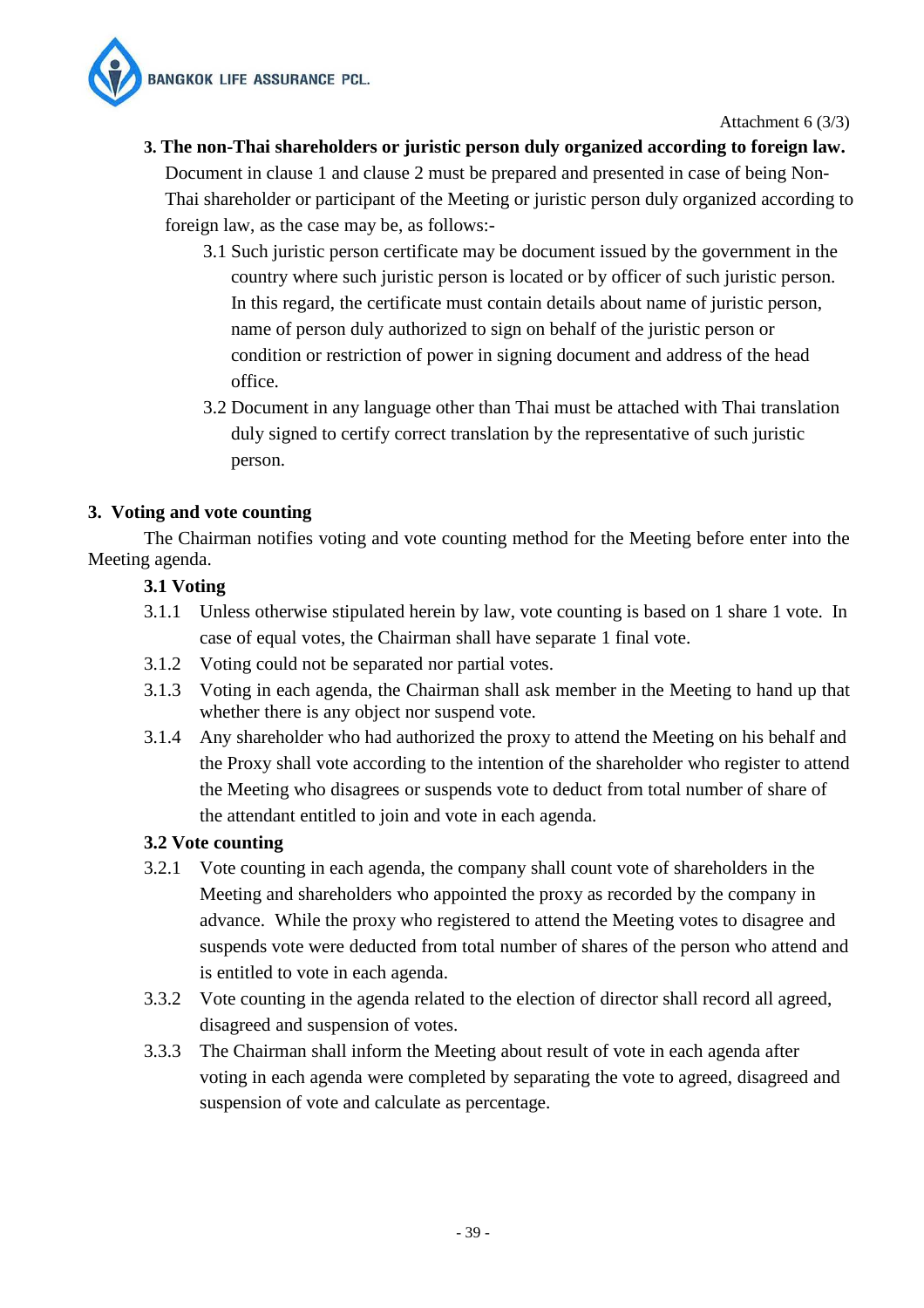

#### Attachment 7

## **Profile of Independent Director Appointed to be Proxy of Shareholders not available to be present in the Meeting**

| Name – Surname             |  | Mr. Sunthorn Arunanonchai<br>Age 70 Years | <b>Nationality</b> | Thai                                                       |
|----------------------------|--|-------------------------------------------|--------------------|------------------------------------------------------------|
| <b>Address:</b>            |  |                                           |                    | No. 21, Soi PromSri, Klongton-nua, Wattana, Bangkok, 10110 |
| <b>Position in Company</b> |  |                                           |                    | Chairman of the Audit Committee and Independent Director   |



#### **Educational background**

- Honorary degree, Business, Khonken University
- MBA, University of Arkansas, USA
- B.sc., Southern Arkansas University, USA
- The Joint State- Private Sectors Class 366, The National Defence College of Thailand
- Diploma, Politics and Governance in Democratic Systems for Executive Course, King Prajadhipok's Institute
- Enrollment in Top Management Program No. 6, the Capital Market Academy

#### **Work Experiences in present**

- Independent Director and Chairman of the Audit Committee, Bangkok Life Assurance PCL.
- Vice Chairman, Charoen Pokphand Group Co., Ltd.
- Director, Charoen Pokphand Group Co., Ltd
- Chairman, Ek-Chai Distribution System co., Ltd.
- President, CP Land Co., Ltd.
- Chairman, Rajburi Sugar Co., Ltd.

#### **Training by Thai Institute of Directors**

- Directors Certification Program (DCP) Class of 98/2008
- Directors Accreditation Program (DAP) CP Class of 4/2005, Charoen Pokphand Group Co., Ltd

| <b>Share Holding</b>              | Holding $458,000$ shares (as of 26 August 2011)                    |  |
|-----------------------------------|--------------------------------------------------------------------|--|
|                                   | Which represented 0.038 of the total voting power at that date.    |  |
| <b>Meeting Attendance in 2011</b> | - The Board of Directors' Meeting 5/6<br>- The Audit Committee 4/5 |  |
| The interest in the agenda        | Agenda 6                                                           |  |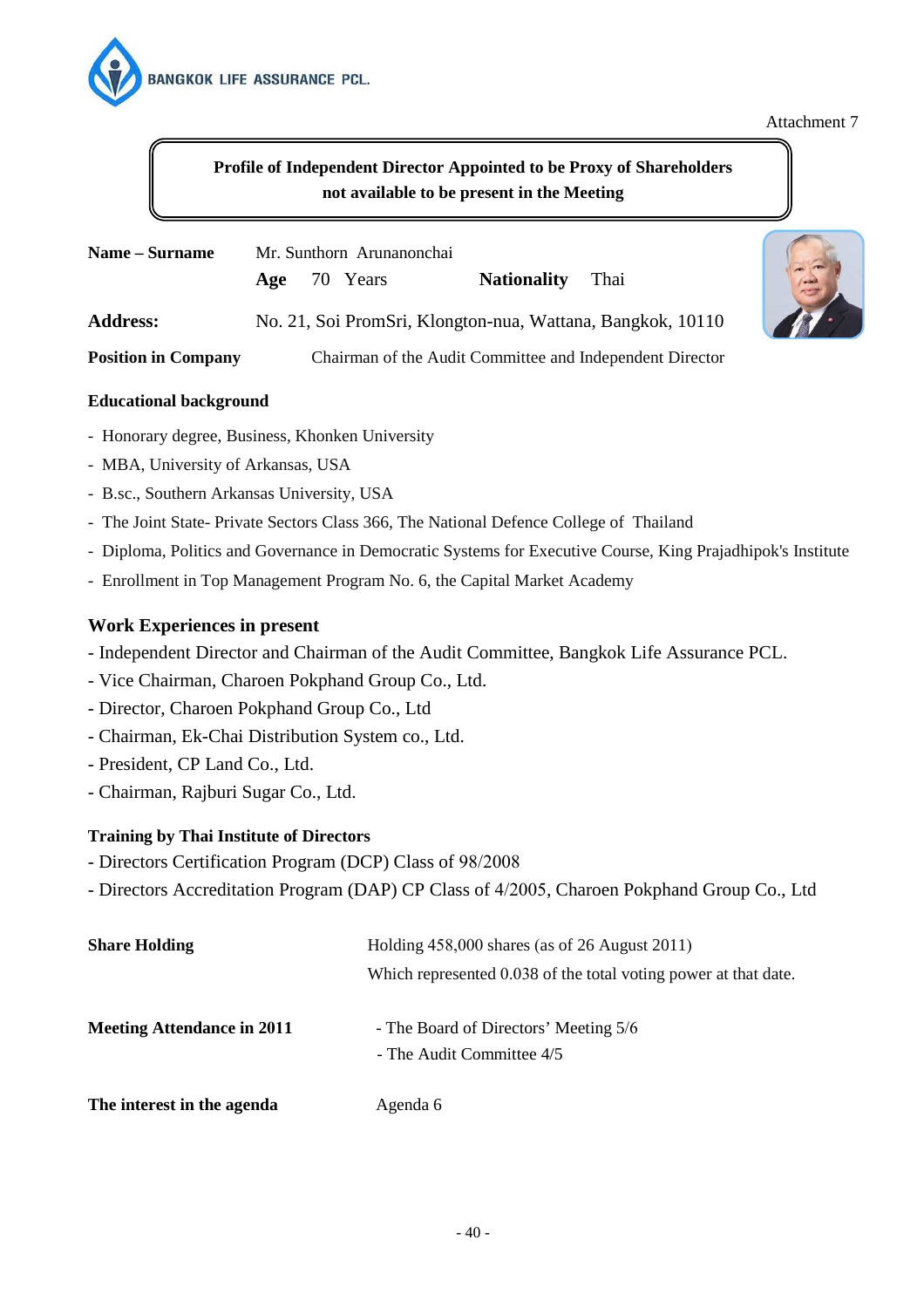

Attachment 8

# **Proxy Form**

#### **Proxy Assignment**

 If shareholders are unable to attend the Annual General Shareholders' Meeting No. 1/2012, the shareholder may assign the Independent Director of the Company, profile as shown in Attachment 7, or an individual as the proxy to attend the meeting and cast vote by choosing one of the following three proxy forms;

- 1. Form A: General Proxy Form
- 2. Form B: Specific Proxy Form
- 3. Form C: Partial Proxy Form (for foreign shareholders who authorize the Custodian in Thailand)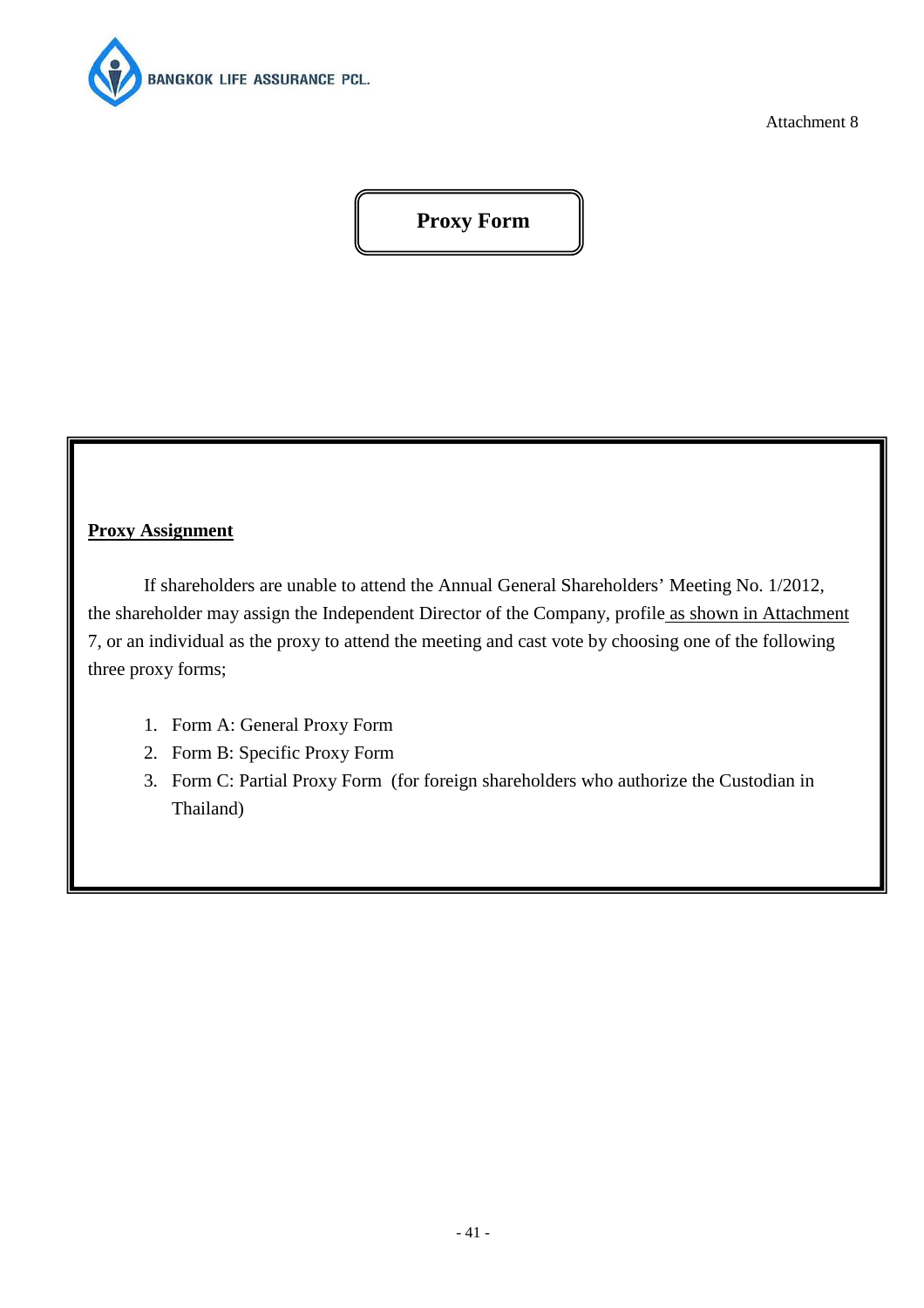

## **Proxy form (A)** (General Proxy Form)

20 Baht

|                    | (2) as a shareholder of Bangkok Life Assurance Public Company Limited                                             |  |
|--------------------|-------------------------------------------------------------------------------------------------------------------|--|
|                    |                                                                                                                   |  |
|                    |                                                                                                                   |  |
|                    |                                                                                                                   |  |
| (3) hereby appoint |                                                                                                                   |  |
|                    |                                                                                                                   |  |
|                    |                                                                                                                   |  |
|                    |                                                                                                                   |  |
|                    |                                                                                                                   |  |
|                    |                                                                                                                   |  |
|                    |                                                                                                                   |  |
|                    |                                                                                                                   |  |
|                    |                                                                                                                   |  |
|                    |                                                                                                                   |  |
|                    | Only one of above is assigned as my/our proxy to attend and vote in the Annual General Shareholders' Meeting      |  |
|                    | No.1/2012 on Friday, April 27, 2012 at 09.00 a.m. at the auditorium on the $7th$ floor, Head Office, Bangkok Life |  |

Assurance Public Company Limited No.23/115-121 Royal City Avenue, Rama 9 Road, Bangkapi, Huay kwang, Bangkok or at any adjournment thereof to any other date, time and venue.

Any act (s) undertaken by the Proxy at such meeting shall be deemed as my/our own act (s) in every respect.

**Remarks:** A shareholder assigning a proxy can authorize only on proxy to attend the meeting and cast the votes on his/her/their behalf and all votes of a shareholder cannot be split for more than one proxy.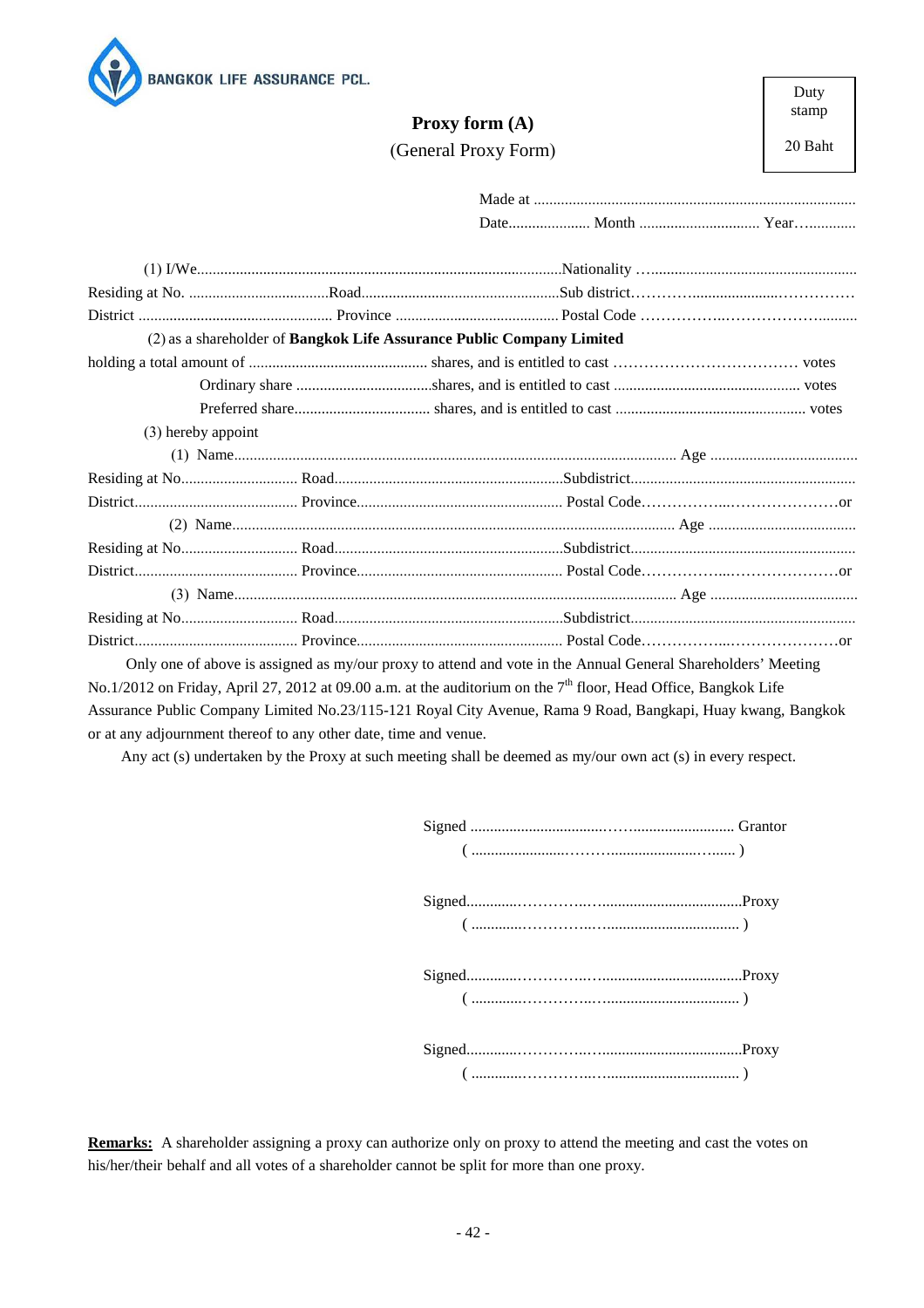

|                    |                       | Proxy form (B) | stamp   |
|--------------------|-----------------------|----------------|---------|
|                    | (Specific Proxy Form) |                | 20 Baht |
|                    |                       |                |         |
|                    |                       |                |         |
|                    |                       |                |         |
|                    |                       |                |         |
|                    |                       |                |         |
| (3) hereby appoint |                       |                |         |
|                    |                       |                |         |
|                    |                       |                |         |
|                    |                       |                |         |
|                    |                       |                |         |
|                    |                       |                |         |
|                    |                       |                |         |
|                    |                       |                |         |
|                    |                       |                |         |
|                    |                       |                |         |

Duty

Only one of above is assigned as my/our proxy to attend and vote in the Annual General Shareholders' Meeting No.1/2012 on Friday, April 27, 2012 at 09.00 a.m. at the auditorium on the 7<sup>th</sup> floor, Head Office, Bangkok Life Assurance Public Company Limited No.23/115-121 Royal City Avenue, Rama 9 Road, Bangkapi, Huay kwang, Bangkok or at any adjournment thereof to any other date, time and venue.

(4) I/We, hereby authorize the Proxy to vote on my/our behalf in this meeting as follows:

**Agenda 1 To certify the Minutes of the Annual General Shareholders' Meeting, No. 1/2011**.

- $\Box$  (a) The Proxy may consider the matter and vote on my/our behalf as the proxy deems appropriate in all respects
- $\Box$  (b) The Proxy may consider the matters and vote on my/our behalf as follows:

 $\Box$  Approve  $\Box$  Not Approve  $\Box$  Abstain

#### **Agenda 2 To acknowledge the operating results for 2011**.

- $\Box$  (a) The Proxy may consider the matter and vote on my/our behalf as the proxy deems appropriate in all respects
- $\Box$  (b) The Proxy may consider the matters and vote on my/our behalf as follows:

 $\Box$  Approve  $\Box$  Not Approve  $\Box$  Abstain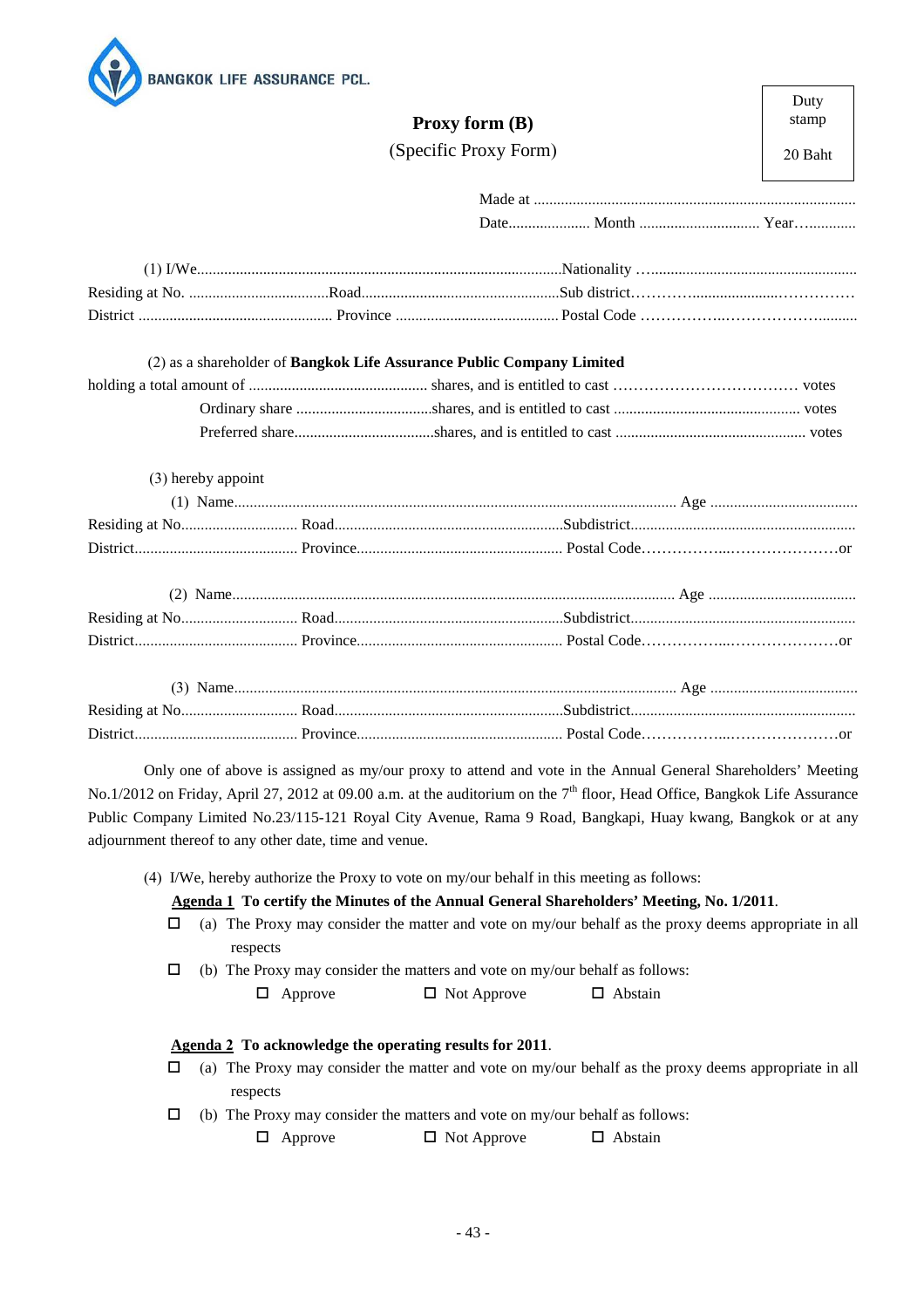**BANGKOK LIFE ASSURANCE PCL.** 

#### **Agenda 3 To approve the Balance Sheet and Statement of Income as at December 31, 2011**.

- $\Box$  (a) The Proxy may consider the matter and vote on my/our behalf as the proxy deems appropriate in all respects
- $\Box$  (b) The Proxy may consider the matters and vote on my/our behalf as follows:
	- $\Box$  Approve  $\Box$  Not Approve  $\Box$  Abstain

#### **Agenda <sup>4</sup> To approve the appropriation of profit for the year 2011 and determine dividend payment.**

- $\Box$  (a) The Proxy may consider the matter and vote on my/our behalf as the proxy deems appropriate in all respects
- $\Box$  (b) The Proxy may consider the matters and vote on my/our behalf as follows:

| $\Box$ Abstain<br>$\Box$ Not Approve<br>$\Box$ Approve |
|--------------------------------------------------------|
|--------------------------------------------------------|

#### **Agenda 5 To approve the election of directors replacing those retired by rotation.**

- $\Box$  (a) The Proxy may consider the matter and vote on my/our behalf as the proxy deems appropriate in all respects
- $\Box$  (b) The Proxy may consider the matters and vote on my/our behalf as follows:
	- $\square$  The appointment of the whole Board of Directors

| $\Box$ Approve | $\Box$ Not Approve | $\Box$ Abstain |
|----------------|--------------------|----------------|
|----------------|--------------------|----------------|

|   | $\Box$ The appointment of individual Directors |                    |         |
|---|------------------------------------------------|--------------------|---------|
|   | Name Mr.Choedchu Sophonpanich                  |                    |         |
| ப | Approve                                        | $\Box$ Not Approve | Abstain |
|   | Name Mrs.Ruchanee Nopmuang                     |                    |         |
| ப | Approve                                        | $\Box$ Not Approve | Abstain |
|   | Name Mrs. Savitri Ramyarupa                    |                    |         |
| ப | Approve                                        | $\Box$ Not Approve | Abstain |
|   | Name Mr. Naoki Ban                             |                    |         |
| ப | Approve                                        | $\Box$ Not Approve | Abstain |
|   | Name Mr. Yutaka Ideguchi                       |                    |         |
|   | Approve                                        | Not Approve        | Abstain |

#### **Agenda 6 To approve the director's remuneration for 2012.**

- $\Box$  (a) The Proxy may consider the matter and vote on my/our behalf as the proxy deems appropriate in all respects
- $\Box$  (b) The Proxy may consider the matters and vote on my/our behalf as follows:

|  | $\Box$ Approve | $\Box$ Not Approve | $\Box$ Abstain |
|--|----------------|--------------------|----------------|
|--|----------------|--------------------|----------------|

#### **Agenda 7 To approve the appointment of Company's auditor and determine auditor's remuneration.**

- $\Box$  (a) The Proxy may consider the matter and vote on my/our behalf as the proxy deems appropriate in all respects
- $\Box$  (b) The Proxy may consider the matters and vote on my/our behalf as follows:

 $\Box$  Approve  $\Box$  Not Approve  $\Box$  Abstain

#### **Agenda 8 Others (if any).**

- $\Box$  (a) The Proxy may consider the matter and vote on my/our behalf as the proxy deems appropriate in all respects
- $\Box$  (b) The Proxy may consider the matters and vote on my/our behalf as follows:

 $\Box$  Approve  $\Box$  Not Approve  $\Box$  Abstain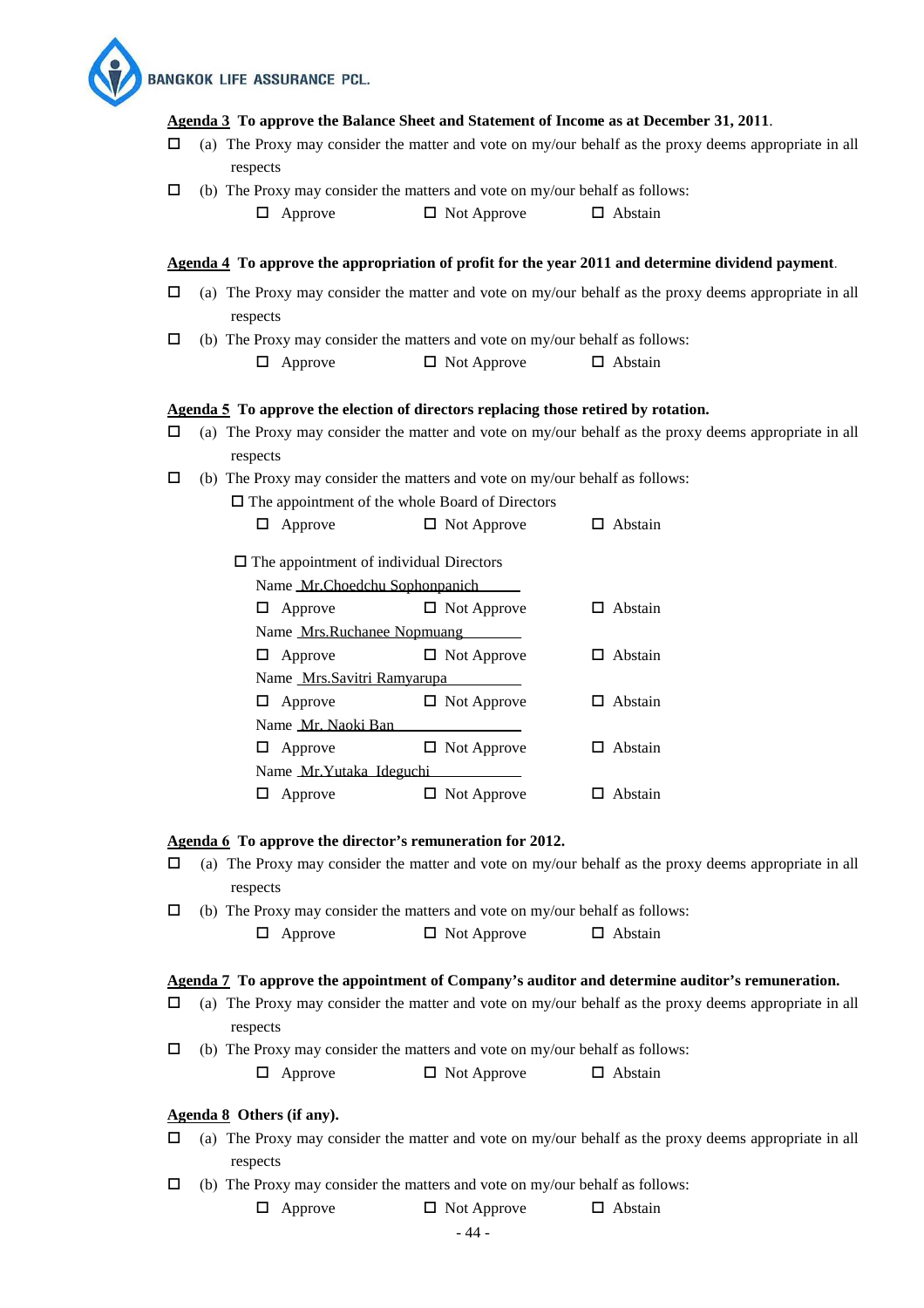

(5) The Proxy's voting on any matters that are not pursuant to what is specified in this Proxy Form is considered invalid and would not be regarded as a shareholders voting.

(6) In case that I/we do not express my/our intention to vote on a particular matter, or do not express my/our intention clearly, or in case that the Meeting considers and resolves matters other than those specified above, as well as the case that there is any amendment made or provision of additional facts, the Proxy is entitled to consider and vote on my/our behalf as the Proxy deems appropriate in all respects.

Any act (s) undertaken by the Proxy at such meting shall be deemed as my/our own act (s) in every respect.

 Signed.............…………..…....................................Proxy ( .............…………..….................................. )

 Signed.............…………..…....................................Proxy ( .............…………..….................................. )

 Signed.............…………..…....................................Proxy ( .............…………..….................................. )

#### **Remarks**

- 1. A shareholder assigning a proxy can authorize only on proxy to attend the meeting and cast the votes on his/her/their behalf and all votes of a shareholder cannot be split for more than one proxy.
- 2. In agenda regarding the appointment of new directors, the appointment can be made for all directors of for individual director.
- 3. Should the provisions prescribed above are not sufficient to cover all the Proxy's intentions; the Proxy may use the attached Annex to the Proxy Form B.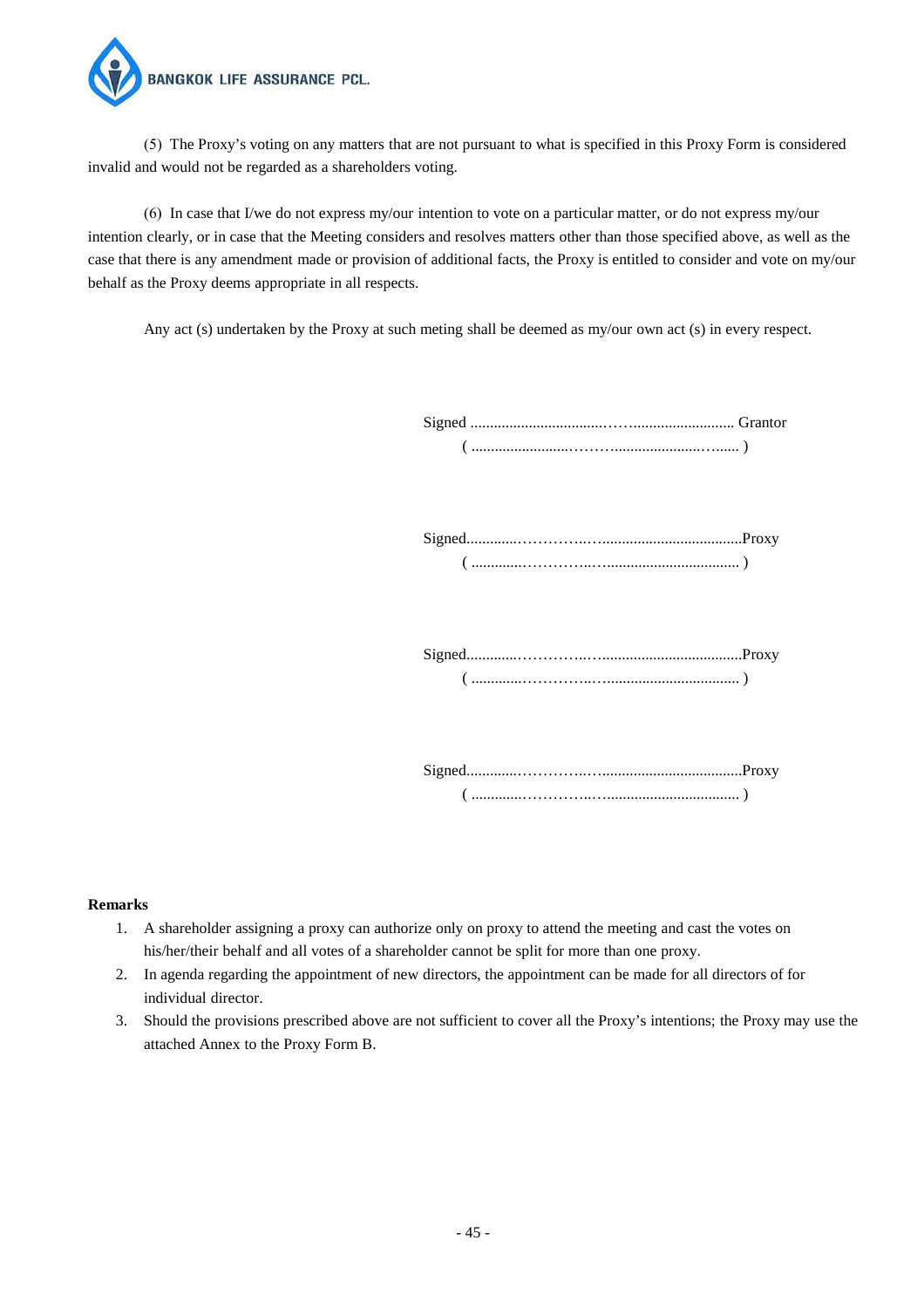

#### **Annex to the Form of Proxy (Form B)**

Grant of proxy as a shareholder of Bangkok Life Assurance Public Company Limited. At the Annual General Shareholders' Meeting No. 1/2012 on Friday, April 27, 2012 at 09.00 a.m. at the auditorium on the  $7<sup>th</sup>$  floor, Head Office, Bangkok Life Assurance Public Company Limited No.23/115-121 Royal City Avenue, Rama 9 Road, Bangkapi, Huaykwang, Bangkok or at any adjournment thereof to any other date, time and venue.

| □      | respects       |                                                                                                    | (a) The Proxy may consider the matter and vote on my/our behalf as the proxy deems appropriate in all |
|--------|----------------|----------------------------------------------------------------------------------------------------|-------------------------------------------------------------------------------------------------------|
| □      |                | (b) The Proxy may consider the matters and vote on my/our behalf as follows:                       |                                                                                                       |
|        | $\Box$ Approve | $\Box$ Not Approve                                                                                 | $\Box$ Abstain                                                                                        |
|        |                |                                                                                                    |                                                                                                       |
| □      | respects       |                                                                                                    | (a) The Proxy may consider the matter and vote on my/our behalf as the proxy deems appropriate in all |
| □      |                | (b) The Proxy may consider the matters and vote on my/our behalf as follows:                       |                                                                                                       |
|        | $\Box$ Approve | $\Box$ Not Approve                                                                                 | $\Box$ Abstain                                                                                        |
|        |                |                                                                                                    |                                                                                                       |
| □      | respects       |                                                                                                    | (a) The Proxy may consider the matter and vote on my/our behalf as the proxy deems appropriate in all |
| $\Box$ |                | (b) The Proxy may consider the matters and vote on my/our behalf as follows:                       |                                                                                                       |
|        | $\Box$ Approve | $\Box$ Not Approve                                                                                 | $\Box$ Abstain                                                                                        |
|        |                |                                                                                                    |                                                                                                       |
|        |                |                                                                                                    |                                                                                                       |
| □      |                |                                                                                                    | (a) The Proxy may consider the matter and vote on my/our behalf as the proxy deems appropriate in all |
|        | respects       |                                                                                                    |                                                                                                       |
| □      | $\Box$ Approve | (b) The Proxy may consider the matters and vote on my/our behalf as follows:<br>$\Box$ Not Approve | $\Box$ Abstain                                                                                        |
|        |                |                                                                                                    |                                                                                                       |
|        |                | AgendaSubject appointment directors (continued)                                                    |                                                                                                       |
| Name   |                |                                                                                                    |                                                                                                       |
|        | $\Box$ Approve | $\Box$ Not Approve                                                                                 | $\Box$ Abstain                                                                                        |
| Name   |                |                                                                                                    |                                                                                                       |
|        | $\Box$ Approve | $\Box$ Not Approve                                                                                 | $\Box$ Abstain                                                                                        |
| Name   |                |                                                                                                    |                                                                                                       |
|        | $\Box$ Approve | $\Box$ Not Approve                                                                                 | $\Box$ Abstain                                                                                        |
|        |                |                                                                                                    |                                                                                                       |
| Name   |                |                                                                                                    |                                                                                                       |
|        | $\Box$ Approve | $\Box$ Not Approve                                                                                 | $\Box$ Abstain                                                                                        |
| Name   |                |                                                                                                    |                                                                                                       |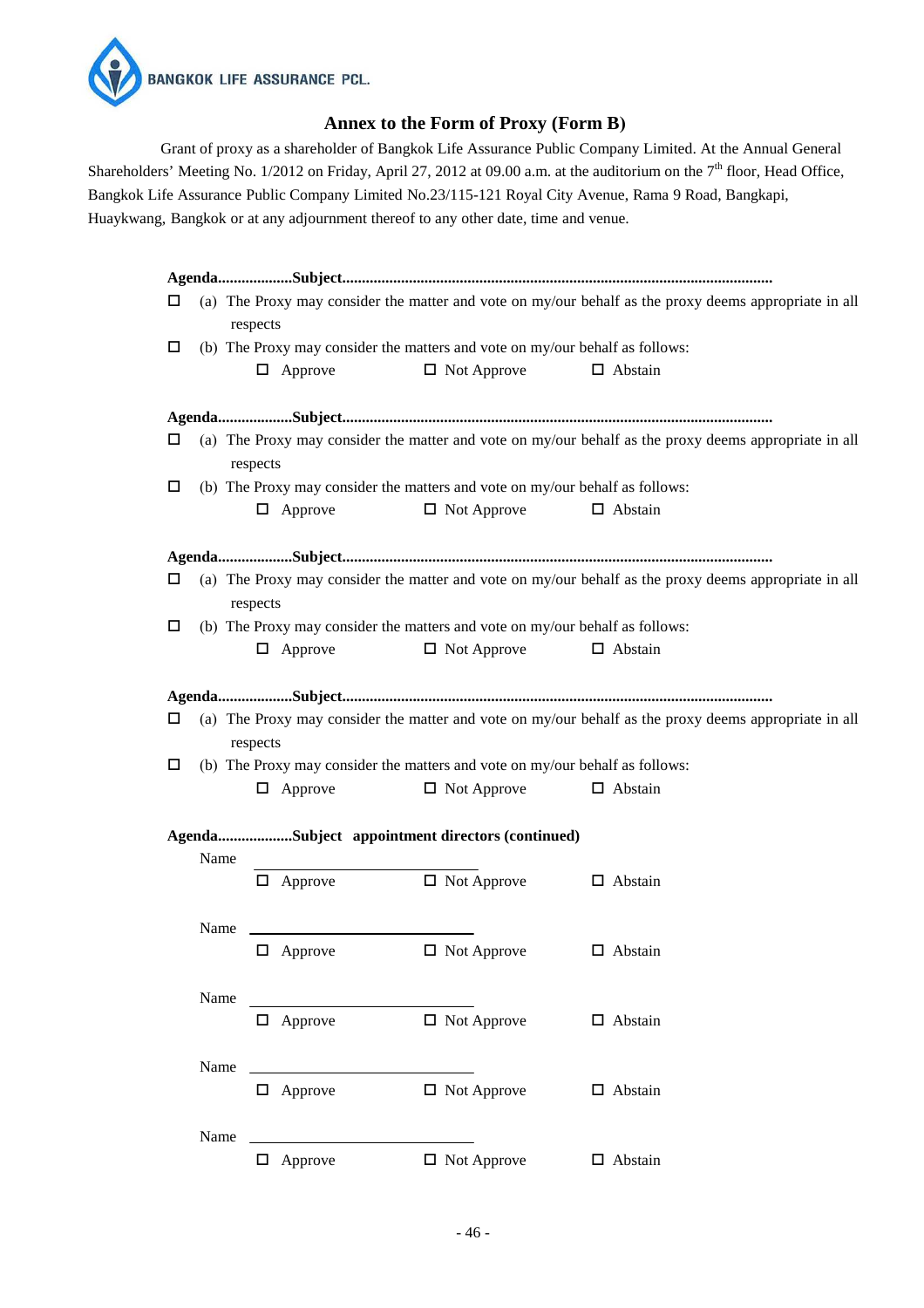

Only one of above is assigned as my/our proxy to attend and vote in the Annual General Shareholders' Meeting No. 1/2012 on Friday, April 27, 2012 at 09.00 a.m. at the auditorium on the 7<sup>th</sup> floor, Head Office, Bangkok Life Assurance Public Company Limited No.23/115-121 Royal City Avenue, Rama 9 Road, Bangkapi, Huay kwang, Bangkok or at any adjournment thereof to any other date, time and venue.

(3) The number of votes for which I/We authorize the Proxy to vote in this meeting is

 $\Box$  To authorize the Proxy to cast the votes pursuant to the total number of shares

- $\Box$  To authorize the Proxy to cast the votes less than the total number of shares
	- Ordinary Share ……………….…..shares, and is entitled to cast....................................votes Preference Share………………….shares, and is entitled to cast …….……………......votes

Total ............................................................ votes

(4) I/We, hereby authorize the Proxy to vote on my/our behalf in this meeting as follows:

**Agenda 1 To certify the Minutes of the Annual General Shareholders' Meeting No. 1/2011**.

 $\Box$  (a) The Proxy may consider the matter and vote on my/our behalf as the proxy deems appropriate in all respects

 $\Box$  (b) The Proxy may consider the matters and vote on my/our behalf as follows:

 $\Box$  Approve  $\Box$  Not Approve  $\Box$  Abstain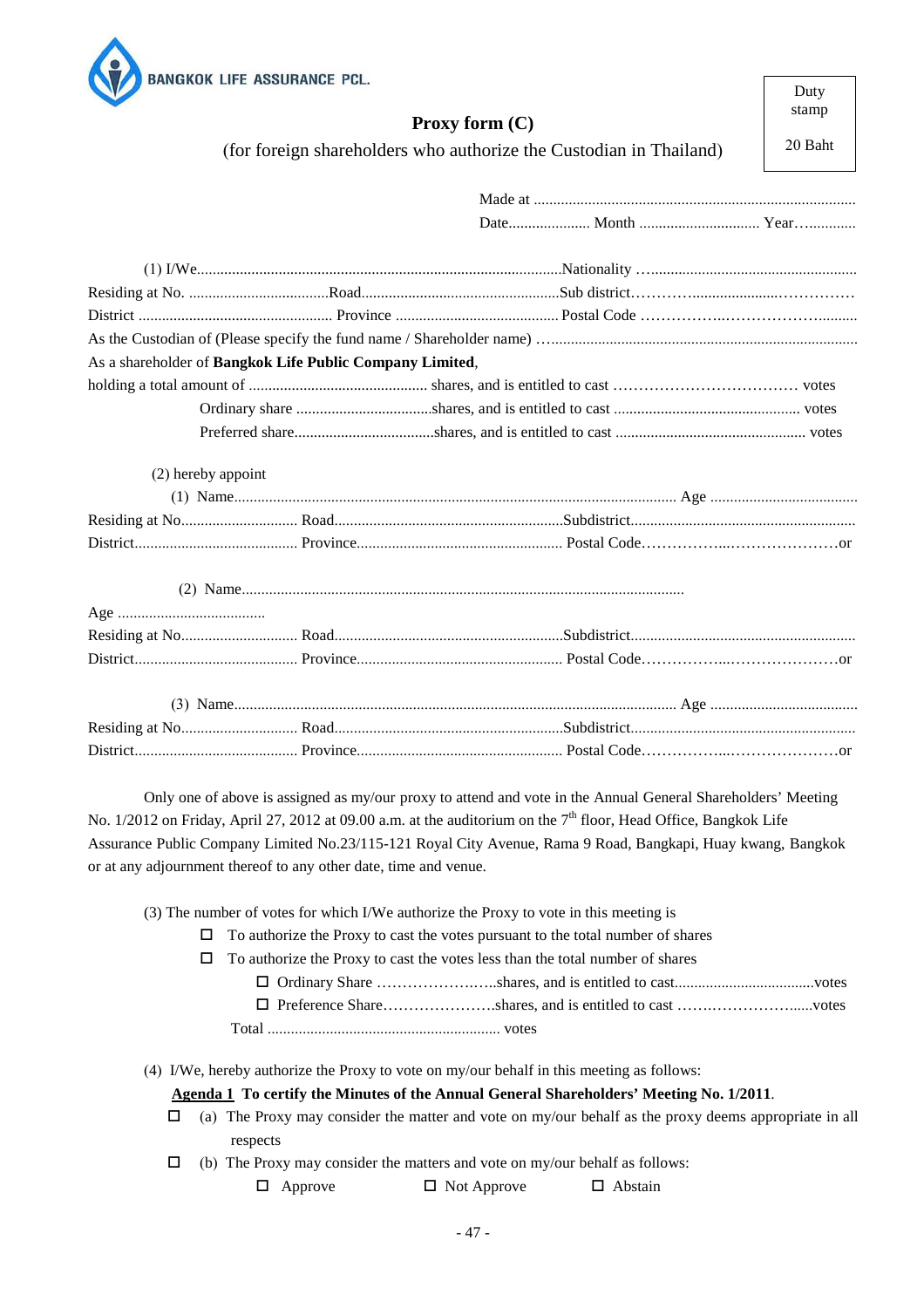**BANGKOK LIFE ASSURANCE PCL.** 

#### **Agenda 2 To acknowledge the operating results for 2011**.

- $\Box$  (a) The Proxy may consider the matter and vote on my/our behalf as the proxy deems appropriate in all respects
- $\Box$  (b) The Proxy may consider the matters and vote on my/our behalf as follows:
	- $\Box$  Approve  $\Box$  Not Approve  $\Box$  Abstain

#### **Agenda 3 To approve the Balance Sheet and Statement of Income as at December 31, 201**1.

- $\Box$  (a) The Proxy may consider the matter and vote on my/our behalf as the proxy deems appropriate in all respects
- $\Box$  (b) The Proxy may consider the matters and vote on my/our behalf as follows:  $\Box$  Approve  $\Box$  Not Approve  $\Box$  Abstain

#### **Agenda <sup>4</sup> To approve the appropriation of profit for the year 2011 and determine dividend.**

- $\Box$  (a) The Proxy may consider the matter and vote on my/our behalf as the proxy deems appropriate in all respects
- $\Box$  (b) The Proxy may consider the matters and vote on my/our behalf as follows:

| $\Box$ Approve | $\Box$ Not Approve | $\Box$ Abstain |
|----------------|--------------------|----------------|
|                |                    |                |

#### **Agenda 5 To approve the appointment of directors replacing those retired by rotation.**

- $\Box$  (a) The Proxy may consider the matter and vote on my/our behalf as the proxy deems appropriate in all respects
- $\Box$  (b) The Proxy may consider the matters and vote on my/our behalf as follows:

 $\Box$  The appointment of the whole Board of Directors

| ப  | Approve                                        | $\Box$ Not Approve | Abstain |
|----|------------------------------------------------|--------------------|---------|
|    | $\Box$ The appointment of individual Directors |                    |         |
|    | Name Mr.Choedchu Sophonpanich                  |                    |         |
|    | Approve                                        | $\Box$ Not Approve | Abstain |
|    | Name Mrs.Ruchanee Nopmuang                     |                    |         |
| ⊔. | Approve                                        | $\Box$ Not Approve | Abstain |
|    | Name Mrs. Savitri Ramyarupa                    |                    |         |
| ப  | Approve                                        | $\Box$ Not Approve | Abstain |
|    | Name Mr. Naoki Ban                             |                    |         |
| ப  | Approve                                        | $\Box$ Not Approve | Abstain |
|    | Name Mr. Yutaka Ideguchi                       |                    |         |
|    | Approve                                        | Not Approve        | Abstain |

#### **Agenda 6 To approve the director's remuneration for 2012.**

- $\Box$  (a) The Proxy may consider the matter and vote on my/our behalf as the proxy deems appropriate in all respects
- $\Box$  (b) The Proxy may consider the matters and vote on my/our behalf as follows:

 $\Box$  Approve  $\Box$  Not Approve  $\Box$  Abstain

#### **Agenda 7 To approve the appointment of Company's auditor and determine auditor's remuneration.**

- $\Box$  (a) The Proxy may consider the matter and vote on my/our behalf as the proxy deems appropriate in all respects
- $\Box$  (b) The Proxy may consider the matters and vote on my/our behalf as follows:

 $\Box$  Approve  $\Box$  Not Approve  $\Box$  Abstain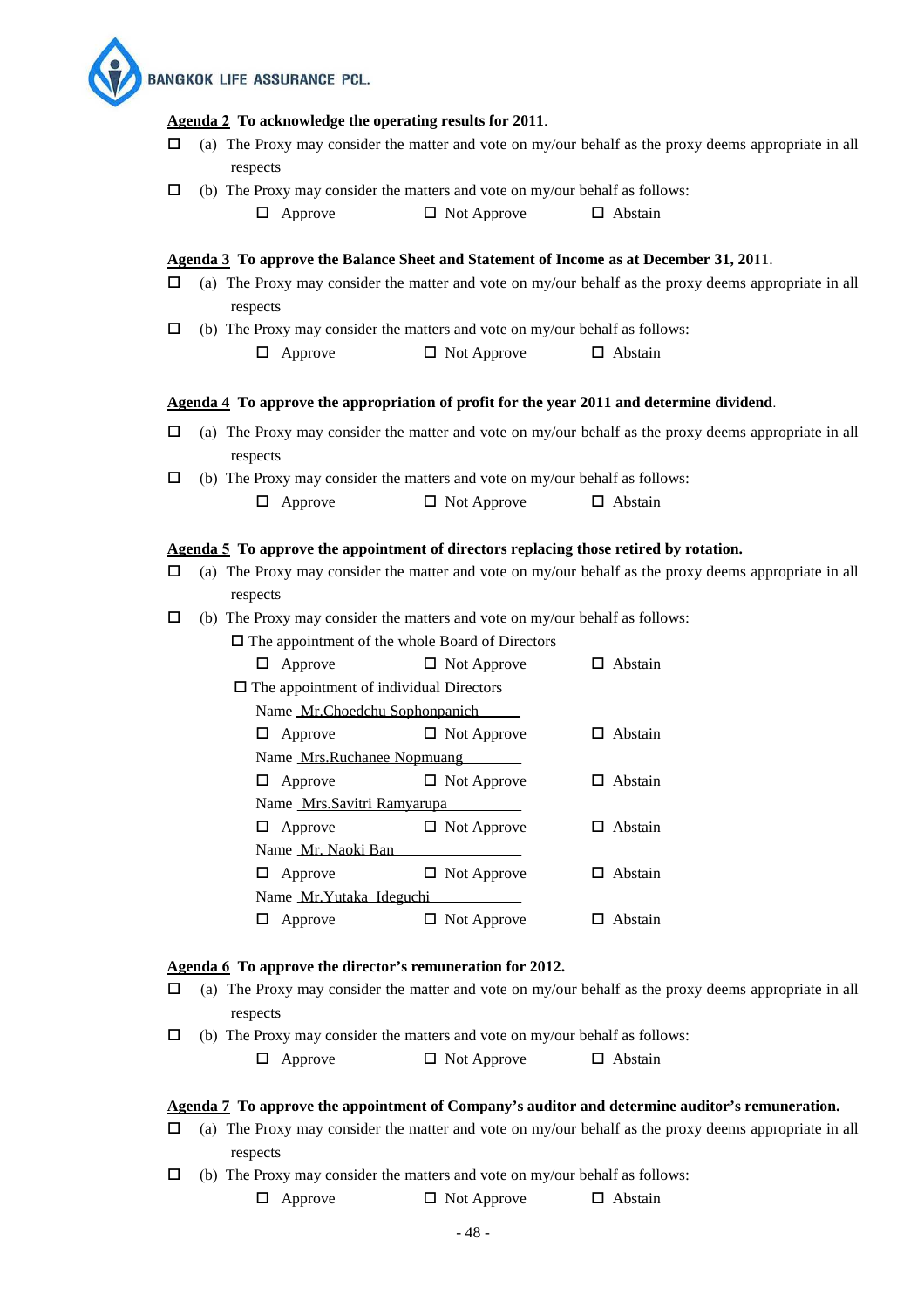

#### **Agenda 8 Others (if any).**

- $\Box$  (a) The Proxy may consider the matter and vote on my/our behalf as the proxy deems appropriate in all respects
- $\Box$  (b) The Proxy may consider the matters and vote on my/our behalf as follows:  $\Box$  Approve  $\Box$  Not Approve  $\Box$  Abstain

 (5) The Proxy's voting on any matters that are not pursuant to what is specified in this Proxy Form is considered invalid and would not be regarded as a shareholders voting.

(6) In case that I/we do not express my/our intention to vote on a particular matter, or do not express my/our intention clearly, or in case that the Meeting considers and resolves matters other than those specified above, as well as the case that there is any amendment made or provision of additional facts, the Proxy is entitled to consider and vote on my/our behalf as the Proxy deems appropriate in all respects.

Any act (s) undertaken by the Proxy at such meting shall be deemed as my/our own act (s) in every respect.

 Signed ..................................…….......................... Grantor ( ...... .................………......................…...... )

 Signed.............…………..…....................................Proxy ( .............…………..….................................. )

 Signed.............…………..…....................................Proxy ( .............…………..….................................. )

 Signed.............…………..…....................................Proxy ( .............…………..….................................. )

#### **Remarks**

- 1. Only foreign shareholders as registered in the registration book who authorize the Custodian in Thailand use the Proxy form C.
- 2. Evidences to be enclosed with the proxy form are :
	- (1) Letter of attorney form shareholder authorizes a custodian to sign the Proxy Form on behalf of the shareholder.
	- (2) Letter of certification to certify that the signer in the Proxy Form have a permit to act as a Custodian.
- 3. The shareholder assigning a proxy must authorize only one proxy to attend the meeting and cast the votes on his/her/their behalf and all votes of such shareholder cannot be split for more than one proxy.
- 4. In agenda regarding the appointment of new directors, the appointment can be mad for all directors or for individual director.
- 5. Should the provisions prescribed above are not sufficient to cover all the Proxy's intentions; the Proxy may use the attached Annex to the Proxy Form C.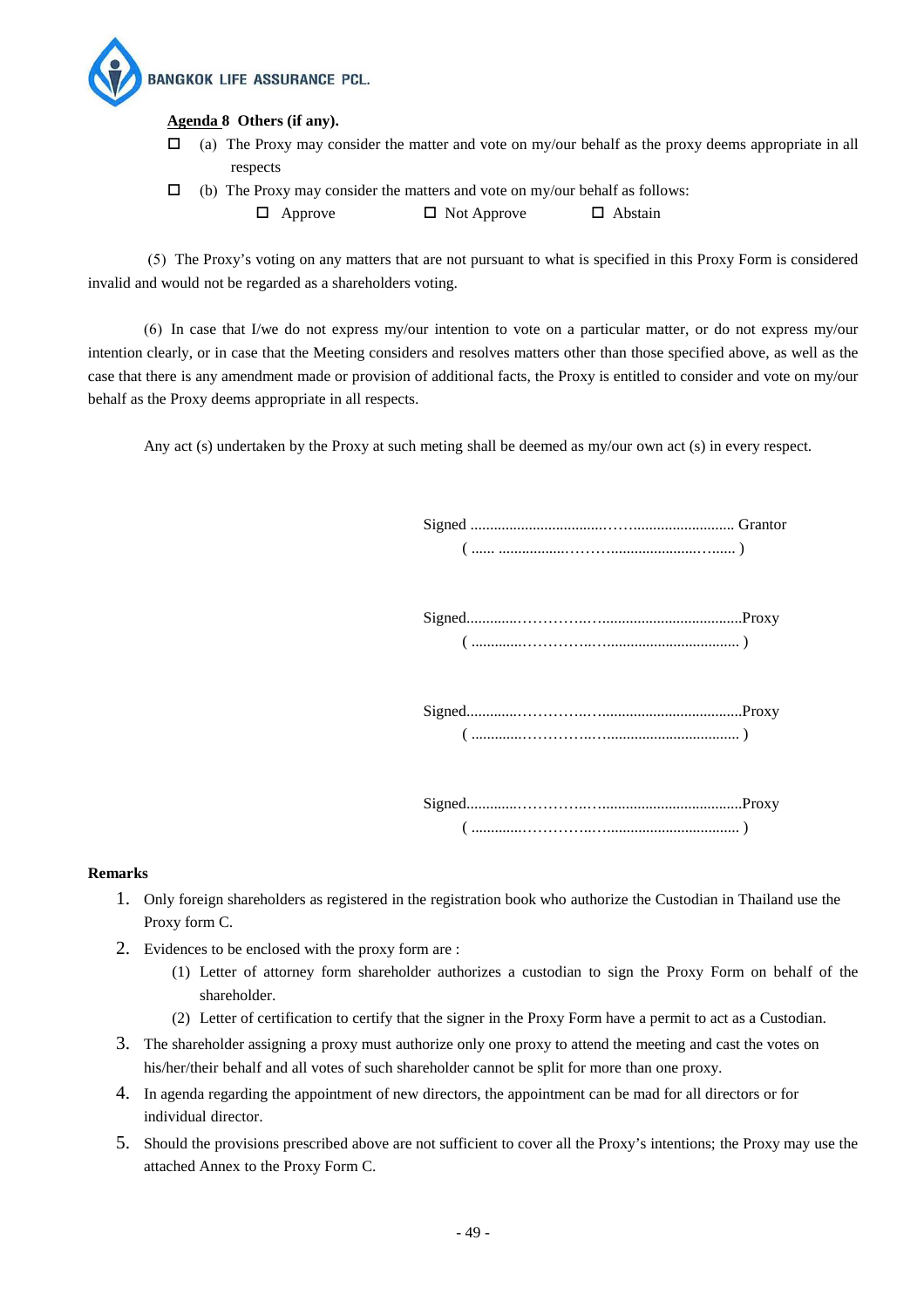

## **Annex to the Form of Proxy (Form C)**

Grant of proxy as a shareholder of Bangkok Life Assurance Public Company Limited. At the Annual General Shareholders' Meeting No. 1/2012 on Friday, April 27, 2012 at 09.00 a.m. at the auditorium on the  $7<sup>th</sup>$  floor, Head Office, Bangkok Life Assurance Public Company Limited No.23/115-121 Royal City Avenue, Rama 9 Road, Bangkapi, Huaykwang, Bangkok or at any adjournment thereof to any other date, time and venue.

| ப |                                                                              | respects       |                                                                                                    | (a) The Proxy may consider the matter and vote on my/our behalf as the proxy deems appropriate in all |
|---|------------------------------------------------------------------------------|----------------|----------------------------------------------------------------------------------------------------|-------------------------------------------------------------------------------------------------------|
| □ |                                                                              |                | (b) The Proxy may consider the matters and vote on my/our behalf as follows:                       |                                                                                                       |
|   |                                                                              | $\Box$ Approve | $\Box$ Not Approve                                                                                 | $\Box$ Abstain                                                                                        |
|   |                                                                              |                |                                                                                                    |                                                                                                       |
| □ |                                                                              | respects       |                                                                                                    | (a) The Proxy may consider the matter and vote on my/our behalf as the proxy deems appropriate in all |
| □ | (b) The Proxy may consider the matters and vote on my/our behalf as follows: |                |                                                                                                    |                                                                                                       |
|   |                                                                              | $\Box$ Approve | $\Box$ Not Approve                                                                                 | $\Box$ Abstain                                                                                        |
|   |                                                                              |                |                                                                                                    |                                                                                                       |
| □ |                                                                              | respects       |                                                                                                    | (a) The Proxy may consider the matter and vote on my/our behalf as the proxy deems appropriate in all |
| □ |                                                                              |                | (b) The Proxy may consider the matters and vote on my/our behalf as follows:                       |                                                                                                       |
|   |                                                                              | $\Box$ Approve | $\Box$ Not Approve                                                                                 | $\Box$ Abstain                                                                                        |
| □ |                                                                              | $\Box$ Approve | (b) The Proxy may consider the matters and vote on my/our behalf as follows:<br>$\Box$ Not Approve | $\Box$ Abstain                                                                                        |
|   |                                                                              |                | AgendaSubject appointment directors (continued)                                                    |                                                                                                       |
|   | Name                                                                         |                |                                                                                                    |                                                                                                       |
|   |                                                                              | $\Box$ Approve | $\Box$ Not Approve                                                                                 | $\Box$ Abstain                                                                                        |
|   | Name                                                                         |                |                                                                                                    |                                                                                                       |
|   |                                                                              | $\Box$ Approve | $\Box$ Not Approve                                                                                 | $\Box$ Abstain                                                                                        |
|   | Name                                                                         |                |                                                                                                    |                                                                                                       |
|   |                                                                              | $\Box$ Approve | $\Box$ Not Approve                                                                                 | $\Box$ Abstain                                                                                        |
|   | Name                                                                         |                |                                                                                                    |                                                                                                       |
|   |                                                                              | $\Box$ Approve | $\Box$ Not Approve                                                                                 | $\Box$ Abstain                                                                                        |
|   |                                                                              |                |                                                                                                    |                                                                                                       |
|   | Name                                                                         | $\Box$ Approve | $\Box$ Not Approve                                                                                 | $\Box$ Abstain                                                                                        |